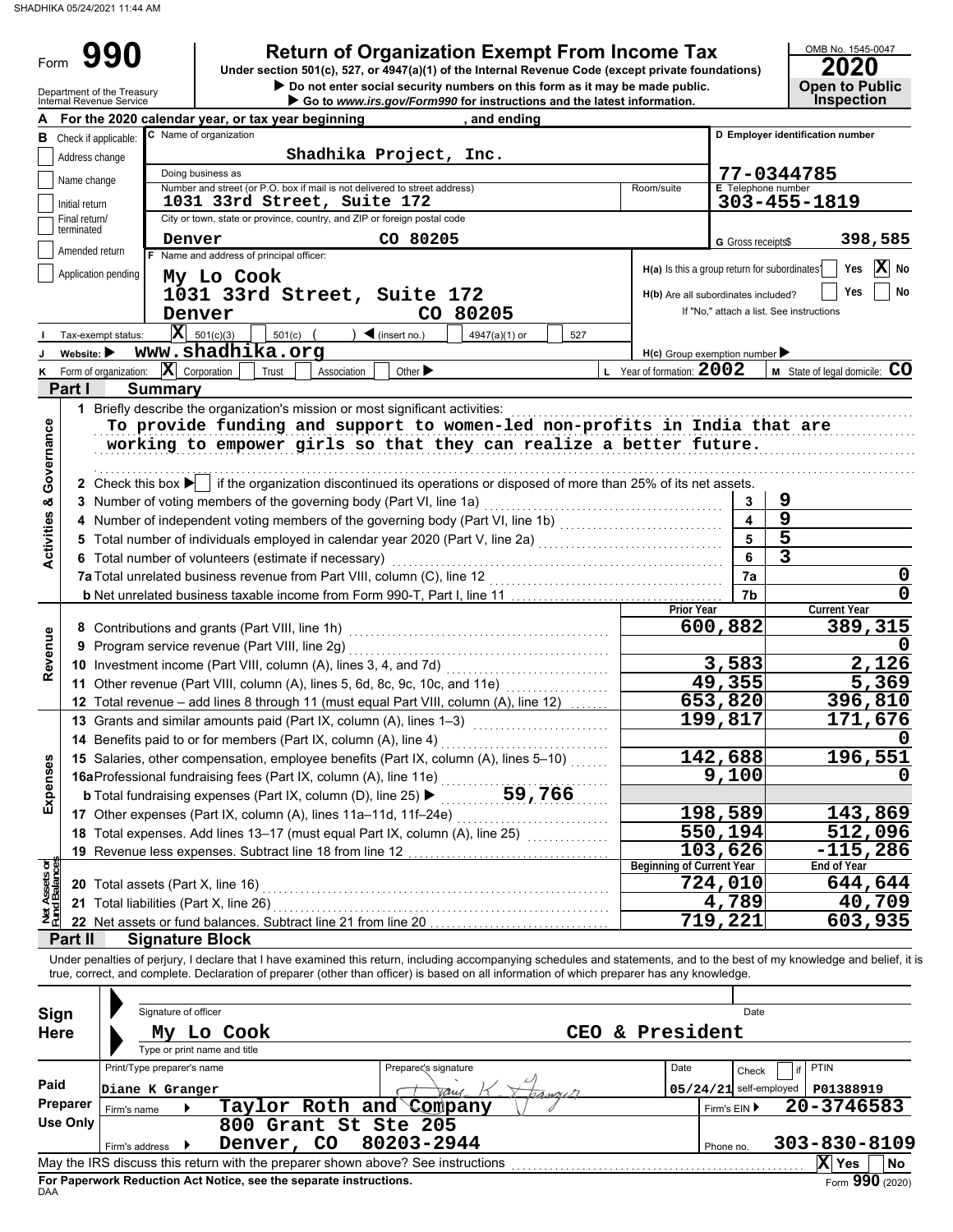|                                                              | Form 990 (2020) Shadhika Project, Inc.                                                             | 77-0344785                                                                                                                                                                                                                                                                                                                                                                                                                                                                                                                                                                                                      | Page 2                |
|--------------------------------------------------------------|----------------------------------------------------------------------------------------------------|-----------------------------------------------------------------------------------------------------------------------------------------------------------------------------------------------------------------------------------------------------------------------------------------------------------------------------------------------------------------------------------------------------------------------------------------------------------------------------------------------------------------------------------------------------------------------------------------------------------------|-----------------------|
| Part III                                                     | <b>Statement of Program Service Accomplishments</b>                                                |                                                                                                                                                                                                                                                                                                                                                                                                                                                                                                                                                                                                                 |                       |
|                                                              |                                                                                                    |                                                                                                                                                                                                                                                                                                                                                                                                                                                                                                                                                                                                                 |                       |
| 1 Briefly describe the organization's mission:               |                                                                                                    |                                                                                                                                                                                                                                                                                                                                                                                                                                                                                                                                                                                                                 |                       |
|                                                              |                                                                                                    | To provide funding and support to women-led non-profits in India that are                                                                                                                                                                                                                                                                                                                                                                                                                                                                                                                                       |                       |
|                                                              |                                                                                                    | working to empower girls so that they can realize a better future.                                                                                                                                                                                                                                                                                                                                                                                                                                                                                                                                              |                       |
|                                                              |                                                                                                    |                                                                                                                                                                                                                                                                                                                                                                                                                                                                                                                                                                                                                 |                       |
|                                                              |                                                                                                    |                                                                                                                                                                                                                                                                                                                                                                                                                                                                                                                                                                                                                 |                       |
| $\mathbf{2}$                                                 |                                                                                                    | Did the organization undertake any significant program services during the year which were not listed on the                                                                                                                                                                                                                                                                                                                                                                                                                                                                                                    |                       |
| prior Form 990 or 990-EZ?                                    |                                                                                                    |                                                                                                                                                                                                                                                                                                                                                                                                                                                                                                                                                                                                                 | Yes $X$ No            |
| If "Yes," describe these new services on Schedule O.         |                                                                                                    |                                                                                                                                                                                                                                                                                                                                                                                                                                                                                                                                                                                                                 |                       |
| 3                                                            | Did the organization cease conducting, or make significant changes in how it conducts, any program |                                                                                                                                                                                                                                                                                                                                                                                                                                                                                                                                                                                                                 | Yes $\overline{X}$ No |
| services?<br>If "Yes," describe these changes on Schedule O. |                                                                                                    |                                                                                                                                                                                                                                                                                                                                                                                                                                                                                                                                                                                                                 |                       |
| 4                                                            |                                                                                                    | Describe the organization's program service accomplishments for each of its three largest program services, as measured by                                                                                                                                                                                                                                                                                                                                                                                                                                                                                      |                       |
|                                                              |                                                                                                    | expenses. Section 501(c)(3) and 501(c)(4) organizations are required to report the amount of grants and allocations to others,                                                                                                                                                                                                                                                                                                                                                                                                                                                                                  |                       |
|                                                              | the total expenses, and revenue, if any, for each program service reported.                        |                                                                                                                                                                                                                                                                                                                                                                                                                                                                                                                                                                                                                 |                       |
|                                                              |                                                                                                    |                                                                                                                                                                                                                                                                                                                                                                                                                                                                                                                                                                                                                 |                       |
|                                                              |                                                                                                    | adolescence to adulthood, we partner with local women-led organizations<br>that serve young women who face the highest discrimination in India.<br>Shadhika empowers young women leaders to address the systemic<br>discrimination they face from their right to an education, to safety and<br>mobility, to sexual harassment and child marriage. Our bottom up approach<br>creates a generation of young women leaders, each of whom is lifting up a<br>generation beside and behind her. To this end, in 2020 Shadhika empowered<br>over 4,300 young women leaders to champion girls' rights in seven states |                       |
| across India.                                                |                                                                                                    |                                                                                                                                                                                                                                                                                                                                                                                                                                                                                                                                                                                                                 |                       |
|                                                              |                                                                                                    |                                                                                                                                                                                                                                                                                                                                                                                                                                                                                                                                                                                                                 |                       |
|                                                              |                                                                                                    |                                                                                                                                                                                                                                                                                                                                                                                                                                                                                                                                                                                                                 |                       |
| 4b (Code:                                                    |                                                                                                    |                                                                                                                                                                                                                                                                                                                                                                                                                                                                                                                                                                                                                 |                       |
| N/A                                                          |                                                                                                    |                                                                                                                                                                                                                                                                                                                                                                                                                                                                                                                                                                                                                 |                       |
|                                                              |                                                                                                    |                                                                                                                                                                                                                                                                                                                                                                                                                                                                                                                                                                                                                 |                       |
|                                                              |                                                                                                    |                                                                                                                                                                                                                                                                                                                                                                                                                                                                                                                                                                                                                 |                       |
|                                                              |                                                                                                    |                                                                                                                                                                                                                                                                                                                                                                                                                                                                                                                                                                                                                 |                       |
|                                                              |                                                                                                    |                                                                                                                                                                                                                                                                                                                                                                                                                                                                                                                                                                                                                 |                       |
|                                                              |                                                                                                    |                                                                                                                                                                                                                                                                                                                                                                                                                                                                                                                                                                                                                 |                       |
|                                                              |                                                                                                    |                                                                                                                                                                                                                                                                                                                                                                                                                                                                                                                                                                                                                 |                       |
|                                                              |                                                                                                    |                                                                                                                                                                                                                                                                                                                                                                                                                                                                                                                                                                                                                 |                       |
|                                                              |                                                                                                    |                                                                                                                                                                                                                                                                                                                                                                                                                                                                                                                                                                                                                 |                       |
|                                                              |                                                                                                    |                                                                                                                                                                                                                                                                                                                                                                                                                                                                                                                                                                                                                 |                       |
|                                                              |                                                                                                    |                                                                                                                                                                                                                                                                                                                                                                                                                                                                                                                                                                                                                 |                       |
| 4c (Code:<br>) (Expenses \$                                  |                                                                                                    | including grants of\$<br>) (Revenue \$                                                                                                                                                                                                                                                                                                                                                                                                                                                                                                                                                                          |                       |
| N/A                                                          |                                                                                                    |                                                                                                                                                                                                                                                                                                                                                                                                                                                                                                                                                                                                                 |                       |
|                                                              |                                                                                                    |                                                                                                                                                                                                                                                                                                                                                                                                                                                                                                                                                                                                                 |                       |
|                                                              |                                                                                                    |                                                                                                                                                                                                                                                                                                                                                                                                                                                                                                                                                                                                                 |                       |
|                                                              |                                                                                                    |                                                                                                                                                                                                                                                                                                                                                                                                                                                                                                                                                                                                                 |                       |
|                                                              |                                                                                                    |                                                                                                                                                                                                                                                                                                                                                                                                                                                                                                                                                                                                                 |                       |
|                                                              |                                                                                                    |                                                                                                                                                                                                                                                                                                                                                                                                                                                                                                                                                                                                                 |                       |
|                                                              |                                                                                                    |                                                                                                                                                                                                                                                                                                                                                                                                                                                                                                                                                                                                                 |                       |
|                                                              |                                                                                                    |                                                                                                                                                                                                                                                                                                                                                                                                                                                                                                                                                                                                                 |                       |
|                                                              |                                                                                                    |                                                                                                                                                                                                                                                                                                                                                                                                                                                                                                                                                                                                                 |                       |
|                                                              |                                                                                                    |                                                                                                                                                                                                                                                                                                                                                                                                                                                                                                                                                                                                                 |                       |
|                                                              |                                                                                                    |                                                                                                                                                                                                                                                                                                                                                                                                                                                                                                                                                                                                                 |                       |
| 4d Other program services (Describe on Schedule O.)          |                                                                                                    |                                                                                                                                                                                                                                                                                                                                                                                                                                                                                                                                                                                                                 |                       |
| (Expenses \$<br>4e Total program service expenses            | including grants of\$<br>397,512                                                                   | (Revenue \$                                                                                                                                                                                                                                                                                                                                                                                                                                                                                                                                                                                                     |                       |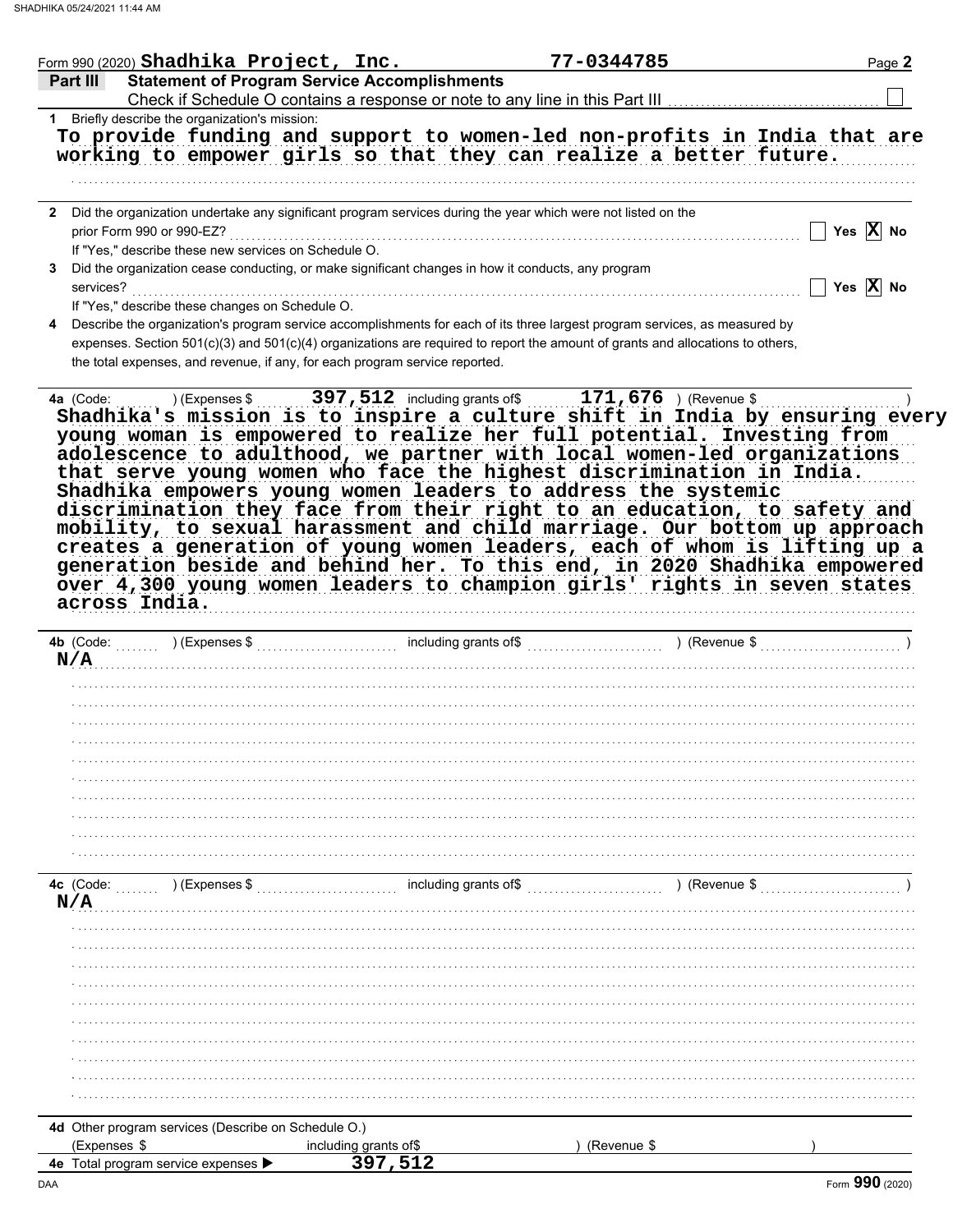|     | 77-0344785<br>Form 990 (2020) Shadhika Project, Inc.                                                                                                                                                             |                 |                         | Page 3       |
|-----|------------------------------------------------------------------------------------------------------------------------------------------------------------------------------------------------------------------|-----------------|-------------------------|--------------|
|     | <b>Checklist of Required Schedules</b><br>Part IV                                                                                                                                                                |                 |                         |              |
|     |                                                                                                                                                                                                                  |                 | Yes                     | No           |
| 1   | Is the organization described in section $501(c)(3)$ or $4947(a)(1)$ (other than a private foundation)? If "Yes,"<br>complete Schedule A                                                                         | 1               | X                       |              |
| 2   | Is the organization required to complete Schedule B, Schedule of Contributors (see instructions)?                                                                                                                | $\overline{2}$  | $\overline{\mathbf{x}}$ |              |
| 3   | Did the organization engage in direct or indirect political campaign activities on behalf of or in opposition to                                                                                                 |                 |                         |              |
|     | candidates for public office? If "Yes," complete Schedule C, Part I                                                                                                                                              | 3               |                         | X            |
| 4   | Section 501(c)(3) organizations. Did the organization engage in lobbying activities, or have a section 501(h)                                                                                                    |                 |                         |              |
|     | election in effect during the tax year? If "Yes," complete Schedule C, Part II                                                                                                                                   | 4               |                         | X            |
| 5   | Is the organization a section $501(c)(4)$ , $501(c)(5)$ , or $501(c)(6)$ organization that receives membership dues,                                                                                             |                 |                         |              |
|     | assessments, or similar amounts as defined in Revenue Procedure 98-19? If "Yes," complete Schedule C, Part III                                                                                                   | 5               |                         | X            |
| 6   | Did the organization maintain any donor advised funds or any similar funds or accounts for which donors                                                                                                          |                 |                         |              |
|     | have the right to provide advice on the distribution or investment of amounts in such funds or accounts? If<br>"Yes," complete Schedule D, Part I                                                                | 6               |                         | X            |
| 7   | Did the organization receive or hold a conservation easement, including easements to preserve open space,                                                                                                        |                 |                         |              |
|     | the environment, historic land areas, or historic structures? If "Yes," complete Schedule D, Part II                                                                                                             | $\overline{7}$  |                         | X            |
| 8   | Did the organization maintain collections of works of art, historical treasures, or other similar assets? If "Yes,"                                                                                              |                 |                         |              |
|     | complete Schedule D, Part III                                                                                                                                                                                    | 8               |                         | X            |
| 9   | Did the organization report an amount in Part X, line 21, for escrow or custodial account liability, serve as a                                                                                                  |                 |                         |              |
|     | custodian for amounts not listed in Part X; or provide credit counseling, debt management, credit repair, or                                                                                                     |                 |                         |              |
|     | debt negotiation services? If "Yes," complete Schedule D, Part IV                                                                                                                                                | 9               |                         | X            |
| 10  | Did the organization, directly or through a related organization, hold assets in donor-restricted endowments                                                                                                     |                 |                         |              |
|     | or in quasi endowments? If "Yes," complete Schedule D, Part V                                                                                                                                                    | 10              |                         | X            |
| 11  | If the organization's answer to any of the following questions is "Yes," then complete Schedule D, Parts VI,                                                                                                     |                 |                         |              |
|     | VII, VIII, IX, or X as applicable.                                                                                                                                                                               |                 |                         |              |
|     | a Did the organization report an amount for land, buildings, and equipment in Part X, line 10? If "Yes,"                                                                                                         |                 |                         |              |
|     | complete Schedule D, Part VI                                                                                                                                                                                     | 11a             |                         | X            |
|     | <b>b</b> Did the organization report an amount for investments—other securities in Part X, line 12, that is 5% or more                                                                                           |                 |                         |              |
|     | of its total assets reported in Part X, line 16? If "Yes," complete Schedule D, Part VII                                                                                                                         | 11 <sub>b</sub> |                         | X            |
|     | c Did the organization report an amount for investments—program related in Part X, line 13, that is 5% or more                                                                                                   |                 |                         | X            |
|     | of its total assets reported in Part X, line 16? If "Yes," complete Schedule D, Part VIII<br>d Did the organization report an amount for other assets in Part X, line 15, that is 5% or more of its total assets | 11c             |                         |              |
|     | reported in Part X, line 16? If "Yes," complete Schedule D, Part IX                                                                                                                                              | 11d             |                         | X            |
|     | e Did the organization report an amount for other liabilities in Part X, line 25? If "Yes," complete Schedule D, Part X                                                                                          | 11e             | $\mathbf x$             |              |
| f   | Did the organization's separate or consolidated financial statements for the tax year include a footnote that addresses                                                                                          |                 |                         |              |
|     | the organization's liability for uncertain tax positions under FIN 48 (ASC 740)? If "Yes," complete Schedule D, Part X                                                                                           | 11f             |                         | X            |
|     | 12a Did the organization obtain separate, independent audited financial statements for the tax year? If "Yes," complete                                                                                          |                 |                         |              |
|     | Schedule D, Parts XI and XII                                                                                                                                                                                     | 12a             | $\mathbf X$             |              |
| b   | Was the organization included in consolidated, independent audited financial statements for the tax year? If                                                                                                     |                 |                         |              |
|     | "Yes," and if the organization answered "No" to line 12a, then completing Schedule D, Parts XI and XII is optional                                                                                               | 12 <sub>b</sub> |                         | X            |
| 13  | Is the organization a school described in section $170(b)(1)(A)(ii)$ ? If "Yes," complete Schedule E                                                                                                             | 13              |                         | $\mathbf x$  |
| 14a | Did the organization maintain an office, employees, or agents outside of the United States?                                                                                                                      | 14a             | $\mathbf X$             |              |
| b   | Did the organization have aggregate revenues or expenses of more than \$10,000 from grantmaking,                                                                                                                 |                 |                         |              |
|     | fundraising, business, investment, and program service activities outside the United States, or aggregate                                                                                                        |                 |                         |              |
|     | foreign investments valued at \$100,000 or more? If "Yes," complete Schedule F, Parts I and IV                                                                                                                   | 14 <sub>b</sub> | X                       |              |
| 15  | Did the organization report on Part IX, column (A), line 3, more than \$5,000 of grants or other assistance to or<br>for any foreign organization? If "Yes," complete Schedule F, Parts II and IV                | 15              | X                       |              |
| 16  | Did the organization report on Part IX, column (A), line 3, more than \$5,000 of aggregate grants or other                                                                                                       |                 |                         |              |
|     | assistance to or for foreign individuals? If "Yes," complete Schedule F, Parts III and IV                                                                                                                        | 16              |                         | X            |
| 17  | Did the organization report a total of more than \$15,000 of expenses for professional fundraising services on                                                                                                   |                 |                         |              |
|     | Part IX, column (A), lines 6 and 11e? If "Yes," complete Schedule G, Part I See instructions                                                                                                                     | 17              |                         | X            |
| 18  | Did the organization report more than \$15,000 total of fundraising event gross income and contributions on                                                                                                      |                 |                         |              |
|     | Part VIII, lines 1c and 8a? If "Yes," complete Schedule G, Part II                                                                                                                                               | 18              |                         | X            |
| 19  | Did the organization report more than \$15,000 of gross income from gaming activities on Part VIII, line 9a?                                                                                                     |                 |                         |              |
|     |                                                                                                                                                                                                                  | 19              |                         | $\mathbf{X}$ |
| 20a | Did the organization operate one or more hospital facilities? If "Yes," complete Schedule H                                                                                                                      | 20a             |                         | $\mathbf X$  |
| b   | If "Yes" to line 20a, did the organization attach a copy of its audited financial statements to this return?                                                                                                     | 20 <sub>b</sub> |                         |              |
| 21  | Did the organization report more than \$5,000 of grants or other assistance to any domestic organization or                                                                                                      |                 |                         |              |
|     |                                                                                                                                                                                                                  | 21              |                         | $\mathbf x$  |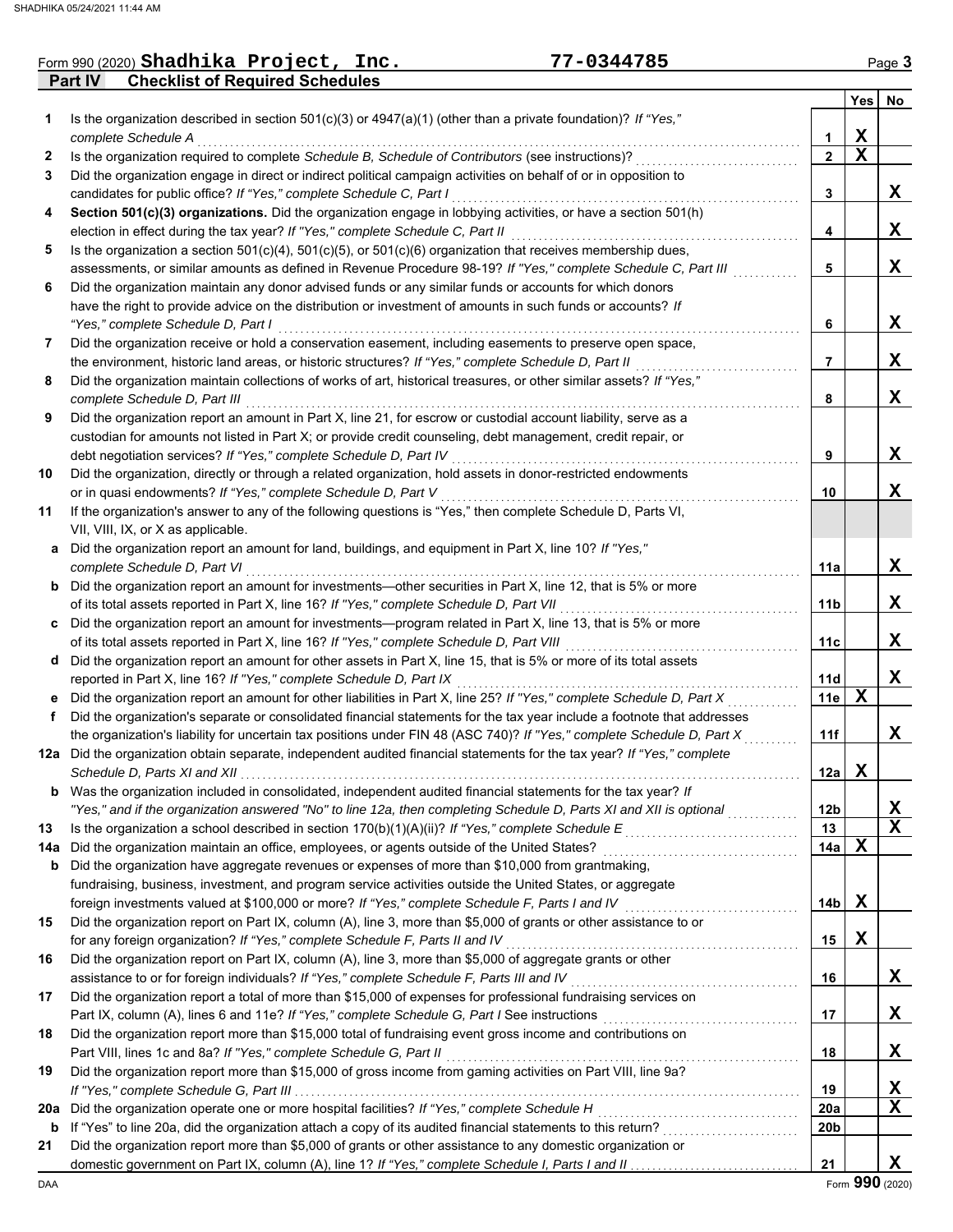|     | 77-0344785<br>Form 990 (2020) Shadhika Project, Inc.                                                                                                                                                          |                 |             | Page 4                  |
|-----|---------------------------------------------------------------------------------------------------------------------------------------------------------------------------------------------------------------|-----------------|-------------|-------------------------|
|     | <b>Checklist of Required Schedules (continued)</b><br><b>Part IV</b>                                                                                                                                          |                 |             |                         |
|     |                                                                                                                                                                                                               |                 | Yes         | No                      |
| 22  | Did the organization report more than \$5,000 of grants or other assistance to or for domestic individuals on                                                                                                 |                 |             |                         |
|     | Part IX, column (A), line 2? If "Yes," complete Schedule I, Parts I and III<br>Did the organization answer "Yes" to Part VII, Section A, line 3, 4, or 5 about compensation of the                            | 22              |             | X                       |
| 23  | organization's current and former officers, directors, trustees, key employees, and highest compensated                                                                                                       |                 |             |                         |
|     | employees? If "Yes," complete Schedule J                                                                                                                                                                      | 23              |             | X                       |
|     | 24a Did the organization have a tax-exempt bond issue with an outstanding principal amount of more than                                                                                                       |                 |             |                         |
|     | \$100,000 as of the last day of the year, that was issued after December 31, 2002? If "Yes," answer lines 24b                                                                                                 |                 |             |                         |
|     | through 24d and complete Schedule K. If "No," go to line 25a                                                                                                                                                  | 24a             |             | X                       |
| b   | Did the organization invest any proceeds of tax-exempt bonds beyond a temporary period exception?                                                                                                             | 24 <sub>b</sub> |             |                         |
|     | c Did the organization maintain an escrow account other than a refunding escrow at any time during the year                                                                                                   |                 |             |                         |
|     | to defease any tax-exempt bonds?                                                                                                                                                                              | 24c             |             |                         |
|     | d Did the organization act as an "on behalf of" issuer for bonds outstanding at any time during the year?                                                                                                     | 24d             |             |                         |
|     | 25a Section 501(c)(3), 501(c)(4), and 501(c)(29) organizations. Did the organization engage in an excess benefit                                                                                              |                 |             |                         |
|     | transaction with a disqualified person during the year? If "Yes," complete Schedule L, Part I                                                                                                                 | 25a             |             | X                       |
| b   | Is the organization aware that it engaged in an excess benefit transaction with a disqualified person in a prior                                                                                              |                 |             |                         |
|     | year, and that the transaction has not been reported on any of the organization's prior Forms 990 or 990-EZ?                                                                                                  |                 |             |                         |
|     | If "Yes," complete Schedule L, Part I                                                                                                                                                                         | 25 <sub>b</sub> |             | X                       |
| 26  | Did the organization report any amount on Part X, line 5 or 22, for receivables from or payables to any current                                                                                               |                 |             |                         |
|     | or former officer, director, trustee, key employee, creator or founder, substantial contributor, or 35%<br>controlled entity or family member of any of these persons? If "Yes," complete Schedule L, Part II | 26              |             | X                       |
| 27  | Did the organization provide a grant or other assistance to any current or former officer, director, trustee, key                                                                                             |                 |             |                         |
|     | employee, creator or founder, substantial contributor or employee thereof, a grant selection committee                                                                                                        |                 |             |                         |
|     | member, or to a 35% controlled entity (including an employee thereof) or family member of any of these                                                                                                        |                 |             |                         |
|     | persons? If "Yes," complete Schedule L, Part III                                                                                                                                                              | 27              |             | X                       |
| 28  | Was the organization a party to a business transaction with one of the following parties (see Schedule L, Part                                                                                                |                 |             |                         |
|     | IV instructions, for applicable filing thresholds, conditions, and exceptions):                                                                                                                               |                 |             |                         |
| a   | A current or former officer, director, trustee, key employee, creator or founder, or substantial contributor? If                                                                                              |                 |             |                         |
|     | "Yes," complete Schedule L, Part IV                                                                                                                                                                           | 28a             |             | X                       |
| b   | A family member of any individual described in line 28a? If "Yes," complete Schedule L, Part IV                                                                                                               | 28 <sub>b</sub> |             | $\mathbf x$             |
| c   | A 35% controlled entity of one or more individuals and/or organizations described in lines 28a or 28b? If                                                                                                     |                 |             |                         |
|     | "Yes," complete Schedule L, Part IV                                                                                                                                                                           | 28c             |             | <u>x</u>                |
| 29  | Did the organization receive more than \$25,000 in non-cash contributions? If "Yes," complete Schedule M                                                                                                      | 29              |             | $\mathbf X$             |
| 30  | Did the organization receive contributions of art, historical treasures, or other similar assets, or qualified                                                                                                |                 |             |                         |
|     | conservation contributions? If "Yes," complete Schedule M                                                                                                                                                     | 30              |             | X                       |
| 31  | Did the organization liquidate, terminate, or dissolve and cease operations? If "Yes," complete Schedule N, Part I                                                                                            | 31              |             | $\overline{\textbf{x}}$ |
| 32  | Did the organization sell, exchange, dispose of, or transfer more than 25% of its net assets? If "Yes,"                                                                                                       |                 |             |                         |
|     | complete Schedule N, Part II                                                                                                                                                                                  | 32              |             | X                       |
| 33  | Did the organization own 100% of an entity disregarded as separate from the organization under Regulations                                                                                                    |                 |             |                         |
|     | sections 301.7701-2 and 301.7701-3? If "Yes," complete Schedule R, Part I                                                                                                                                     | 33              |             | X                       |
| 34  | Was the organization related to any tax-exempt or taxable entity? If "Yes," complete Schedule R, Part II, III,<br>or IV, and Part V, line 1                                                                   | 34              |             | <u>x</u>                |
| 35а | Did the organization have a controlled entity within the meaning of section 512(b)(13)?                                                                                                                       | <b>35a</b>      |             | $\overline{\mathbf{x}}$ |
| b   | If "Yes" to line 35a, did the organization receive any payment from or engage in any transaction with a                                                                                                       |                 |             |                         |
|     | controlled entity within the meaning of section 512(b)(13)? If "Yes," complete Schedule R, Part V, line 2                                                                                                     | 35b             |             |                         |
| 36  | Section 501(c)(3) organizations. Did the organization make any transfers to an exempt non-charitable                                                                                                          |                 |             |                         |
|     | related organization? If "Yes," complete Schedule R, Part V, line 2                                                                                                                                           | 36              |             | X                       |
| 37  | Did the organization conduct more than 5% of its activities through an entity that is not a related organization                                                                                              |                 |             |                         |
|     | and that is treated as a partnership for federal income tax purposes? If "Yes," complete Schedule R, Part VI                                                                                                  | 37              |             | X                       |
| 38  | Did the organization complete Schedule O and provide explanations in Schedule O for Part VI, lines 11b and                                                                                                    |                 |             |                         |
|     | 19? Note: All Form 990 filers are required to complete Schedule O.                                                                                                                                            | 38              | $\mathbf x$ |                         |
|     | <b>Statements Regarding Other IRS Filings and Tax Compliance</b><br>Part V                                                                                                                                    |                 |             |                         |
|     | Check if Schedule O contains a response or note to any line in this Part V                                                                                                                                    |                 |             |                         |
|     |                                                                                                                                                                                                               |                 | Yes         | No                      |
| 1a  | 4<br>Enter the number reported in Box 3 of Form 1096. Enter -0- if not applicable<br>1a                                                                                                                       |                 |             |                         |
| b   | 0<br>Enter the number of Forms W-2G included in line 1a. Enter -0- if not applicable<br>1 <sub>b</sub>                                                                                                        |                 |             |                         |
|     |                                                                                                                                                                                                               |                 |             |                         |
| c   | Did the organization comply with backup withholding rules for reportable payments to vendors and                                                                                                              | 1c              | $\mathbf x$ |                         |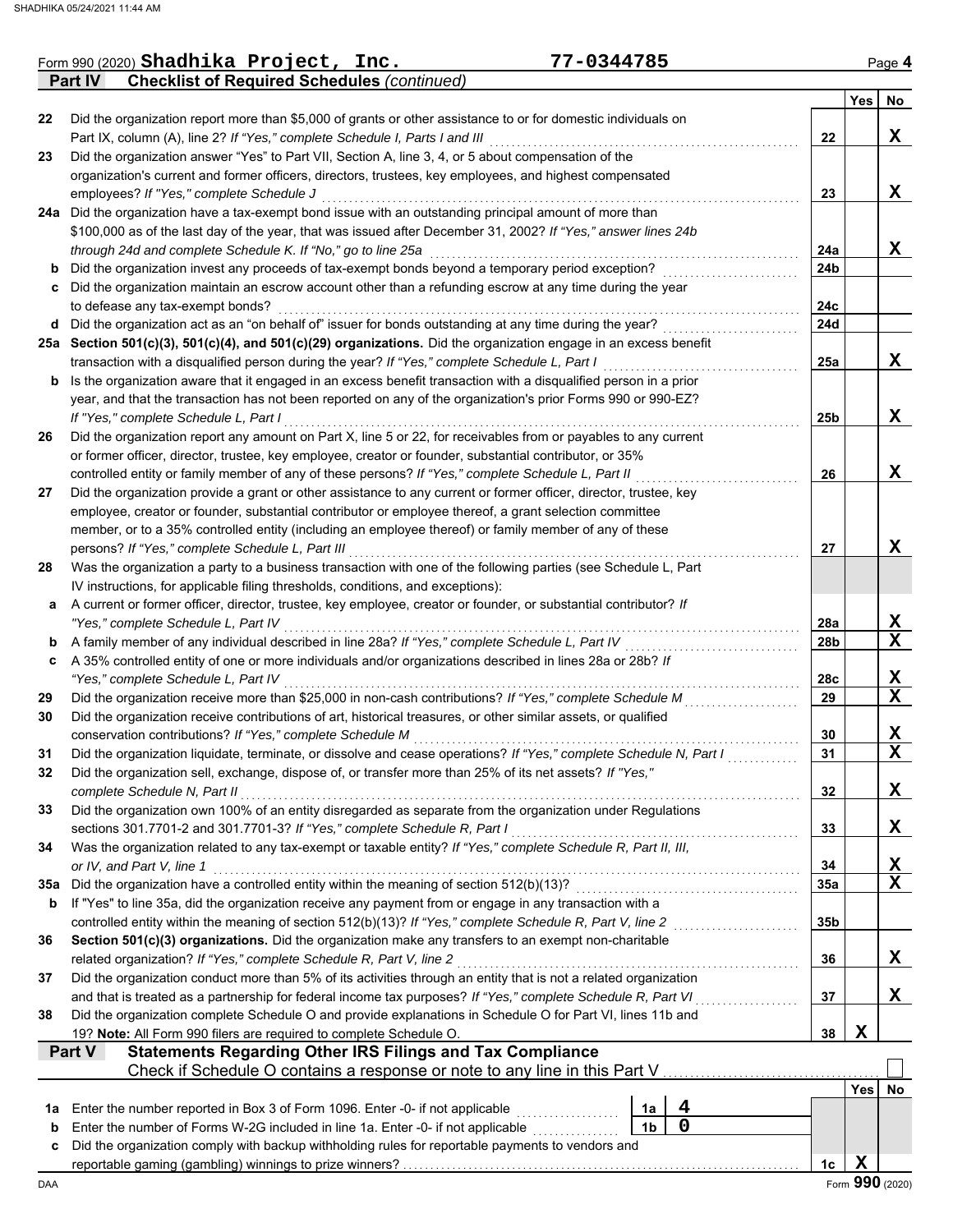|     | Form 990 (2020) Shadhika Project, Inc.                                                                                             | 77-0344785 |                 |   |                |             | Page 5      |
|-----|------------------------------------------------------------------------------------------------------------------------------------|------------|-----------------|---|----------------|-------------|-------------|
|     | Statements Regarding Other IRS Filings and Tax Compliance (continued)<br><b>Part V</b>                                             |            |                 |   |                |             |             |
|     |                                                                                                                                    |            |                 |   |                |             | Yes No      |
|     | 2a Enter the number of employees reported on Form W-3, Transmittal of Wage and Tax                                                 |            |                 |   |                |             |             |
|     | Statements, filed for the calendar year ending with or within the year covered by this return                                      |            | 2a              | 5 |                |             |             |
| b   | If at least one is reported on line 2a, did the organization file all required federal employment tax returns?                     |            |                 |   | 2b             | $\mathbf x$ |             |
|     | Note: If the sum of lines 1a and 2a is greater than 250, you may be required to e-file (see instructions)                          |            |                 |   |                |             |             |
| За  | Did the organization have unrelated business gross income of \$1,000 or more during the year?                                      |            |                 |   | 3a             |             | X           |
| b   | If "Yes," has it filed a Form 990-T for this year? If "No" to line 3b, provide an explanation on Schedule O                        |            |                 |   | 3 <sub>b</sub> |             |             |
| 4a  | At any time during the calendar year, did the organization have an interest in, or a signature or other authority over,            |            |                 |   |                |             |             |
|     | a financial account in a foreign country (such as a bank account, securities account, or other financial account)?                 |            |                 |   | 4a             |             | X           |
| b   | If "Yes," enter the name of the foreign country ▶                                                                                  |            |                 |   |                |             |             |
|     | See instructions for filing requirements for FinCEN Form 114, Report of Foreign Bank and Financial Accounts (FBAR).                |            |                 |   |                |             |             |
| 5a  | Was the organization a party to a prohibited tax shelter transaction at any time during the tax year?                              |            |                 |   | 5a             |             | X           |
| b   | Did any taxable party notify the organization that it was or is a party to a prohibited tax shelter transaction?                   |            |                 |   | 5 <sub>b</sub> |             | X           |
| c   | If "Yes" to line 5a or 5b, did the organization file Form 8886-T?                                                                  |            |                 |   | 5c             |             |             |
| 6a  | Does the organization have annual gross receipts that are normally greater than \$100,000, and did the                             |            |                 |   |                |             |             |
|     | organization solicit any contributions that were not tax deductible as charitable contributions?                                   |            |                 |   | 6a             |             | X           |
| b   | If "Yes," did the organization include with every solicitation an express statement that such contributions or                     |            |                 |   |                |             |             |
|     | gifts were not tax deductible?                                                                                                     |            |                 |   | 6b             |             |             |
| 7   | Organizations that may receive deductible contributions under section 170(c).                                                      |            |                 |   |                |             |             |
| а   | Did the organization receive a payment in excess of \$75 made partly as a contribution and partly for goods                        |            |                 |   |                |             |             |
|     | and services provided to the payor?                                                                                                |            |                 |   | 7a             | X           |             |
| b   | If "Yes," did the organization notify the donor of the value of the goods or services provided?                                    |            |                 |   | 7b             | $\mathbf X$ |             |
| c   | Did the organization sell, exchange, or otherwise dispose of tangible personal property for which it was                           |            |                 |   |                |             |             |
|     | required to file Form 8282?                                                                                                        |            |                 |   | 7с             |             | X           |
| d   | If "Yes," indicate the number of Forms 8282 filed during the year                                                                  |            | 7d              |   |                |             |             |
| е   | Did the organization receive any funds, directly or indirectly, to pay premiums on a personal benefit contract?                    |            |                 |   | 7е             |             | X           |
| f   | Did the organization, during the year, pay premiums, directly or indirectly, on a personal benefit contract?                       |            |                 |   | 7f             |             | $\mathbf X$ |
| g   | If the organization received a contribution of qualified intellectual property, did the organization file Form 8899 as required?   |            |                 |   | 7g             |             |             |
| h   | If the organization received a contribution of cars, boats, airplanes, or other vehicles, did the organization file a Form 1098-C? |            |                 |   | 7h             |             |             |
| 8   | Sponsoring organizations maintaining donor advised funds. Did a donor advised fund maintained by the                               |            |                 |   |                |             |             |
|     | sponsoring organization have excess business holdings at any time during the year?                                                 |            |                 |   | 8              |             |             |
| 9   | Sponsoring organizations maintaining donor advised funds.                                                                          |            |                 |   |                |             |             |
| а   | Did the sponsoring organization make any taxable distributions under section 4966?                                                 |            |                 |   | 9a             |             |             |
| b   | Did the sponsoring organization make a distribution to a donor, donor advisor, or related person?                                  |            |                 |   | 9b             |             |             |
| 10  | Section 501(c)(7) organizations. Enter:                                                                                            |            |                 |   |                |             |             |
|     | Initiation fees and capital contributions included on Part VIII, line 12                                                           |            | 10a             |   |                |             |             |
| b   | Gross receipts, included on Form 990, Part VIII, line 12, for public use of club facilities                                        |            | 10b             |   |                |             |             |
| 11  | Section 501(c)(12) organizations. Enter:                                                                                           |            |                 |   |                |             |             |
| а   | Gross income from members or shareholders                                                                                          |            | 11a             |   |                |             |             |
| b   | Gross income from other sources (Do not net amounts due or paid to other sources                                                   |            |                 |   |                |             |             |
|     | against amounts due or received from them.)                                                                                        |            | 11 <sub>b</sub> |   |                |             |             |
| 12a | Section 4947(a)(1) non-exempt charitable trusts. Is the organization filing Form 990 in lieu of Form 1041?                         |            |                 |   | 12a            |             |             |
| b   | If "Yes," enter the amount of tax-exempt interest received or accrued during the year                                              |            | 12 <sub>b</sub> |   |                |             |             |
| 13  | Section 501(c)(29) qualified nonprofit health insurance issuers.                                                                   |            |                 |   |                |             |             |
| а   | Is the organization licensed to issue qualified health plans in more than one state?                                               |            |                 |   | 13a            |             |             |
|     | Note: See the instructions for additional information the organization must report on Schedule O.                                  |            |                 |   |                |             |             |
| b   | Enter the amount of reserves the organization is required to maintain by the states in which                                       |            |                 |   |                |             |             |
|     | the organization is licensed to issue qualified health plans                                                                       |            | 13b             |   |                |             |             |
| c   | Enter the amount of reserves on hand                                                                                               |            | 13 <sub>c</sub> |   |                |             |             |
| 14a | Did the organization receive any payments for indoor tanning services during the tax year?                                         |            |                 |   | 14a            |             | x           |
| b   | If "Yes," has it filed a Form 720 to report these payments? If "No," provide an explanation on Schedule O                          |            |                 |   | 14b            |             |             |
| 15  | Is the organization subject to the section 4960 tax on payment(s) of more than \$1,000,000 in remuneration or                      |            |                 |   |                |             |             |
|     | excess parachute payment(s) during the year?                                                                                       |            |                 |   | 15             |             | x           |
|     | If "Yes," see instructions and file Form 4720, Schedule N.                                                                         |            |                 |   |                |             |             |
| 16  | Is the organization an educational institution subject to the section 4968 excise tax on net investment income?                    |            |                 |   | 16             |             | X           |
|     | If "Yes," complete Form 4720, Schedule O.                                                                                          |            |                 |   |                |             |             |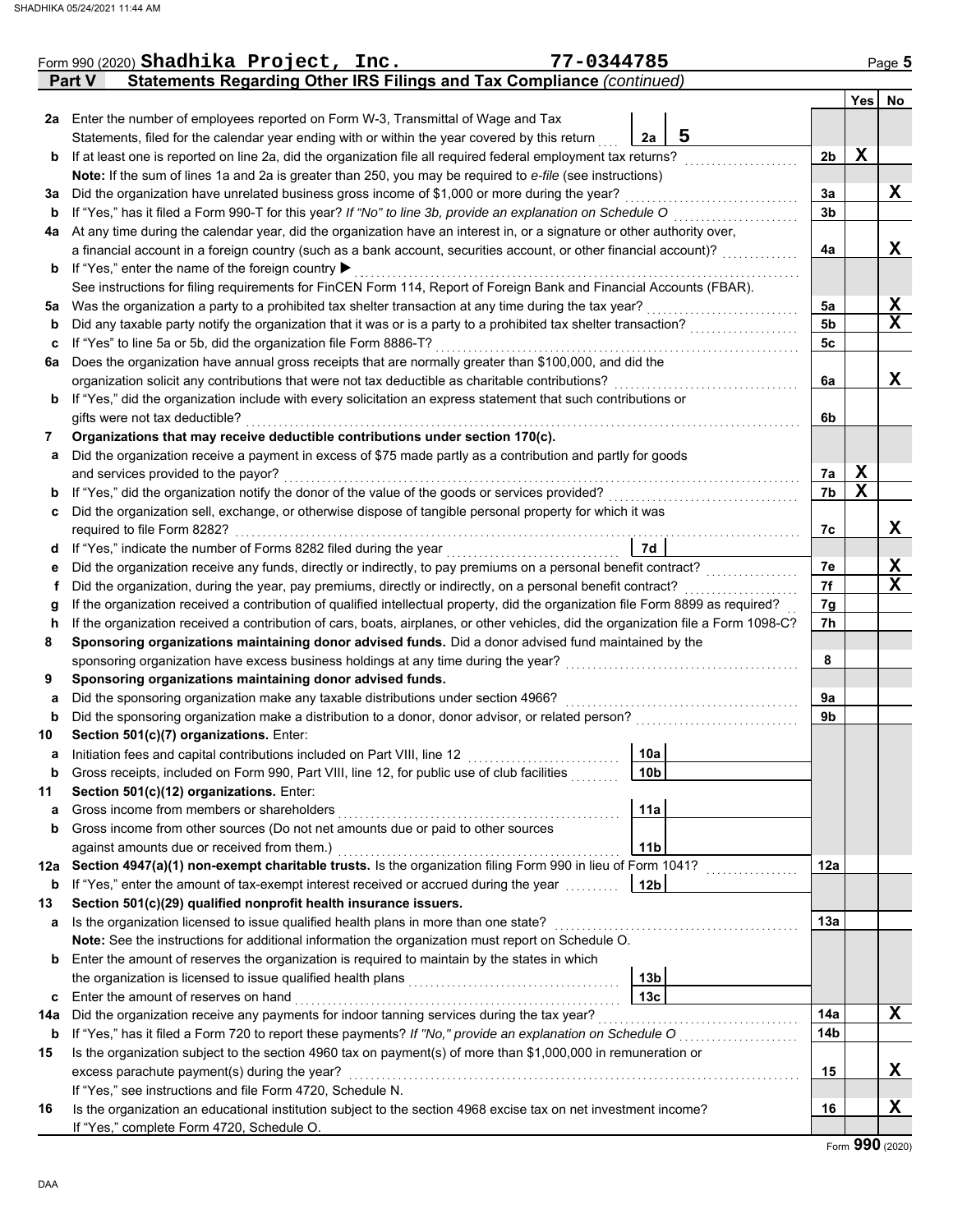|     | 77-0344785<br>Form 990 (2020) Shadhika Project, Inc.                                                                                                                                     |              |                         |             | Page 6      |
|-----|------------------------------------------------------------------------------------------------------------------------------------------------------------------------------------------|--------------|-------------------------|-------------|-------------|
|     | Governance, Management, and Disclosure For each "Yes" response to lines 2 through 7b below, and for a "No"<br><b>Part VI</b>                                                             |              |                         |             |             |
|     | response to line 8a, 8b, or 10b below, describe the circumstances, processes, or changes on Schedule O. See instructions.                                                                |              |                         |             |             |
|     | Check if Schedule O contains a response or note to any line in this Part VI                                                                                                              |              |                         |             | ΙXΙ         |
|     | <b>Section A. Governing Body and Management</b>                                                                                                                                          |              |                         |             |             |
|     |                                                                                                                                                                                          |              |                         | Yes         | No          |
| 1a  | 1a<br>Enter the number of voting members of the governing body at the end of the tax year                                                                                                | 9            |                         |             |             |
|     | If there are material differences in voting rights among members of the governing body, or                                                                                               |              |                         |             |             |
|     | if the governing body delegated broad authority to an executive committee or similar                                                                                                     |              |                         |             |             |
|     | committee, explain on Schedule O.                                                                                                                                                        |              |                         |             |             |
| b   | 1 <sub>b</sub><br>Enter the number of voting members included on line 1a, above, who are independent                                                                                     | 9            |                         |             |             |
| 2   | Did any officer, director, trustee, or key employee have a family relationship or a business relationship with                                                                           |              |                         |             |             |
|     | any other officer, director, trustee, or key employee?                                                                                                                                   |              | $\mathbf{2}$            | Х           |             |
| 3   | Did the organization delegate control over management duties customarily performed by or under the direct                                                                                |              |                         |             |             |
|     | supervision of officers, directors, trustees, or key employees to a management company or other person?                                                                                  |              | 3                       |             | X           |
| 4   | Did the organization make any significant changes to its governing documents since the prior Form 990 was filed?                                                                         |              | $\overline{\mathbf{4}}$ |             | $\mathbf X$ |
| 5   | Did the organization become aware during the year of a significant diversion of the organization's assets?                                                                               |              | 5                       |             | X           |
| 6   | Did the organization have members or stockholders?                                                                                                                                       |              | 6                       |             | X           |
| 7a  | Did the organization have members, stockholders, or other persons who had the power to elect or appoint                                                                                  |              |                         |             |             |
|     | one or more members of the governing body?                                                                                                                                               |              | 7a                      |             | X           |
| b   | Are any governance decisions of the organization reserved to (or subject to approval by) members,                                                                                        |              |                         |             |             |
|     | stockholders, or persons other than the governing body?                                                                                                                                  |              | 7b                      |             | x           |
| 8   | Did the organization contemporaneously document the meetings held or written actions undertaken during the year by the following:                                                        |              |                         |             |             |
| а   | The governing body?                                                                                                                                                                      |              | 8a                      | X           |             |
| b   | Each committee with authority to act on behalf of the governing body?                                                                                                                    |              | 8b                      | $\mathbf X$ |             |
| 9   | Is there any officer, director, trustee, or key employee listed in Part VII, Section A, who cannot be reached at                                                                         |              |                         |             |             |
|     | the organization's mailing address? If "Yes," provide the names and addresses on Schedule O                                                                                              |              | 9                       |             | x           |
|     | Section B. Policies (This Section B requests information about policies not required by the Internal Revenue Code.                                                                       |              |                         |             |             |
|     |                                                                                                                                                                                          |              |                         | Yes         | No          |
| 10a | Did the organization have local chapters, branches, or affiliates?                                                                                                                       |              | 10a                     |             | X           |
| b   | If "Yes," did the organization have written policies and procedures governing the activities of such chapters,                                                                           |              |                         |             |             |
|     | affiliates, and branches to ensure their operations are consistent with the organization's exempt purposes?                                                                              |              | 10 <sub>b</sub>         |             |             |
| 11a | Has the organization provided a complete copy of this Form 990 to all members of its governing body before filing the form?                                                              |              | 11a                     | $\mathbf x$ |             |
| b   | Describe in Schedule O the process, if any, used by the organization to review this Form 990.                                                                                            |              |                         |             |             |
| 12a | Did the organization have a written conflict of interest policy? If "No," go to line 13                                                                                                  |              | 12a                     | X           |             |
| b   | Were officers, directors, or trustees, and key employees required to disclose annually interests that could give rise to conflicts?                                                      |              | 12 <sub>b</sub>         | $\mathbf x$ |             |
|     | Did the organization regularly and consistently monitor and enforce compliance with the policy? If "Yes,"                                                                                |              |                         |             |             |
|     | describe in Schedule O how this was done                                                                                                                                                 |              | 12c                     | X           |             |
| 13  | Did the organization have a written whistleblower policy?                                                                                                                                |              | 13                      | X           |             |
| 14  | Did the organization have a written document retention and destruction policy?                                                                                                           |              | 14                      | Х           |             |
| 15  | Did the process for determining compensation of the following persons include a review and approval by                                                                                   |              |                         |             |             |
|     | independent persons, comparability data, and contemporaneous substantiation of the deliberation and decision?                                                                            |              |                         |             |             |
| a   | The organization's CEO, Executive Director, or top management official<br>and a complete the contract of the complete the complete the complete the complete the complete the complete t |              | 15a                     | X           |             |
| b   | Other officers or key employees of the organization                                                                                                                                      |              | 15 <sub>b</sub>         |             | X           |
|     | If "Yes" to line 15a or 15b, describe the process in Schedule O (see instructions).                                                                                                      |              |                         |             |             |
|     | 16a Did the organization invest in, contribute assets to, or participate in a joint venture or similar arrangement                                                                       |              |                         |             |             |
|     | with a taxable entity during the year?                                                                                                                                                   |              | 16a                     |             | X           |
|     | <b>b</b> If "Yes," did the organization follow a written policy or procedure requiring the organization to evaluate its                                                                  |              |                         |             |             |
|     | participation in joint venture arrangements under applicable federal tax law, and take steps to safeguard the                                                                            |              |                         |             |             |
|     |                                                                                                                                                                                          |              | 16b                     |             |             |
|     | <b>Section C. Disclosure</b>                                                                                                                                                             |              |                         |             |             |
| 17  | List the states with which a copy of this Form 990 is required to be filed $\triangleright$ CA, WA, WI, MA, OR                                                                           |              |                         |             |             |
| 18  | Section 6104 requires an organization to make its Forms 1023 (1024 or 1024-A, if applicable), 990, and 990-T (Section 501(c)                                                             |              |                         |             |             |
|     | (3)s only) available for public inspection. Indicate how you made these available. Check all that apply.                                                                                 |              |                         |             |             |
|     | $ \mathbf{X} $ Own website $ \mathbf{X} $ Another's website $ \mathbf{X} $ Upon request $ \cdot $ Other (explain on Schedule O)                                                          |              |                         |             |             |
| 19  | Describe on Schedule O whether (and if so, how) the organization made its governing documents, conflict of interest policy, and                                                          |              |                         |             |             |
|     | financial statements available to the public during the tax year.                                                                                                                        |              |                         |             |             |
| 20  | State the name, address, and telephone number of the person who possesses the organization's books and records $\blacktriangleright$                                                     |              |                         |             |             |
|     | 1031 33rd Street<br>My Lo Cook                                                                                                                                                           |              |                         |             |             |
|     | CO 80205<br>Denver                                                                                                                                                                       | 303-455-1819 |                         |             |             |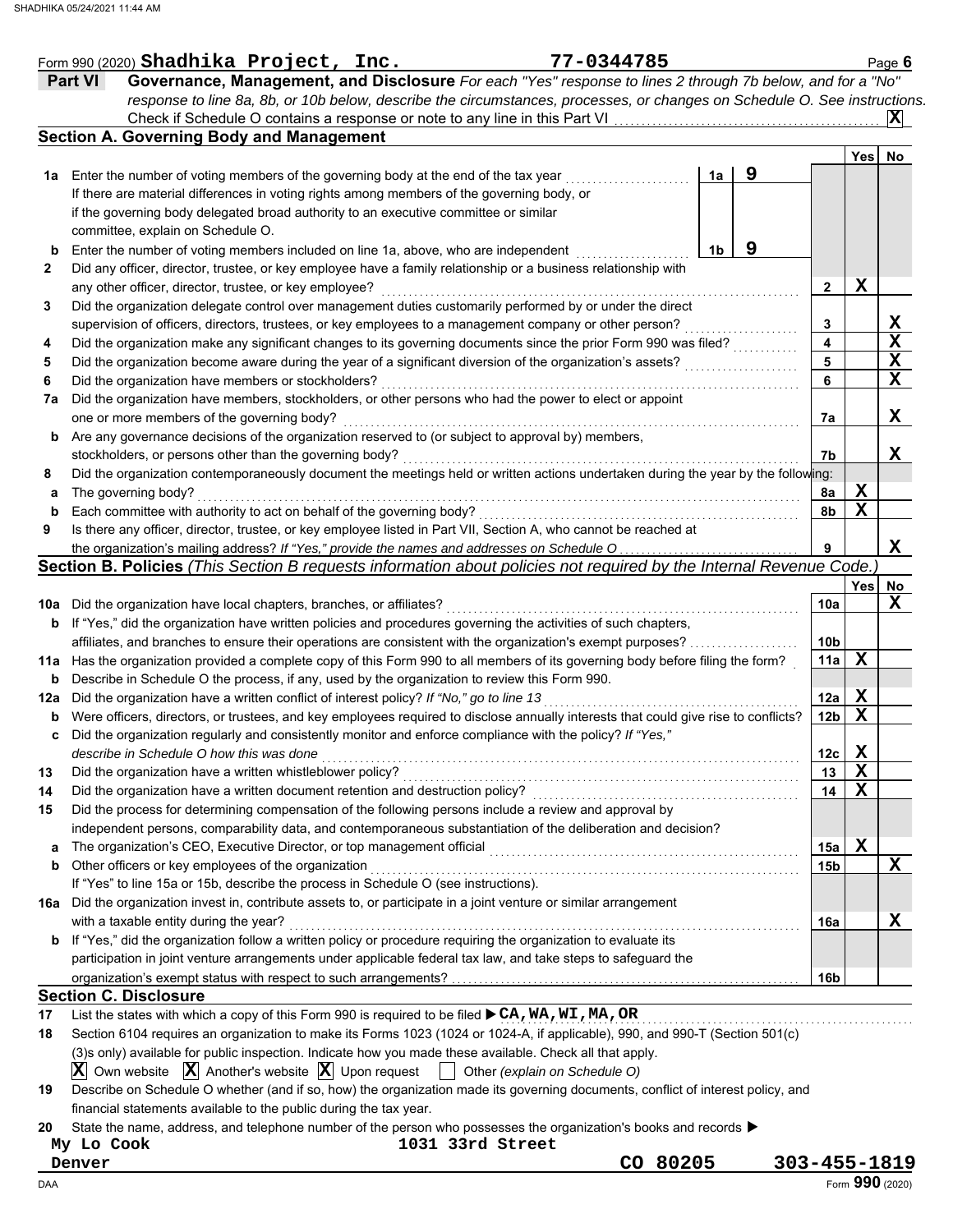| Form 990 (2020) Shadhika Project, Inc.                                                                                                                                                                                              | 77-0344785                                                                   | Page 7 |
|-------------------------------------------------------------------------------------------------------------------------------------------------------------------------------------------------------------------------------------|------------------------------------------------------------------------------|--------|
| Part VII Compensation of Officers, Directors, Trustees, Key Employees, Highest Compensated Employees, and                                                                                                                           |                                                                              |        |
| <b>Independent Contractors</b>                                                                                                                                                                                                      |                                                                              |        |
|                                                                                                                                                                                                                                     | Check if Schedule O contains a response or note to any line in this Part VII |        |
| Officers, Directors, Trustees, Key Employees, and Highest Compensated Employees<br><b>Section A.</b>                                                                                                                                |                                                                              |        |
| 1a Complete this table for all persons required to be listed. Report compensation for the calendar year ending with or within the<br>organization's tax year.                                                                       |                                                                              |        |
| • List all of the organization's current officers, directors, trustees (whether individuals or organizations), regardless of amount of<br>compensation. Enter -0- in columns $(D)$ , $(E)$ , and $(F)$ if no compensation was paid. |                                                                              |        |
| • List all of the organization's current key employees, if any. See instructions for definition of "key employee."                                                                                                                  |                                                                              |        |

who received reportable compensation (Box 5 of Form W-2 and/or Box 7 of Form 1099-MISC) of more than \$100,000 from the organization and any related organizations. ■ List all of the organization's **current** key employees, if any. See instructions for definition of "key employee."<br>■ List the organization's five **current** highest compensated employees (other than an officer, director,

• List all of the organization's **former** officers, key employees, and highest compensated employees who received more than<br>00,000 of reportable compensation from the organization and any related erganizations. \$100,000 of reportable compensation from the organization and any related organizations.

List all of the organization's **former directors or trustees** that received, in the capacity as a former director or trustee of the organization, more than \$10,000 of reportable compensation from the organization and any related organizations. See instructions for the order in which to list the persons above. **•**

Check this box if neither the organization nor any related organization compensated any current officer, director, or trustee.

| (A)<br>Name and title | (B)<br>Average<br>hours<br>per week<br>(list any<br>hours for<br>related<br>organizations<br>below | Individual trustee<br>or director | stitutional trustee | Position<br>Officer | (C)<br>Key employee | (do not check more than one<br>box, unless person is both an<br>officer and a director/trustee) | Former | (D)<br>Reportable<br>compensation<br>from the<br>organization<br>(W-2/1099-MISC) | (E)<br>Reportable<br>compensation<br>from related<br>organizations<br>(W-2/1099-MISC) | (F)<br>Estimated amount<br>of other<br>compensation<br>from the<br>organization and<br>related organizations |
|-----------------------|----------------------------------------------------------------------------------------------------|-----------------------------------|---------------------|---------------------|---------------------|-------------------------------------------------------------------------------------------------|--------|----------------------------------------------------------------------------------|---------------------------------------------------------------------------------------|--------------------------------------------------------------------------------------------------------------|
|                       | dotted line)                                                                                       |                                   |                     |                     |                     | Highest compensated<br>employee                                                                 |        |                                                                                  |                                                                                       |                                                                                                              |
| (1) Diane Sigel       |                                                                                                    |                                   |                     |                     |                     |                                                                                                 |        |                                                                                  |                                                                                       |                                                                                                              |
| Chair                 | 1.00<br>0.00                                                                                       | $\mathbf x$                       |                     | $\mathbf x$         |                     |                                                                                                 |        | 0                                                                                | 0                                                                                     | 0                                                                                                            |
| $(2)$ Lisa Acree      |                                                                                                    |                                   |                     |                     |                     |                                                                                                 |        |                                                                                  |                                                                                       |                                                                                                              |
|                       | 1.00                                                                                               |                                   |                     |                     |                     |                                                                                                 |        |                                                                                  |                                                                                       |                                                                                                              |
| Vice Chair            | 0.00                                                                                               | $\mathbf x$                       |                     | $\mathbf x$         |                     |                                                                                                 |        | 0                                                                                | 0                                                                                     | $\mathbf 0$                                                                                                  |
| (3) Susan Herzig      |                                                                                                    |                                   |                     |                     |                     |                                                                                                 |        |                                                                                  |                                                                                       |                                                                                                              |
| Immed Past Chair      | 1.00<br>0.00                                                                                       | $\mathbf x$                       |                     | $\mathbf x$         |                     |                                                                                                 |        | 0                                                                                | 0                                                                                     | $\mathbf 0$                                                                                                  |
| (4) Signe Kurian      |                                                                                                    |                                   |                     |                     |                     |                                                                                                 |        |                                                                                  |                                                                                       |                                                                                                              |
| Board Member          | 1.00<br>0.00                                                                                       | $\mathbf X$                       |                     |                     |                     |                                                                                                 |        | 0                                                                                | 0                                                                                     | $\mathbf 0$                                                                                                  |
| (5) Janet Gray        |                                                                                                    |                                   |                     |                     |                     |                                                                                                 |        |                                                                                  |                                                                                       |                                                                                                              |
| Board Member          | 1.00<br>0.00                                                                                       | $\mathbf x$                       |                     |                     |                     |                                                                                                 |        | 0                                                                                | 0                                                                                     | $\mathbf 0$                                                                                                  |
| (6) Nandita Geerdink  |                                                                                                    |                                   |                     |                     |                     |                                                                                                 |        |                                                                                  |                                                                                       |                                                                                                              |
|                       | 1.00                                                                                               |                                   |                     |                     |                     |                                                                                                 |        |                                                                                  |                                                                                       |                                                                                                              |
| Board Member          | 0.00                                                                                               | $\mathbf x$                       |                     |                     |                     |                                                                                                 |        | 0                                                                                | 0                                                                                     | $\pmb{0}$                                                                                                    |
| (7) Uma Mehta Iyer    |                                                                                                    |                                   |                     |                     |                     |                                                                                                 |        |                                                                                  |                                                                                       |                                                                                                              |
|                       | 1.00                                                                                               |                                   |                     |                     |                     |                                                                                                 |        |                                                                                  |                                                                                       |                                                                                                              |
| Board Member          | 0.00                                                                                               | $\mathbf x$                       |                     |                     |                     |                                                                                                 |        | 0                                                                                | 0                                                                                     | $\mathbf 0$                                                                                                  |
| (8) Vanessa Chauhan   |                                                                                                    |                                   |                     |                     |                     |                                                                                                 |        |                                                                                  |                                                                                       |                                                                                                              |
|                       | 1.00                                                                                               |                                   |                     |                     |                     |                                                                                                 |        |                                                                                  |                                                                                       |                                                                                                              |
| Board Member          | 0.00                                                                                               | $\mathbf x$                       |                     |                     |                     |                                                                                                 |        | 0                                                                                | 0                                                                                     | $\mathbf 0$                                                                                                  |
| (9) Lakshmi Krishnan  |                                                                                                    |                                   |                     |                     |                     |                                                                                                 |        |                                                                                  |                                                                                       |                                                                                                              |
|                       | 1.00                                                                                               |                                   |                     |                     |                     |                                                                                                 |        |                                                                                  |                                                                                       |                                                                                                              |
| Board Member          | 0.00                                                                                               | $\mathbf X$                       |                     |                     |                     |                                                                                                 |        | 0                                                                                | 0                                                                                     | $\mathbf 0$                                                                                                  |
| (10) Melody Jones     |                                                                                                    |                                   |                     |                     |                     |                                                                                                 |        |                                                                                  |                                                                                       |                                                                                                              |
| Board Member          | 1.00<br>0.00                                                                                       | $\mathbf x$                       |                     |                     |                     |                                                                                                 |        | 0                                                                                | 0                                                                                     | 0                                                                                                            |
| (11) Aruna Bellary    |                                                                                                    |                                   |                     |                     |                     |                                                                                                 |        |                                                                                  |                                                                                       |                                                                                                              |
|                       | 1.00                                                                                               |                                   |                     |                     |                     |                                                                                                 |        |                                                                                  |                                                                                       |                                                                                                              |
| Board Member          | 0.00                                                                                               | $\mathbf x$                       |                     |                     |                     |                                                                                                 |        | 0                                                                                | 0                                                                                     | $\mathbf 0$                                                                                                  |
|                       |                                                                                                    |                                   |                     |                     |                     |                                                                                                 |        |                                                                                  |                                                                                       |                                                                                                              |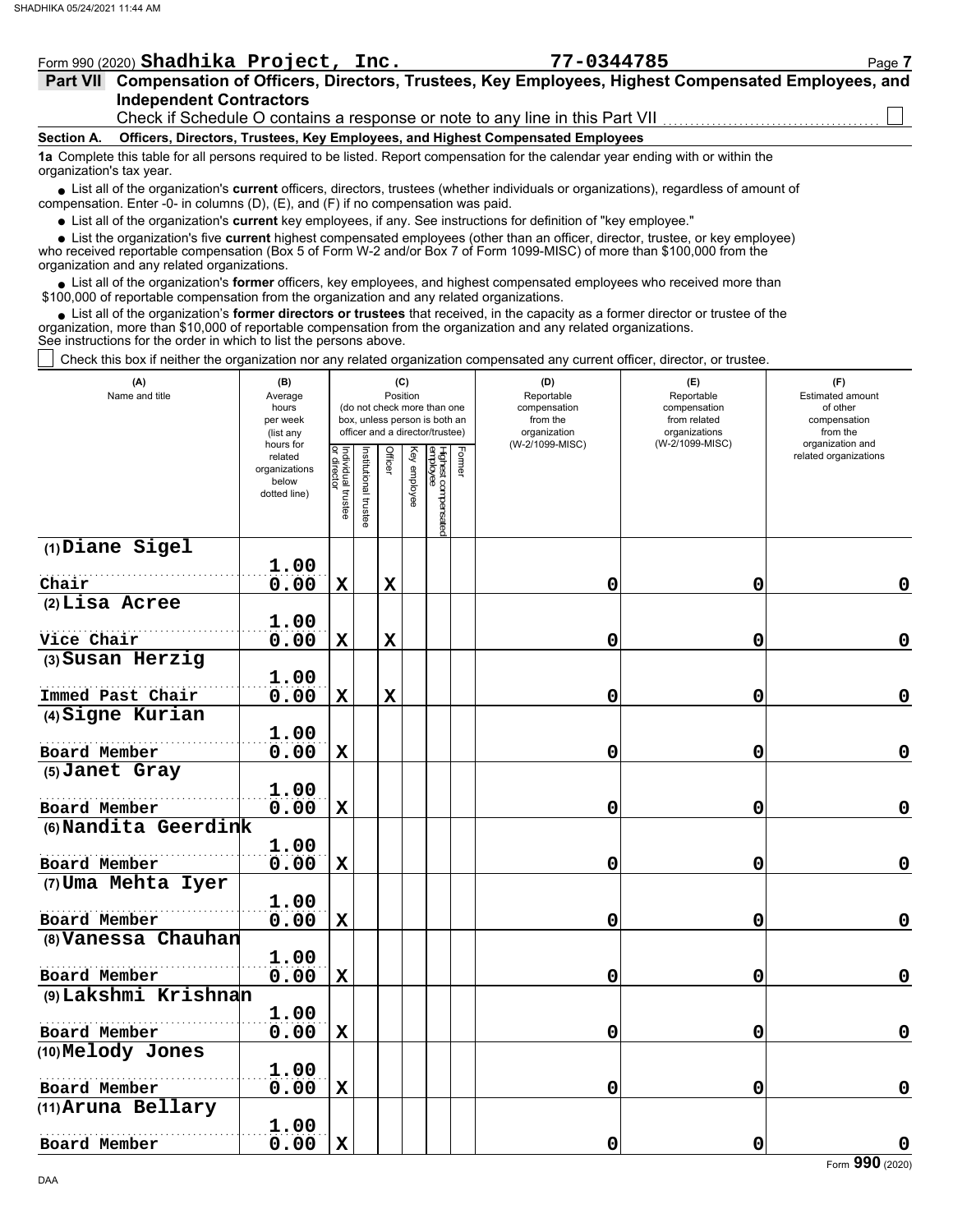| Form 990 (2020) Shadhika Project, Inc.                                                                                                                                                                                                                      |                                                                |                                   |                       |         |                 |                                                                                                 |        | 77-0344785                                                                                             |                                                                    | Page 8                                                                 |
|-------------------------------------------------------------------------------------------------------------------------------------------------------------------------------------------------------------------------------------------------------------|----------------------------------------------------------------|-----------------------------------|-----------------------|---------|-----------------|-------------------------------------------------------------------------------------------------|--------|--------------------------------------------------------------------------------------------------------|--------------------------------------------------------------------|------------------------------------------------------------------------|
| Part VII                                                                                                                                                                                                                                                    |                                                                |                                   |                       |         |                 |                                                                                                 |        | Section A. Officers, Directors, Trustees, Key Employees, and Highest Compensated Employees (continued) |                                                                    |                                                                        |
| (A)<br>Name and title                                                                                                                                                                                                                                       | (B)<br>Average<br>hours<br>per week<br>(list any               |                                   |                       |         | (C)<br>Position | (do not check more than one<br>box, unless person is both an<br>officer and a director/trustee) |        | (D)<br>Reportable<br>compensation<br>from the<br>organization                                          | (E)<br>Reportable<br>compensation<br>from related<br>organizations | (F)<br><b>Estimated amount</b><br>of other<br>compensation<br>from the |
|                                                                                                                                                                                                                                                             | hours for<br>related<br>organizations<br>below<br>dotted line) | Individual trustee<br>or director | Institutional trustee | Officer | Key employee    | Highest compensate<br>employee                                                                  | Former | (W-2/1099-MISC)                                                                                        | (W-2/1099-MISC)                                                    | organization and<br>related organizations                              |
| Paul Anondo Stangl<br>(12)                                                                                                                                                                                                                                  | 1.00                                                           |                                   |                       |         |                 |                                                                                                 |        |                                                                                                        |                                                                    |                                                                        |
| Secretary                                                                                                                                                                                                                                                   | 0.00                                                           | $\mathbf X$                       |                       | X       |                 |                                                                                                 |        | 0                                                                                                      | 0                                                                  | 0                                                                      |
| My Lo Cook<br>(13)                                                                                                                                                                                                                                          |                                                                |                                   |                       |         |                 |                                                                                                 |        |                                                                                                        |                                                                    |                                                                        |
|                                                                                                                                                                                                                                                             | 40.00                                                          |                                   |                       |         |                 |                                                                                                 |        |                                                                                                        |                                                                    |                                                                        |
| CEO & President                                                                                                                                                                                                                                             | 0.00                                                           |                                   |                       | X       |                 |                                                                                                 |        | 50,227                                                                                                 | $\mathbf 0$                                                        | $\mathbf 0$                                                            |
| Kimberley Burnett<br>(14)                                                                                                                                                                                                                                   |                                                                |                                   |                       |         |                 |                                                                                                 |        |                                                                                                        |                                                                    |                                                                        |
|                                                                                                                                                                                                                                                             | 30.00                                                          |                                   |                       |         |                 |                                                                                                 |        |                                                                                                        |                                                                    |                                                                        |
| President                                                                                                                                                                                                                                                   | 0.00                                                           |                                   |                       | X       |                 |                                                                                                 |        | 19,932                                                                                                 | 0                                                                  | $\mathbf 0$                                                            |
|                                                                                                                                                                                                                                                             |                                                                |                                   |                       |         |                 |                                                                                                 |        |                                                                                                        |                                                                    |                                                                        |
|                                                                                                                                                                                                                                                             |                                                                |                                   |                       |         |                 |                                                                                                 |        |                                                                                                        |                                                                    |                                                                        |
|                                                                                                                                                                                                                                                             |                                                                |                                   |                       |         |                 |                                                                                                 |        |                                                                                                        |                                                                    |                                                                        |
|                                                                                                                                                                                                                                                             |                                                                |                                   |                       |         |                 |                                                                                                 |        |                                                                                                        |                                                                    |                                                                        |
|                                                                                                                                                                                                                                                             |                                                                |                                   |                       |         |                 |                                                                                                 |        |                                                                                                        |                                                                    |                                                                        |
| 1b Subtotal                                                                                                                                                                                                                                                 |                                                                |                                   |                       |         |                 |                                                                                                 |        | 70,159                                                                                                 |                                                                    |                                                                        |
| c Total from continuation sheets to Part VII, Section A                                                                                                                                                                                                     |                                                                |                                   |                       |         |                 |                                                                                                 |        |                                                                                                        |                                                                    |                                                                        |
|                                                                                                                                                                                                                                                             |                                                                |                                   |                       |         |                 |                                                                                                 |        | 70, 159                                                                                                |                                                                    |                                                                        |
| Total number of individuals (including but not limited to those listed above) who received more than \$100,000 of<br>$\mathbf{2}$<br>reportable compensation from the organization $\bigtriangledown$                                                       |                                                                |                                   |                       |         |                 |                                                                                                 |        |                                                                                                        |                                                                    |                                                                        |
| Did the organization list any former officer, director, trustee, key employee, or highest compensated<br>3<br>employee on line 1a? If "Yes," complete Schedule J for such individual                                                                        |                                                                |                                   |                       |         |                 |                                                                                                 |        |                                                                                                        |                                                                    | No<br>Yes<br>X<br>3                                                    |
| For any individual listed on line 1a, is the sum of reportable compensation and other compensation from the<br>4<br>organization and related organizations greater than \$150,000? If "Yes," complete Schedule J for such<br>individual                     |                                                                |                                   |                       |         |                 |                                                                                                 |        |                                                                                                        |                                                                    | X<br>4                                                                 |
| narviauar<br>Did any person listed on line 1a receive or accrue compensation from any unrelated organization or individual<br>5<br>for services rendered to the organization? If "Yes," complete Schedule J for such person                                 |                                                                |                                   |                       |         |                 |                                                                                                 |        |                                                                                                        |                                                                    | X<br>5                                                                 |
| <b>Section B. Independent Contractors</b>                                                                                                                                                                                                                   |                                                                |                                   |                       |         |                 |                                                                                                 |        |                                                                                                        |                                                                    |                                                                        |
| Complete this table for your five highest compensated independent contractors that received more than \$100,000 of<br>1<br>compensation from the organization. Report compensation for the calendar year ending with or within the organization's tax year. |                                                                |                                   |                       |         |                 |                                                                                                 |        |                                                                                                        |                                                                    |                                                                        |
|                                                                                                                                                                                                                                                             | (A)<br>Name and business address                               |                                   |                       |         |                 |                                                                                                 |        |                                                                                                        | (B)<br>Description of services                                     | (C)<br>Compensation                                                    |
|                                                                                                                                                                                                                                                             |                                                                |                                   |                       |         |                 |                                                                                                 |        |                                                                                                        |                                                                    |                                                                        |
|                                                                                                                                                                                                                                                             |                                                                |                                   |                       |         |                 |                                                                                                 |        |                                                                                                        |                                                                    |                                                                        |
|                                                                                                                                                                                                                                                             |                                                                |                                   |                       |         |                 |                                                                                                 |        |                                                                                                        |                                                                    |                                                                        |
|                                                                                                                                                                                                                                                             |                                                                |                                   |                       |         |                 |                                                                                                 |        |                                                                                                        |                                                                    |                                                                        |
|                                                                                                                                                                                                                                                             |                                                                |                                   |                       |         |                 |                                                                                                 |        |                                                                                                        |                                                                    |                                                                        |
| Total number of independent contractors (including but not limited to those listed above) who<br>2<br>received more than \$100,000 of compensation from the organization ▶                                                                                  |                                                                |                                   |                       |         |                 |                                                                                                 |        |                                                                                                        | 0                                                                  |                                                                        |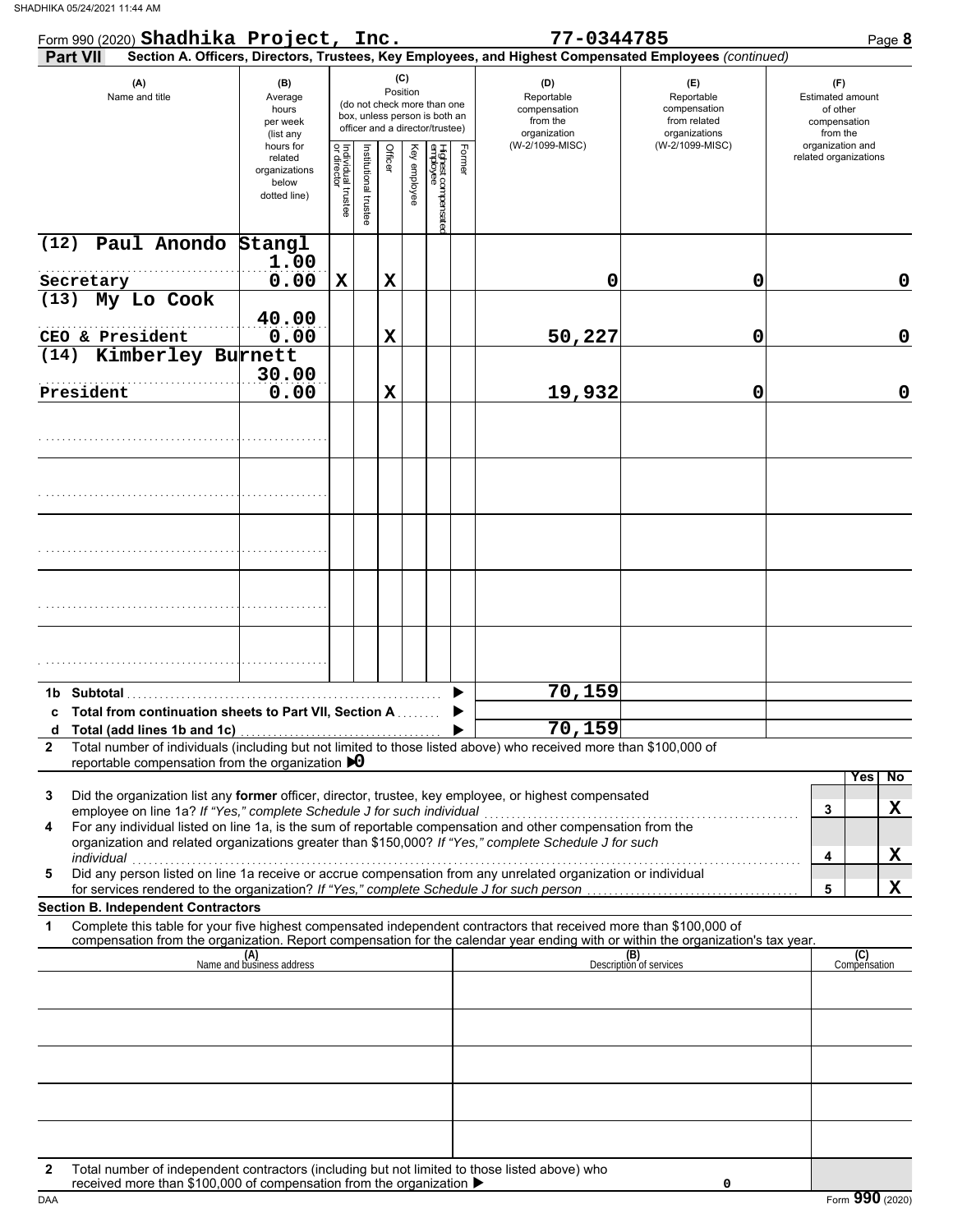|                                                           |                                                                                     |    |                |                |                       | (A)<br>Total revenue | (B)<br>Related or exempt<br>function revenue | (C)<br>Unrelated<br>business revenue | (D)<br>Revenue excluded<br>from tax under<br>sections 512-514 |
|-----------------------------------------------------------|-------------------------------------------------------------------------------------|----|----------------|----------------|-----------------------|----------------------|----------------------------------------------|--------------------------------------|---------------------------------------------------------------|
|                                                           | 1a Federated campaigns                                                              |    |                | 1a             |                       |                      |                                              |                                      |                                                               |
|                                                           | <b>b</b> Membership dues                                                            |    |                | 1 <sub>b</sub> |                       |                      |                                              |                                      |                                                               |
|                                                           | c Fundraising events                                                                |    |                | 1 <sub>c</sub> |                       |                      |                                              |                                      |                                                               |
|                                                           | d Related organizations                                                             |    |                | 1 <sub>d</sub> |                       |                      |                                              |                                      |                                                               |
|                                                           | <b>e</b> Government grants (contributions)                                          |    |                | 1e             |                       |                      |                                              |                                      |                                                               |
| Contributions, Gifts, Grants<br>and Other Similar Amounts | f All other contributions, gifts, grants,<br>and similar amounts not included above |    |                | 1f             | 389,315               |                      |                                              |                                      |                                                               |
|                                                           | g Noncash contributions included in lines 1a-1f.                                    |    |                | $1g$ \$        |                       |                      |                                              |                                      |                                                               |
|                                                           |                                                                                     |    |                |                | $\blacktriangleright$ | 389,315              |                                              |                                      |                                                               |
|                                                           |                                                                                     |    |                |                | <b>Business Code</b>  |                      |                                              |                                      |                                                               |
| 2a                                                        |                                                                                     |    |                |                |                       |                      |                                              |                                      |                                                               |
|                                                           | b                                                                                   |    |                |                |                       |                      |                                              |                                      |                                                               |
|                                                           | с                                                                                   |    |                |                |                       |                      |                                              |                                      |                                                               |
|                                                           |                                                                                     |    |                |                |                       |                      |                                              |                                      |                                                               |
|                                                           |                                                                                     |    |                |                |                       |                      |                                              |                                      |                                                               |
|                                                           |                                                                                     |    |                |                |                       |                      |                                              |                                      |                                                               |
|                                                           |                                                                                     |    |                |                | ▶                     |                      |                                              |                                      |                                                               |
|                                                           | 3 Investment income (including dividends, interest, and                             |    |                |                |                       |                      |                                              |                                      |                                                               |
|                                                           |                                                                                     |    |                |                | ▶                     | 2,126                |                                              |                                      | 2,126                                                         |
| 4                                                         | Income from investment of tax-exempt bond proceeds                                  |    |                |                | ▶                     |                      |                                              |                                      |                                                               |
| 5                                                         |                                                                                     |    |                |                |                       |                      |                                              |                                      |                                                               |
|                                                           |                                                                                     |    | (i) Real       |                | (ii) Personal         |                      |                                              |                                      |                                                               |
|                                                           | <b>6a</b> Gross rents                                                               | 6a |                |                |                       |                      |                                              |                                      |                                                               |
|                                                           | <b>b</b> Less: rental expenses                                                      | 6b |                |                |                       |                      |                                              |                                      |                                                               |
|                                                           | <b>c</b> Rental inc. or (loss)                                                      | 6c |                |                |                       |                      |                                              |                                      |                                                               |
|                                                           | <b>d</b> Net rental income or (loss)                                                |    |                |                | ▶                     |                      |                                              |                                      |                                                               |
|                                                           | <b>7a</b> Gross amount from<br>sales of assets                                      |    | (i) Securities |                | (ii) Other            |                      |                                              |                                      |                                                               |
|                                                           | other than inventory                                                                | 7a |                |                |                       |                      |                                              |                                      |                                                               |
|                                                           | <b>b</b> Less: cost or other                                                        |    |                |                |                       |                      |                                              |                                      |                                                               |
|                                                           | basis and sales exps.                                                               | 7b |                |                |                       |                      |                                              |                                      |                                                               |
|                                                           | c Gain or (loss)                                                                    | 7c |                |                |                       |                      |                                              |                                      |                                                               |
|                                                           |                                                                                     |    |                |                | ▶                     |                      |                                              |                                      |                                                               |
|                                                           | 8a Gross income from fundraising events                                             |    |                |                |                       |                      |                                              |                                      |                                                               |
|                                                           |                                                                                     |    |                |                |                       |                      |                                              |                                      |                                                               |
|                                                           | of contributions reported on line 1c).                                              |    |                |                |                       |                      |                                              |                                      |                                                               |
|                                                           | See Part IV, line 18                                                                |    |                | 8a             | 6,904                 |                      |                                              |                                      |                                                               |
|                                                           | <b>b</b> Less: direct expenses                                                      |    |                | 8b             | 1,775                 |                      |                                              |                                      |                                                               |
|                                                           | c Net income or (loss) from fundraising events                                      |    |                |                | ▶                     | 5,129                |                                              |                                      | 5,129                                                         |
|                                                           | 9a Gross income from gaming activities.                                             |    |                |                |                       |                      |                                              |                                      |                                                               |
|                                                           | See Part IV, line 19                                                                |    |                | 9а             |                       |                      |                                              |                                      |                                                               |
|                                                           | <b>b</b> Less: direct expenses                                                      |    |                | 9b             |                       |                      |                                              |                                      |                                                               |
|                                                           | c Net income or (loss) from gaming activities                                       |    |                |                | ▶                     |                      |                                              |                                      |                                                               |
|                                                           | 10a Gross sales of inventory, less                                                  |    |                |                |                       |                      |                                              |                                      |                                                               |
|                                                           | returns and allowances                                                              |    |                | 10a            |                       |                      |                                              |                                      |                                                               |
|                                                           | <b>b</b> Less: cost of goods sold                                                   |    |                | 10b            | ▶                     |                      |                                              |                                      |                                                               |
|                                                           | c Net income or (loss) from sales of inventory                                      |    |                |                | <b>Business Code</b>  |                      |                                              |                                      |                                                               |
|                                                           | 11a Other Income                                                                    |    |                |                |                       | 240                  | 240                                          |                                      |                                                               |
|                                                           |                                                                                     |    |                |                |                       |                      |                                              |                                      |                                                               |
| scellaneous<br>Revenue                                    | b                                                                                   |    |                |                |                       |                      |                                              |                                      |                                                               |

 $\blacktriangleright$ 

 $\blacktriangleright$ 

**240**

**396,810 240 0 7,255**

**e Total.** Add lines 11a–11d . . . . . . . . . . . . . . . . . . . . . . . . . . . . . . . . . . **12 Total revenue.** See instructions ............................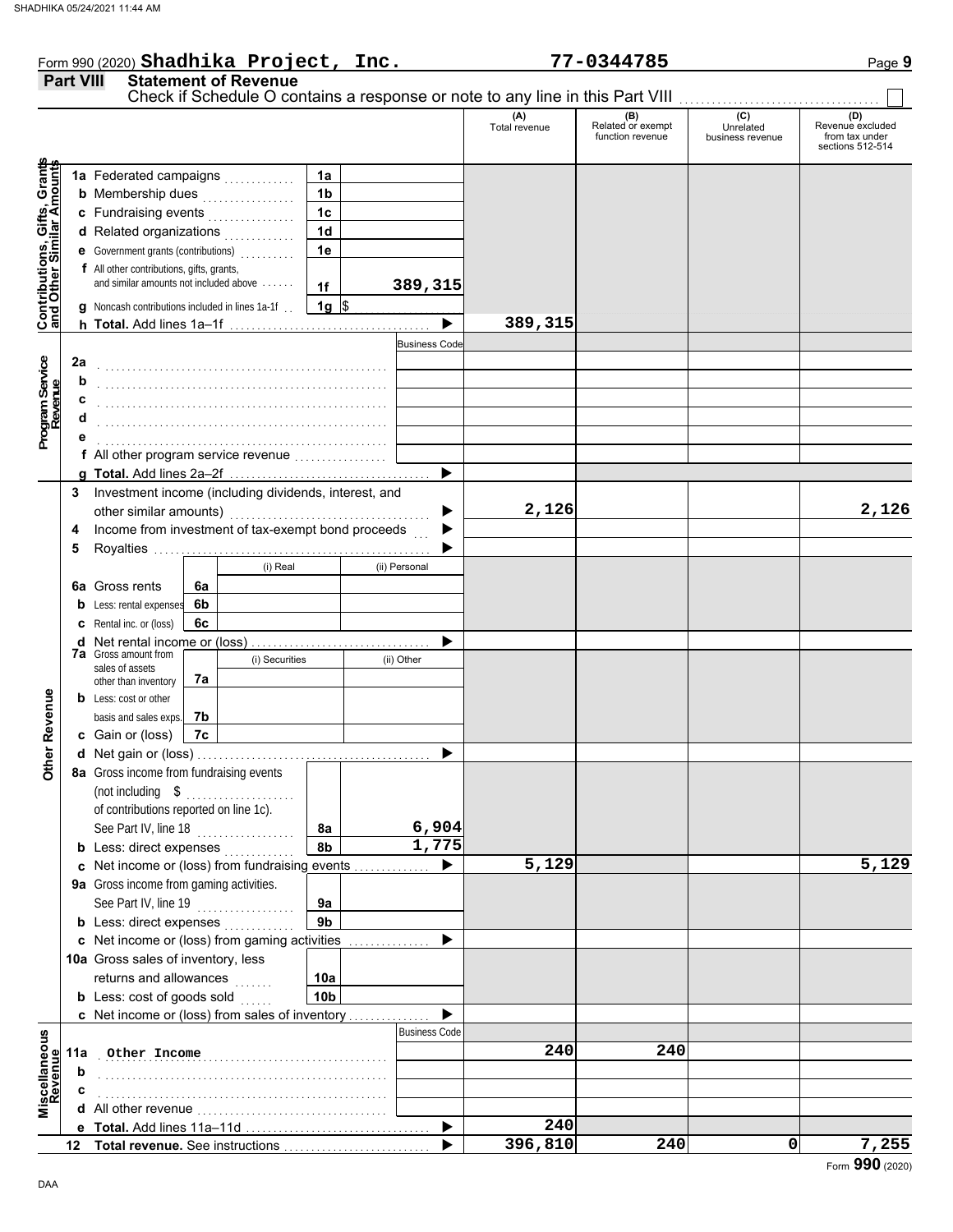#### **Part IX Statement of Functional Expenses** Form 990 (2020) Page **10 Shadhika Project, Inc. 77-0344785** *Section 501(c)(3) and 501(c)(4) organizations must complete all columns. All other organizations must complete column (A). Do not include amounts reported on lines 6b, 7b, 8b, 9b, and 10b of Part VIII.* **1 2 3 4 5 6 7 8 9 10 11 a** Management .............................. **b** Legal **c** Accounting . . . . . . . . . . . . . . . . . . . . . . . . . . . . . . . . **d** Lobbying . . . . . . . . . . . . . . . . . . . . . . . . . . . . . . . . . . . **e** Professional fundraising services. See Part IV, line 17 **f g** Other. (If line 11g amount exceeds 10% of line 25, column **12** Advertising and promotion **. . . . . . . . . . . .** . . **13 14 15 16 17 18 19 20 21 22 23 24 a b c d e** All other expenses . . . . . . . . . . . . . . . . . . . . . . . . **25 Total functional expenses.** Add lines 1 through 24e . . . **26** Grants and other assistance to domestic organizations and domestic governments. See Part IV, line 21 Grants and other assistance to domestic individuals. See Part IV, line 22 Grants and other assistance to foreign organizations, foreign governments, and foreign individuals. See Part IV, lines 15 and 16 . . . . . . . . Benefits paid to or for members . . . . . . . . . . Compensation of current officers, directors, trustees, and key employees . . . . . . . Compensation not included above to disqualified persons (as defined under section 4958(f)(1)) and persons described in section 4958(c)(3)(B) Other salaries and wages .................. Pension plan accruals and contributions (include section 401(k) and 403(b) employer contributions) Other employee benefits ................... Payroll taxes Fees for services (nonemployees): Legal . . . . . . . . . . . . . . . . . . . . . . . . . . . . . . . . . . . . . . Investment management fees ............. Office expenses . . . . . . . . . . . . . . . . . . . . . . . . . . . Information technology . . . . . . . . . . . . . . . . . . . . Royalties . . . . . . . . . . . . . . . . . . . . . . . . . . . . . . . . . . Occupancy . . . . . . . . . . . . . . . . . . . . . . . . . . . . . . . . Travel . . . . . . . . . . . . . . . . . . . . . . . . . . . . . . . . . . . . . . Payments of travel or entertainment expenses for any federal, state, or local public officials Conferences, conventions, and meetings . Interest . . . . . . . . . . . . . . . . . . . . . . . . . . . . . . . . . . . . Payments to affiliates . . . . . . . . . . . . . . . Depreciation, depletion, and amortization . Insurance . . . . . . . . . . . . . . . . . . . . . . . . . . . . . . . . . . Other expenses. Itemize expenses not covered above (List miscellaneous expenses on line 24e. If line 24e amount exceeds 10% of line 25, column (A) amount, list line 24e expenses on Schedule O.) fundraising solicitation. Check here  $\blacktriangleright$  | if organization reported in column (B) joint costs from a combined educational campaign and following SOP 98-2 (ASC 958-720) **(A) (B)** (B) (B) (C) (C) (A) (D)<br>Total expenses Program service Management and Fundrai expenses and general expenses (D)<br>Fundraising expenses . . . . . . . . . . . . . . . . . . . . . . . . . . . . . . . . . . . . . . . . . . . . . **Dues & subscriptions 710** 473 51 51 5 . . . . . . . . . . . . . . . . . . . . . . . . . . . . . . . . . . . . . . . . . . . . . . . . . . . . . . . . . . . . . . . . . . . . . . . . . . . . . . . . . . . . . . . . . . Check if Schedule O contains a response or note to any line in this Part IX **Joint costs.** Complete this line only if the (A) amount, list line 11g expenses on Schedule O.) . . . . . . . **X 171,676 171,676 70,159 56,001 5,262 8,896 105,817 84,463 7,941 13,413 6,124 4,980 397 747 14,451 11,749 938 1,764 17,535 17,535 53,017 31,081 7,275 14,661 2,101 345 529 1,227 8,818 5,371 807 2,640 10,840 3,032 844 6,964 12,468 9,670 901 1,897 22,667 15,238 853 6,576 223 223 4,590 3,210 585 795 Bad debts 10,900 10,900 512,096 397,512 54,818 59,766**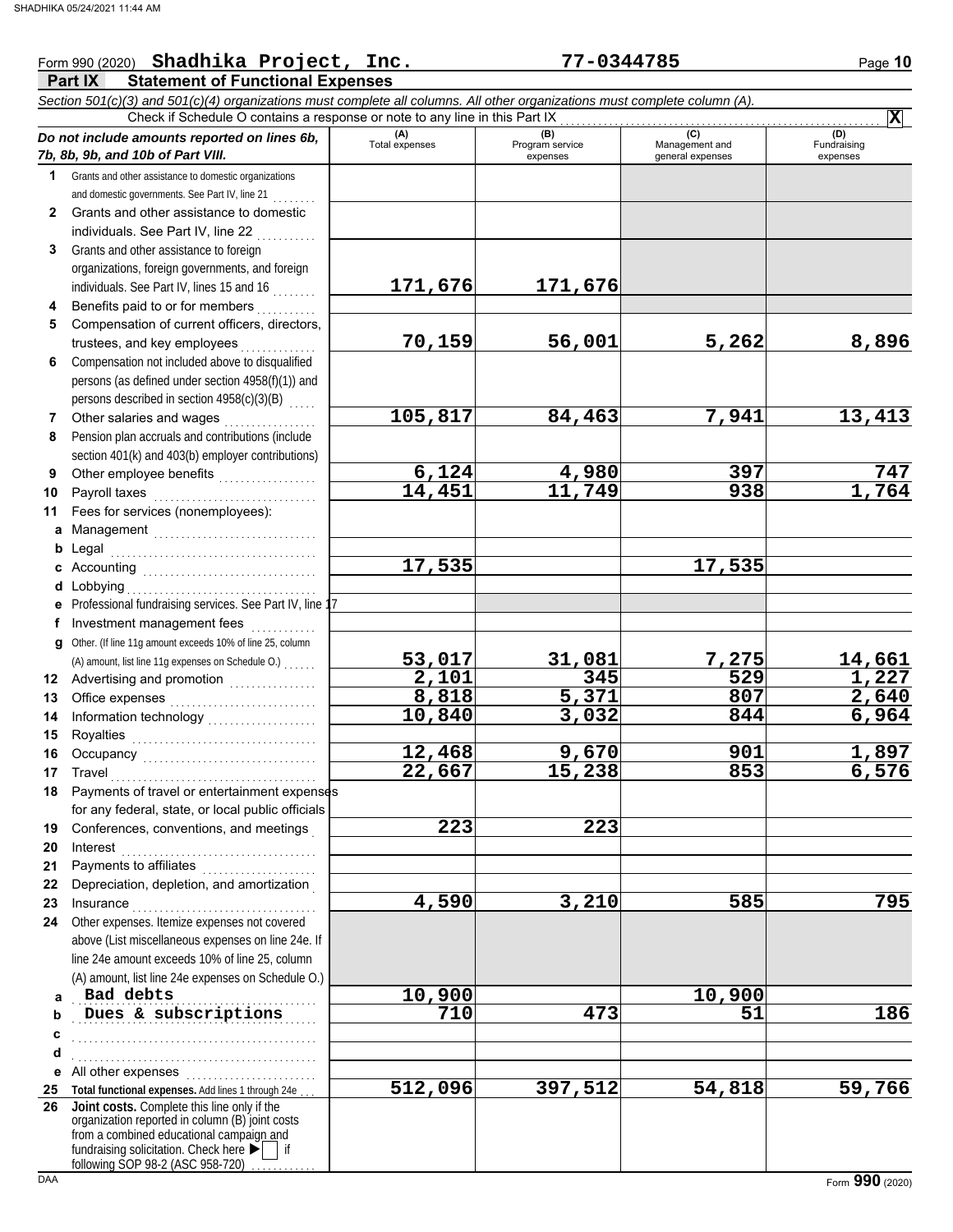|             |        | Form 990 (2020) Shadhika Project, Inc.                                                                                                                                                                                               | 77-0344785               |                 | Page 11            |
|-------------|--------|--------------------------------------------------------------------------------------------------------------------------------------------------------------------------------------------------------------------------------------|--------------------------|-----------------|--------------------|
|             | Part X | <b>Balance Sheet</b>                                                                                                                                                                                                                 |                          |                 |                    |
|             |        | Check if Schedule O contains a response or note to any line in this Part X                                                                                                                                                           |                          |                 |                    |
|             |        |                                                                                                                                                                                                                                      | (A)<br>Beginning of year |                 | (B)<br>End of year |
|             | 1      | Cash-non-interest-bearing                                                                                                                                                                                                            | 47,246                   | $\mathbf{1}$    | 39,604             |
|             | 2      |                                                                                                                                                                                                                                      | 414,910                  | $\overline{2}$  | 453,662            |
|             | 3      |                                                                                                                                                                                                                                      | 208,657                  | 3               | 123,725            |
|             | 4      | Accounts receivable, net                                                                                                                                                                                                             | 31,661                   | 4               | 15,131             |
| Assets      | 5      | Loans and other receivables from any current or former officer, director,                                                                                                                                                            |                          |                 |                    |
|             |        | trustee, key employee, creator or founder, substantial contributor, or 35%                                                                                                                                                           |                          |                 |                    |
|             |        |                                                                                                                                                                                                                                      |                          | 5               |                    |
|             | 6      | Loans and other receivables from other disqualified persons (as defined                                                                                                                                                              |                          |                 |                    |
|             |        | under section 4958(f)(1)), and persons described in section 4958(c)(3)(B)                                                                                                                                                            |                          | 6               |                    |
|             | 7      | Notes and loans receivable, net <b>consider the constant of the constant of the constant of the constant of the constant of the constant of the constant of the constant of the constant of the constant of the constant of the </b> |                          | $\overline{7}$  |                    |
|             | 8      | Inventories for sale or use                                                                                                                                                                                                          |                          | 8               |                    |
|             | 9      |                                                                                                                                                                                                                                      | 21,536                   | 9               | 12,522             |
|             |        | 10a Land, buildings, and equipment: cost or other                                                                                                                                                                                    |                          |                 |                    |
|             |        |                                                                                                                                                                                                                                      |                          |                 |                    |
|             |        | 10 <sub>b</sub><br><b>b</b> Less: accumulated depreciation <b>container</b>                                                                                                                                                          |                          | 10 <sub>c</sub> |                    |
|             | 11     | Investments-publicly traded securities                                                                                                                                                                                               |                          | 11              |                    |
|             | 12     |                                                                                                                                                                                                                                      |                          | 12              |                    |
|             | 13     |                                                                                                                                                                                                                                      |                          | 13              |                    |
|             | 14     | Intangible assets                                                                                                                                                                                                                    |                          | 14              |                    |
|             | 15     | Other assets. See Part IV, line 11                                                                                                                                                                                                   |                          | 15              |                    |
|             | 16     | Total assets. Add lines 1 through 15 (must equal line 33)                                                                                                                                                                            | 724,010                  | 16              | 644,644            |
|             | 17     | Accounts payable and accrued expenses [[11] [11] Accounts payable and accrued expenses [[11] [11] Accounts are not accredited a contract and accrued a contract a contract a contract and accrued a contract a contract a cont       | 4,789                    | 17              | 9,809              |
|             | 18     |                                                                                                                                                                                                                                      |                          | 18              |                    |
|             | 19     | Deferred revenue                                                                                                                                                                                                                     |                          | 19              |                    |
|             | 20     | Tax-exempt bond liabilities                                                                                                                                                                                                          |                          | 20              |                    |
|             | 21     | Escrow or custodial account liability. Complete Part IV of Schedule D                                                                                                                                                                |                          | 21              |                    |
| Liabilities | 22     | Loans and other payables to any current or former officer, director,                                                                                                                                                                 |                          |                 |                    |
|             |        | trustee, key employee, creator or founder, substantial contributor, or 35%                                                                                                                                                           |                          |                 |                    |
|             |        | controlled entity or family member of any of these persons                                                                                                                                                                           |                          | 22              |                    |
|             | 23     |                                                                                                                                                                                                                                      |                          | 23              |                    |
|             | 24     | Unsecured notes and loans payable to unrelated third parties                                                                                                                                                                         | .                        | 24              |                    |
|             | 25     | Other liabilities (including federal income tax, payables to related third                                                                                                                                                           |                          |                 |                    |
|             |        | parties, and other liabilities not included on lines 17-24). Complete Part X                                                                                                                                                         |                          |                 | 30,900             |
|             |        | of Schedule D                                                                                                                                                                                                                        | 4,789                    | 25<br>26        | 40,709             |
|             | 26     |                                                                                                                                                                                                                                      |                          |                 |                    |

Form **990** (2020) **724,010 644,644**

**29**

**28 27**

**488,973 528,986 230,248 74,949**

**719, 221** 32 603, 935<br>724, 010 33 644, 644

**27 28** **Organizations that follow FASB ASC 958, check here X**

**Organizations that do not follow FASB ASC 958, check here** 

Capital stock or trust principal, or current funds . . . . . . . . . . . . . . . . . . . . . . . . . . . . . . . . . . . . . . Paid-in or capital surplus, or land, building, or equipment fund  $\begin{array}{ccc} \dots & \dots & \dots \dots \end{array}$ 

Retained earnings, endowment, accumulated income, or other funds ........<br>Total net assets or fund balances Total net assets or fund balances . . . . . . . . . . . . . . . . . . . . . . . . . . . . . . . . . . . . . . . . . . . . . . . . . . . . .  $\sf Total~liabilities$  and net assets/fund balances  $\ldots\ldots\ldots\ldots\ldots\ldots\ldots\ldots\ldots\ldots\ldots$ 

Net assets without donor restrictions . . . . . . . . . . . . . . . . . . . . . . . . . . . . . . . . . . . . . . . . . . . . . . . . .

**and complete lines 27, 28, 32, and 33.**

Net assets with donor restrictions

**and complete lines 29 through 33.**

**Net Assets or Fund Balances**

Net Assets or Fund Balances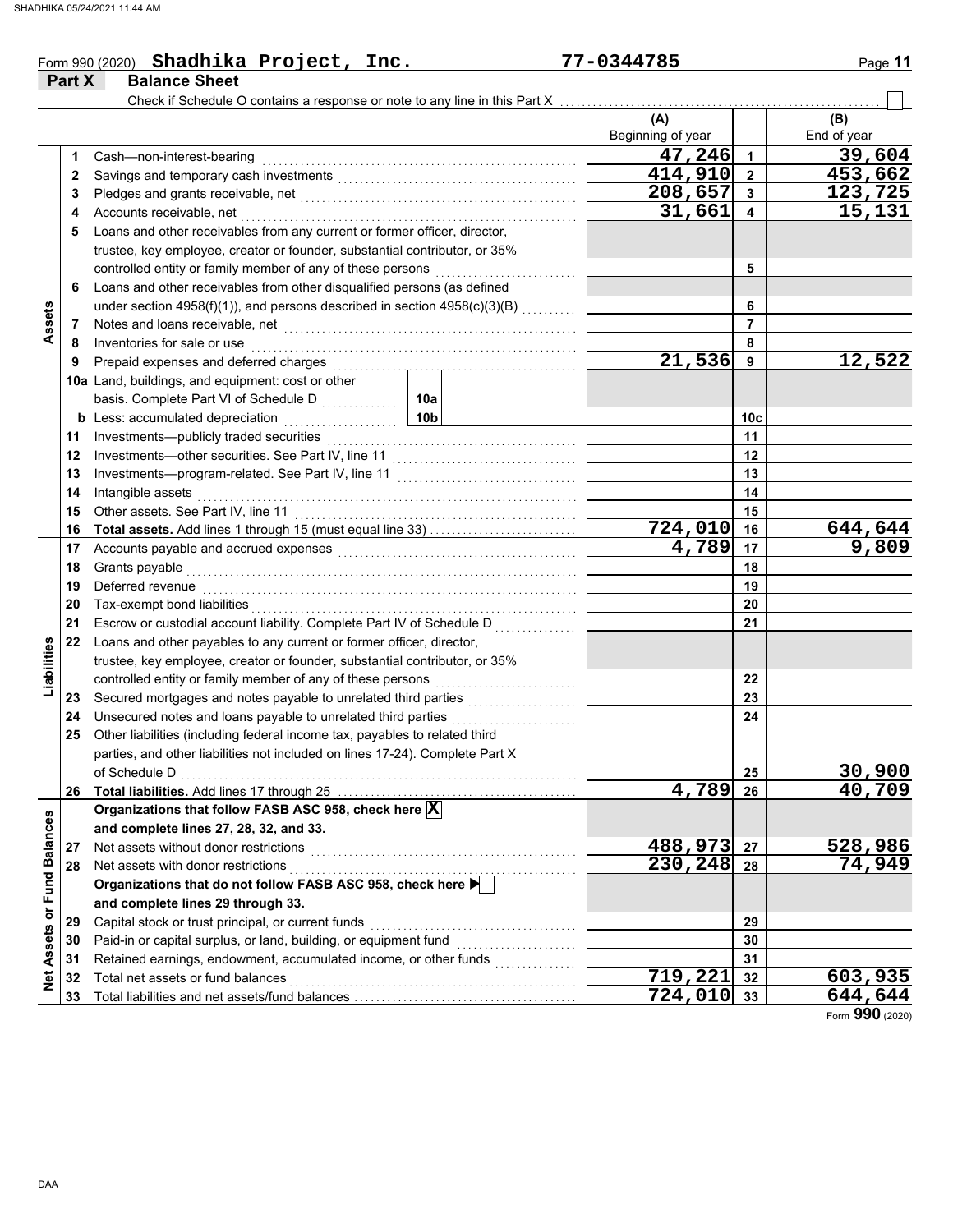|    | Form 990 (2020) $\texttt{Shadhika Project}, \texttt{Inc.}$<br>77-0344785                                                                                                                                                       |                         |                |             | Page 12   |
|----|--------------------------------------------------------------------------------------------------------------------------------------------------------------------------------------------------------------------------------|-------------------------|----------------|-------------|-----------|
|    | <b>Part XI</b><br><b>Reconciliation of Net Assets</b>                                                                                                                                                                          |                         |                |             |           |
|    |                                                                                                                                                                                                                                |                         |                |             |           |
| 1  |                                                                                                                                                                                                                                | $\mathbf{1}$            |                | 396,810     |           |
| 2  |                                                                                                                                                                                                                                | $\overline{2}$          |                | 512,096     |           |
| 3  | Revenue less expenses. Subtract line 2 from line 1                                                                                                                                                                             | $\overline{\mathbf{3}}$ |                | $-115,286$  |           |
| 4  | Net assets or fund balances at beginning of year (must equal Part X, line 32, column (A)) [[[[[[[[[[[[[[[[[[[                                                                                                                  | $\overline{\mathbf{A}}$ |                | 719,221     |           |
| 5  | Net unrealized gains (losses) on investments [11] with the content of the content of the content of the content of the content of the content of the content of the content of the content of the content of the content of th | 5                       |                |             |           |
| 6  |                                                                                                                                                                                                                                | 6                       |                |             |           |
| 7  | Investment expenses                                                                                                                                                                                                            | $\overline{7}$          |                |             |           |
| 8  | Prior period adjustments                                                                                                                                                                                                       | 8                       |                |             |           |
| 9  |                                                                                                                                                                                                                                | 9                       |                |             |           |
| 10 | Net assets or fund balances at end of year. Combine lines 3 through 9 (must equal Part X, line                                                                                                                                 |                         |                |             |           |
|    | 32, column (B))                                                                                                                                                                                                                | 10                      |                | 603,935     |           |
|    | <b>Financial Statements and Reporting</b><br><b>Part XII</b>                                                                                                                                                                   |                         |                |             |           |
|    | Check if Schedule O contains a response or note to any line in this Part XII                                                                                                                                                   |                         |                |             |           |
|    |                                                                                                                                                                                                                                |                         |                | <b>Yes</b>  | <b>No</b> |
| 1  | $\mathbf{X}$ Accrual<br>Accounting method used to prepare the Form 990:     Cash<br>Other                                                                                                                                      |                         |                |             |           |
|    | If the organization changed its method of accounting from a prior year or checked "Other," explain in                                                                                                                          |                         |                |             |           |
|    | Schedule O.                                                                                                                                                                                                                    |                         |                |             |           |
|    | 2a Were the organization's financial statements compiled or reviewed by an independent accountant?                                                                                                                             |                         | 2a             |             | x         |
|    | If "Yes," check a box below to indicate whether the financial statements for the year were compiled or                                                                                                                         |                         |                |             |           |
|    | reviewed on a separate basis, consolidated basis, or both:                                                                                                                                                                     |                         |                |             |           |
|    | Separate basis<br>Consolidated basis<br>Both consolidated and separate basis<br>$\mathcal{L}$                                                                                                                                  |                         |                |             |           |
|    | <b>b</b> Were the organization's financial statements audited by an independent accountant?                                                                                                                                    |                         | 2 <sub>b</sub> | x           |           |
|    | If "Yes," check a box below to indicate whether the financial statements for the year were audited on a                                                                                                                        |                         |                |             |           |
|    | separate basis, consolidated basis, or both:                                                                                                                                                                                   |                         |                |             |           |
|    | $ \mathbf{X} $ Separate basis<br>Consolidated basis<br>Both consolidated and separate basis                                                                                                                                    |                         |                |             |           |
|    | c If "Yes" to line 2a or 2b, does the organization have a committee that assumes responsibility for oversight of                                                                                                               |                         |                |             |           |
|    | the audit, review, or compilation of its financial statements and selection of an independent accountant?                                                                                                                      |                         | 2c             | $\mathbf x$ |           |
|    | If the organization changed either its oversight process or selection process during the tax year, explain on                                                                                                                  |                         |                |             |           |
|    | Schedule O.                                                                                                                                                                                                                    |                         |                |             |           |
|    | 3a As a result of a federal award, was the organization required to undergo an audit or audits as set forth in the                                                                                                             |                         |                |             |           |
|    | Single Audit Act and OMB Circular A-133?                                                                                                                                                                                       |                         | 3a             |             | X         |
|    | <b>b</b> If "Yes," did the organization undergo the required audit or audits? If the organization did not undergo the                                                                                                          |                         |                |             |           |
|    | required audit or audits, explain why on Schedule O and describe any steps taken to undergo such audits                                                                                                                        |                         | 3 <sub>b</sub> |             |           |
|    |                                                                                                                                                                                                                                |                         |                |             |           |

Form **990** (2020)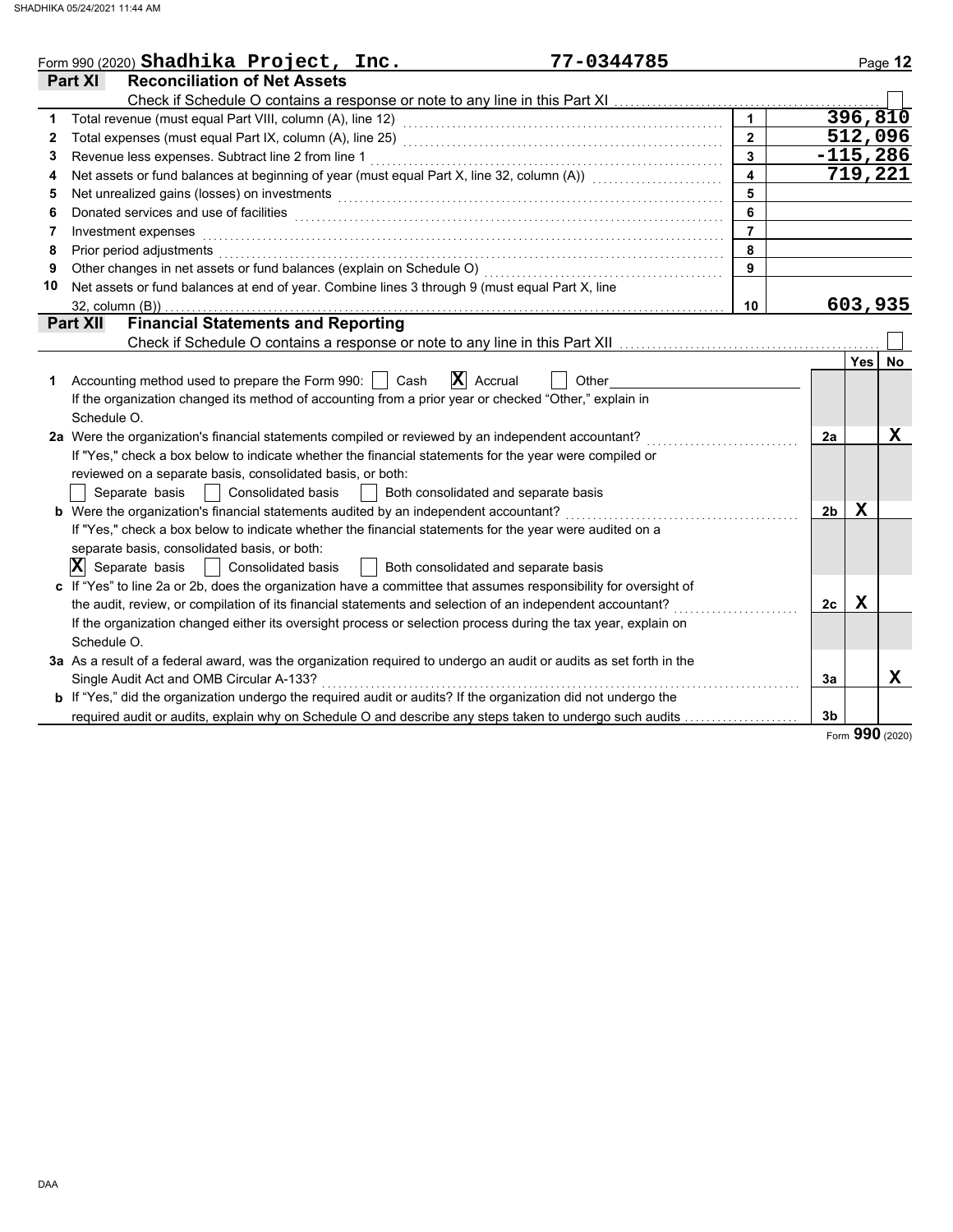**SCHEDULE A** 

**Complete if the organization is a section 501(c)(3) organization or a section 4947(a)(1) nonexempt charitable trust. (Form 990 or 990-EZ)**

| Attach to Form 990 or Form 990-EZ. |  |  |  |  |
|------------------------------------|--|--|--|--|
|                                    |  |  |  |  |

| 2020          |  |
|---------------|--|
| pen to Public |  |

OMB No. 1545-0047

|                                                                                                    | Department of the Treasury |                                                            | Attach to Form 990 or Form 990-EZ.                                                                                                                                                                                                                                                                                                                |                          |    |                        | <b>Open to Public</b>                 |
|----------------------------------------------------------------------------------------------------|----------------------------|------------------------------------------------------------|---------------------------------------------------------------------------------------------------------------------------------------------------------------------------------------------------------------------------------------------------------------------------------------------------------------------------------------------------|--------------------------|----|------------------------|---------------------------------------|
| Internal Revenue Service<br>Go to www.irs.gov/Form990 for instructions and the latest information. |                            |                                                            |                                                                                                                                                                                                                                                                                                                                                   |                          |    |                        | <b>Inspection</b>                     |
|                                                                                                    | Name of the organization   | Shadhika Project, Inc.                                     |                                                                                                                                                                                                                                                                                                                                                   |                          |    | 77-0344785             | <b>Employer identification number</b> |
|                                                                                                    | Part I                     |                                                            | Reason for Public Charity Status. (All organizations must complete this part.) See instructions.                                                                                                                                                                                                                                                  |                          |    |                        |                                       |
|                                                                                                    |                            |                                                            | The organization is not a private foundation because it is: (For lines 1 through 12, check only one box.)                                                                                                                                                                                                                                         |                          |    |                        |                                       |
| 1                                                                                                  |                            |                                                            | A church, convention of churches, or association of churches described in section 170(b)(1)(A)(i).                                                                                                                                                                                                                                                |                          |    |                        |                                       |
| $\mathbf 2$                                                                                        |                            |                                                            | A school described in section 170(b)(1)(A)(ii). (Attach Schedule E (Form 990 or 990-EZ).)                                                                                                                                                                                                                                                         |                          |    |                        |                                       |
| 3                                                                                                  |                            |                                                            | A hospital or a cooperative hospital service organization described in section 170(b)(1)(A)(iii).                                                                                                                                                                                                                                                 |                          |    |                        |                                       |
| 4                                                                                                  |                            |                                                            | A medical research organization operated in conjunction with a hospital described in section 170(b)(1)(A)(iii). Enter the hospital's name,                                                                                                                                                                                                        |                          |    |                        |                                       |
|                                                                                                    | city, and state:           |                                                            | An organization operated for the benefit of a college or university owned or operated by a governmental unit described in                                                                                                                                                                                                                         |                          |    |                        |                                       |
| 5                                                                                                  |                            |                                                            |                                                                                                                                                                                                                                                                                                                                                   |                          |    |                        |                                       |
| 6                                                                                                  |                            | section 170(b)(1)(A)(iv). (Complete Part II.)              | A federal, state, or local government or governmental unit described in section 170(b)(1)(A)(v).                                                                                                                                                                                                                                                  |                          |    |                        |                                       |
| 7                                                                                                  | $ {\bf X} $                | described in section 170(b)(1)(A)(vi). (Complete Part II.) | An organization that normally receives a substantial part of its support from a governmental unit or from the general public                                                                                                                                                                                                                      |                          |    |                        |                                       |
| 8                                                                                                  |                            |                                                            | A community trust described in section 170(b)(1)(A)(vi). (Complete Part II.)                                                                                                                                                                                                                                                                      |                          |    |                        |                                       |
| 9                                                                                                  |                            |                                                            | An agricultural research organization described in section 170(b)(1)(A)(ix) operated in conjunction with a land-grant college                                                                                                                                                                                                                     |                          |    |                        |                                       |
|                                                                                                    | university:                |                                                            | or university or a non-land-grant college of agriculture (see instructions). Enter the name, city, and state of the college or                                                                                                                                                                                                                    |                          |    |                        |                                       |
| 10                                                                                                 |                            |                                                            | An organization that normally receives: (1) more than 33 1/3% of its support from contributions, membership fees, and gross                                                                                                                                                                                                                       |                          |    |                        |                                       |
|                                                                                                    |                            |                                                            | receipts from activities related to its exempt functions, subject to certain exceptions; and (2) no more than 331/3% of its<br>support from gross investment income and unrelated business taxable income (less section 511 tax) from businesses<br>acquired by the organization after June 30, 1975. See section 509(a)(2). (Complete Part III.) |                          |    |                        |                                       |
| 11                                                                                                 |                            |                                                            | An organization organized and operated exclusively to test for public safety. See section 509(a)(4).                                                                                                                                                                                                                                              |                          |    |                        |                                       |
| 12                                                                                                 |                            |                                                            | An organization organized and operated exclusively for the benefit of, to perform the functions of, or to carry out the purposes                                                                                                                                                                                                                  |                          |    |                        |                                       |
|                                                                                                    |                            |                                                            | of one or more publicly supported organizations described in section 509(a)(1) or section 509(a)(2). See section 509(a)(3).                                                                                                                                                                                                                       |                          |    |                        |                                       |
|                                                                                                    |                            |                                                            | Check the box in lines 12a through 12d that describes the type of supporting organization and complete lines 12e, 12f, and 12g.                                                                                                                                                                                                                   |                          |    |                        |                                       |
|                                                                                                    | a                          |                                                            | Type I. A supporting organization operated, supervised, or controlled by its supported organization(s), typically by giving                                                                                                                                                                                                                       |                          |    |                        |                                       |
|                                                                                                    |                            |                                                            | the supported organization(s) the power to regularly appoint or elect a majority of the directors or trustees of the                                                                                                                                                                                                                              |                          |    |                        |                                       |
|                                                                                                    |                            |                                                            | supporting organization. You must complete Part IV, Sections A and B.                                                                                                                                                                                                                                                                             |                          |    |                        |                                       |
|                                                                                                    | b                          |                                                            | Type II. A supporting organization supervised or controlled in connection with its supported organization(s), by having<br>control or management of the supporting organization vested in the same persons that control or manage the supported                                                                                                   |                          |    |                        |                                       |
|                                                                                                    |                            |                                                            | organization(s). You must complete Part IV, Sections A and C.<br>Type III functionally integrated. A supporting organization operated in connection with, and functionally integrated with,                                                                                                                                                       |                          |    |                        |                                       |
|                                                                                                    | c                          |                                                            | its supported organization(s) (see instructions). You must complete Part IV, Sections A, D, and E.                                                                                                                                                                                                                                                |                          |    |                        |                                       |
|                                                                                                    | d                          |                                                            | Type III non-functionally integrated. A supporting organization operated in connection with its supported organization(s)                                                                                                                                                                                                                         |                          |    |                        |                                       |
|                                                                                                    |                            |                                                            | that is not functionally integrated. The organization generally must satisfy a distribution requirement and an attentiveness                                                                                                                                                                                                                      |                          |    |                        |                                       |
|                                                                                                    |                            |                                                            | requirement (see instructions). You must complete Part IV, Sections A and D, and Part V.                                                                                                                                                                                                                                                          |                          |    |                        |                                       |
|                                                                                                    | е                          |                                                            | Check this box if the organization received a written determination from the IRS that it is a Type I, Type II, Type III<br>functionally integrated, or Type III non-functionally integrated supporting organization.                                                                                                                              |                          |    |                        |                                       |
|                                                                                                    | f                          | Enter the number of supported organizations                |                                                                                                                                                                                                                                                                                                                                                   |                          |    |                        |                                       |
|                                                                                                    | g                          |                                                            | Provide the following information about the supported organization(s).                                                                                                                                                                                                                                                                            |                          |    |                        |                                       |
|                                                                                                    | (i) Name of supported      | (ii) EIN                                                   | (iii) Type of organization                                                                                                                                                                                                                                                                                                                        | (iv) Is the organization |    | (v) Amount of monetary | (vi) Amount of                        |
|                                                                                                    | organization               |                                                            | (described on lines 1-10                                                                                                                                                                                                                                                                                                                          | listed in your governing |    | support (see           | other support (see                    |
|                                                                                                    |                            |                                                            | above (see instructions))                                                                                                                                                                                                                                                                                                                         | document?                |    | instructions)          | instructions)                         |
|                                                                                                    |                            |                                                            |                                                                                                                                                                                                                                                                                                                                                   | Yes                      | No |                        |                                       |
| (A)                                                                                                |                            |                                                            |                                                                                                                                                                                                                                                                                                                                                   |                          |    |                        |                                       |
| (B)                                                                                                |                            |                                                            |                                                                                                                                                                                                                                                                                                                                                   |                          |    |                        |                                       |
| (C)                                                                                                |                            |                                                            |                                                                                                                                                                                                                                                                                                                                                   |                          |    |                        |                                       |
| (D)                                                                                                |                            |                                                            |                                                                                                                                                                                                                                                                                                                                                   |                          |    |                        |                                       |
| (E)                                                                                                |                            |                                                            |                                                                                                                                                                                                                                                                                                                                                   |                          |    |                        |                                       |

**For Paperwork Reduction Act Notice, see the Instructions for Form 990 or 990-EZ.**

**Schedule A (Form 990 or 990-EZ) 2020**

**Total**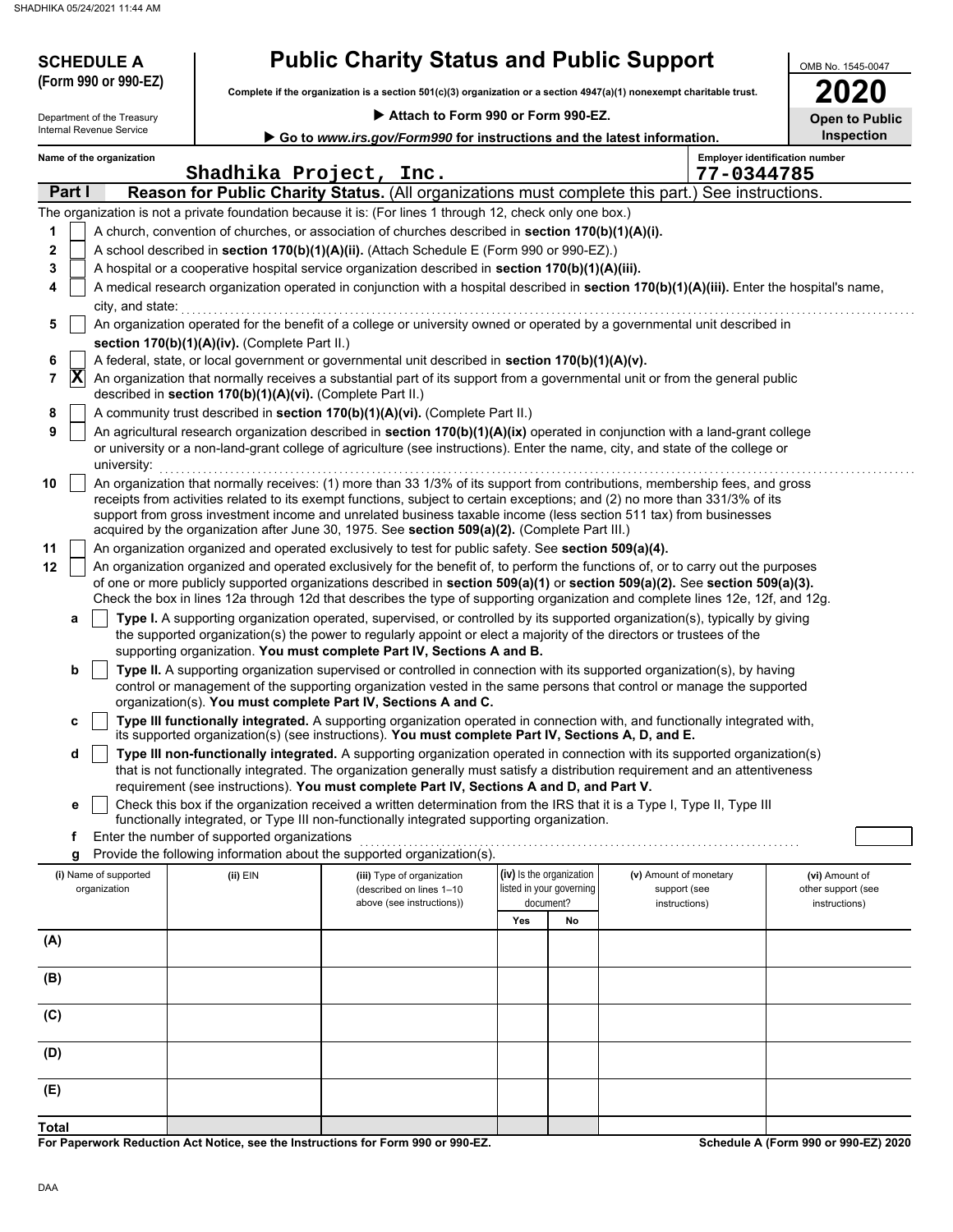|              | Schedule A (Form 990 or 990-EZ) 2020                                                                                                                                                                                           | Shadhika Project, Inc. |          |            |            | 77-0344785 | Page 2         |
|--------------|--------------------------------------------------------------------------------------------------------------------------------------------------------------------------------------------------------------------------------|------------------------|----------|------------|------------|------------|----------------|
|              | Support Schedule for Organizations Described in Sections 170(b)(1)(A)(iv) and 170(b)(1)(A)(vi)<br>Part II                                                                                                                      |                        |          |            |            |            |                |
|              | (Complete only if you checked the box on line 5, 7, or 8 of Part I or if the organization failed to qualify under                                                                                                              |                        |          |            |            |            |                |
|              | Part III. If the organization fails to qualify under the tests listed below, please complete Part III.)                                                                                                                        |                        |          |            |            |            |                |
|              | <b>Section A. Public Support</b>                                                                                                                                                                                               |                        |          |            |            |            |                |
|              | Calendar year (or fiscal year beginning in) $\blacktriangleright$                                                                                                                                                              | (a) 2016               | (b) 2017 | $(c)$ 2018 | $(d)$ 2019 | (e) 2020   | (f) Total      |
| 1            | Gifts, grants, contributions, and<br>membership fees received. (Do not<br>include any "unusual grants.")                                                                                                                       | 361,125                | 440,277  | 488,332    | 600,882    | 389,315    | 2,279,931      |
| $\mathbf{2}$ | Tax revenues levied for the<br>organization's benefit and either paid<br>to or expended on its behalf                                                                                                                          |                        |          |            |            |            |                |
| 3            | The value of services or facilities<br>furnished by a governmental unit to the<br>organization without charge                                                                                                                  |                        |          |            |            |            |                |
| 4            | Total. Add lines 1 through 3                                                                                                                                                                                                   | 361,125                | 440,277  | 488,332    | 600,882    | 389,315    | 2,279,931      |
| 5            | The portion of total contributions by<br>each person (other than a<br>governmental unit or publicly<br>supported organization) included on<br>line 1 that exceeds 2% of the amount<br>shown on line 11, column (f)             |                        |          |            |            |            | 136,960        |
| 6            | Public support. Subtract line 5 from line 4                                                                                                                                                                                    |                        |          |            |            |            | 2,142,971      |
|              | <b>Section B. Total Support</b>                                                                                                                                                                                                |                        |          |            |            |            |                |
|              | Calendar year (or fiscal year beginning in) ▶                                                                                                                                                                                  | (a) 2016               | (b) 2017 | $(c)$ 2018 | $(d)$ 2019 | (e) 2020   | (f) Total      |
| 7            | Amounts from line 4                                                                                                                                                                                                            | 361,125                | 440,277  | 488,332    | 600,882    | 389,315    | 2,279,931      |
| 8            | Gross income from interest, dividends,<br>payments received on securities loans,<br>rents, royalties, and income from<br>similar sources                                                                                       | 135                    | 816      | $-224$     | 3,583      | 2,126      | 6,436          |
| 9            | Net income from unrelated business<br>activities, whether or not the business<br>is regularly carried on                                                                                                                       |                        |          |            |            | 4,129      | 4,129          |
| 10           | Other income. Do not include gain or<br>loss from the sale of capital assets<br>(Explain in Part VI.)                                                                                                                          |                        |          |            |            |            |                |
| 11           | Total support. Add lines 7 through 10                                                                                                                                                                                          |                        |          |            |            |            | 2,290,496      |
| 12           | Gross receipts from related activities, etc. (see instructions)                                                                                                                                                                |                        |          |            |            | 12         | 1,580          |
| 13           | First 5 years. If the Form 990 is for the organization's first, second, third, fourth, or fifth tax year as a section 501(c)(3)                                                                                                |                        |          |            |            |            |                |
|              | organization, check this box and stop here                                                                                                                                                                                     |                        |          |            |            |            |                |
|              | <b>Section C. Computation of Public Support Percentage</b>                                                                                                                                                                     |                        |          |            |            |            |                |
| 14           | Public support percentage for 2020 (line 6, column (f) divided by line 11, column (f)) [[[[[[[[[[[[[[[[[[[[[[                                                                                                                  |                        |          |            |            | 14         | 93.56%         |
| 15           | Public support percentage from 2019 Schedule A, Part II, line 14                                                                                                                                                               |                        |          |            |            | 15         | 94.07%         |
| 16a          | 33 1/3% support test-2020. If the organization did not check the box on line 13, and line 14 is 33 1/3% or more, check this                                                                                                    |                        |          |            |            |            |                |
|              | box and stop here. The organization qualifies as a publicly supported organization<br>33 1/3% support test-2019. If the organization did not check a box on line 13 or 16a, and line 15 is 33 1/3% or more, check              |                        |          |            |            |            | $ \mathbf{x} $ |
| b            | this box and stop here. The organization qualifies as a publicly supported organization                                                                                                                                        |                        |          |            |            |            |                |
|              | 17a 10%-facts-and-circumstances test-2020. If the organization did not check a box on line 13, 16a, or 16b, and line 14 is                                                                                                     |                        |          |            |            |            |                |
|              | 10% or more, and if the organization meets the "facts-and-circumstances" test, check this box and stop here. Explain in                                                                                                        |                        |          |            |            |            |                |
|              | Part VI how the organization meets the "facts-and-circumstances" test. The organization qualifies as a publicly supported                                                                                                      |                        |          |            |            |            |                |
|              | organization                                                                                                                                                                                                                   |                        |          |            |            |            |                |
|              | 10%-facts-and-circumstances test-2019. If the organization did not check a box on line 13, 16a, 16b, or 17a, and line                                                                                                          |                        |          |            |            |            |                |
| b            | 15 is 10% or more, and if the organization meets the "facts-and-circumstances" test, check this box and stop here. Explain                                                                                                     |                        |          |            |            |            |                |
|              | in Part VI how the organization meets the "facts-and-circumstances" test. The organization qualifies as a publicly supported                                                                                                   |                        |          |            |            |            |                |
|              | organization                                                                                                                                                                                                                   |                        |          |            |            |            |                |
| 18           | Private foundation. If the organization did not check a box on line 13, 16a, 16b, 17a, or 17b, check this box and see                                                                                                          |                        |          |            |            |            |                |
|              | instructions with a construction of the construction of the construction of the construction of the construction of the construction of the construction of the construction of the construction of the construction of the co |                        |          |            |            |            |                |
|              |                                                                                                                                                                                                                                |                        |          |            |            |            |                |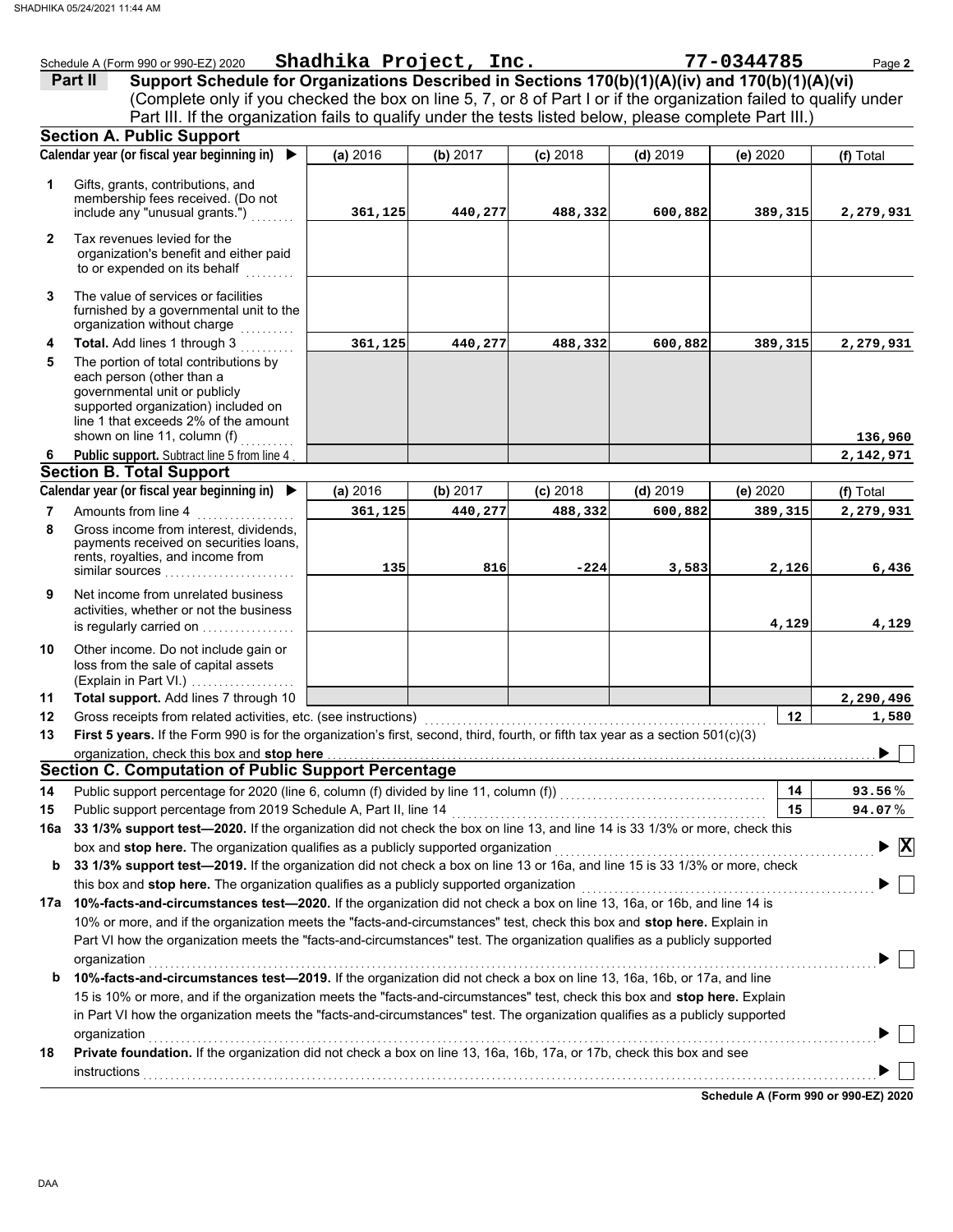|              | Schedule A (Form 990 or 990-EZ) 2020 Shadhika Project, Inc.                                                                                                                                                                                                          |          |          |            |            | 77-0344785 |           | Page 3 |
|--------------|----------------------------------------------------------------------------------------------------------------------------------------------------------------------------------------------------------------------------------------------------------------------|----------|----------|------------|------------|------------|-----------|--------|
|              | Support Schedule for Organizations Described in Section 509(a)(2)<br>Part III                                                                                                                                                                                        |          |          |            |            |            |           |        |
|              | (Complete only if you checked the box on line 10 of Part I or if the organization failed to qualify under Part II.                                                                                                                                                   |          |          |            |            |            |           |        |
|              | If the organization fails to qualify under the tests listed below, please complete Part II.)                                                                                                                                                                         |          |          |            |            |            |           |        |
|              | <b>Section A. Public Support</b>                                                                                                                                                                                                                                     |          |          |            |            |            |           |        |
|              | Calendar year (or fiscal year beginning in) $\blacktriangleright$                                                                                                                                                                                                    | (a) 2016 | (b) 2017 | $(c)$ 2018 | $(d)$ 2019 | (e) 2020   | (f) Total |        |
| 1            | Gifts, grants, contributions, and membership fees<br>received. (Do not include any "unusual grants.")                                                                                                                                                                |          |          |            |            |            |           |        |
| $\mathbf{2}$ | Gross receipts from admissions, merchandise<br>sold or services performed, or facilities<br>furnished in any activity that is related to the<br>organization's tax-exempt purpose                                                                                    |          |          |            |            |            |           |        |
| 3            | Gross receipts from activities that are not an<br>unrelated trade or business under section 513                                                                                                                                                                      |          |          |            |            |            |           |        |
| 4            | Tax revenues levied for the<br>organization's benefit and either paid<br>to or expended on its behalf                                                                                                                                                                |          |          |            |            |            |           |        |
| 5            | The value of services or facilities<br>furnished by a governmental unit to the<br>organization without charge                                                                                                                                                        |          |          |            |            |            |           |        |
| 6            | Total. Add lines 1 through 5                                                                                                                                                                                                                                         |          |          |            |            |            |           |        |
|              | <b>7a</b> Amounts included on lines 1, 2, and 3<br>received from disqualified persons                                                                                                                                                                                |          |          |            |            |            |           |        |
| b            | Amounts included on lines 2 and 3<br>received from other than disqualified<br>persons that exceed the greater of \$5,000<br>or 1% of the amount on line 13 for the year                                                                                              |          |          |            |            |            |           |        |
| c            | Add lines 7a and 7b                                                                                                                                                                                                                                                  |          |          |            |            |            |           |        |
| 8            | Public support. (Subtract line 7c from<br>line $6$ .)                                                                                                                                                                                                                |          |          |            |            |            |           |        |
|              | <b>Section B. Total Support</b>                                                                                                                                                                                                                                      |          |          |            |            |            |           |        |
|              | Calendar year (or fiscal year beginning in) $\blacktriangleright$                                                                                                                                                                                                    | (a) 2016 | (b) 2017 | $(c)$ 2018 | $(d)$ 2019 | (e) 2020   | (f) Total |        |
| 9            | Amounts from line 6                                                                                                                                                                                                                                                  |          |          |            |            |            |           |        |
|              | <b>10a</b> Gross income from interest, dividends,<br>payments received on securities loans, rents,<br>royalties, and income from similar sources                                                                                                                     |          |          |            |            |            |           |        |
| b            | Unrelated business taxable income (less<br>section 511 taxes) from businesses<br>acquired after June 30, 1975                                                                                                                                                        |          |          |            |            |            |           |        |
| c            | Add lines 10a and 10b<br>and a service of the service of the service of the service of the service of the service of the service of the<br>Service of the service of the service of the service of the service of the service of the service of the servic           |          |          |            |            |            |           |        |
| 11           | Net income from unrelated business<br>activities not included in line 10b, whether<br>or not the business is regularly carried on                                                                                                                                    |          |          |            |            |            |           |        |
| 12           | Other income. Do not include gain or<br>loss from the sale of capital assets<br>(Explain in Part VI.)                                                                                                                                                                |          |          |            |            |            |           |        |
| 13           | Total support. (Add lines 9, 10c, 11,<br>and $12.$ )                                                                                                                                                                                                                 |          |          |            |            |            |           |        |
| 14           | First 5 years. If the Form 990 is for the organization's first, second, third, fourth, or fifth tax year as a section 501(c)(3)                                                                                                                                      |          |          |            |            |            |           |        |
|              | organization, check this box and stop here                                                                                                                                                                                                                           |          |          |            |            |            |           |        |
|              | <b>Section C. Computation of Public Support Percentage</b>                                                                                                                                                                                                           |          |          |            |            |            |           |        |
| 15           |                                                                                                                                                                                                                                                                      |          |          |            |            |            | 15        | %      |
| 16           | Public support percentage from 2019 Schedule A, Part III, line 15 [11] [11] Concentration contracts are provided by Public Support percentage from 2019 Schedule A, Part III, line 15 [11] $\alpha$                                                                  |          |          |            |            |            | 16        | $\%$   |
|              | Section D. Computation of Investment Income Percentage                                                                                                                                                                                                               |          |          |            |            |            |           |        |
| 17           |                                                                                                                                                                                                                                                                      |          |          |            |            |            | 17        | %      |
|              | 18 Investment income percentage from 2019 Schedule A, Part III, line 17                                                                                                                                                                                              |          |          |            |            |            | 18        | $\%$   |
|              | 19a 33 1/3% support tests-2020. If the organization did not check the box on line 14, and line 15 is more than 33 1/3%, and line                                                                                                                                     |          |          |            |            |            |           |        |
|              | 17 is not more than 33 1/3%, check this box and stop here. The organization qualifies as a publicly supported organization <i></i> .                                                                                                                                 |          |          |            |            |            |           |        |
| b            | 33 1/3% support tests-2019. If the organization did not check a box on line 14 or line 19a, and line 16 is more than 33 1/3%, and<br>line 18 is not more than 33 1/3%, check this box and stop here. The organization qualifies as a publicly supported organization |          |          |            |            |            |           |        |
| 20           |                                                                                                                                                                                                                                                                      |          |          |            |            |            |           |        |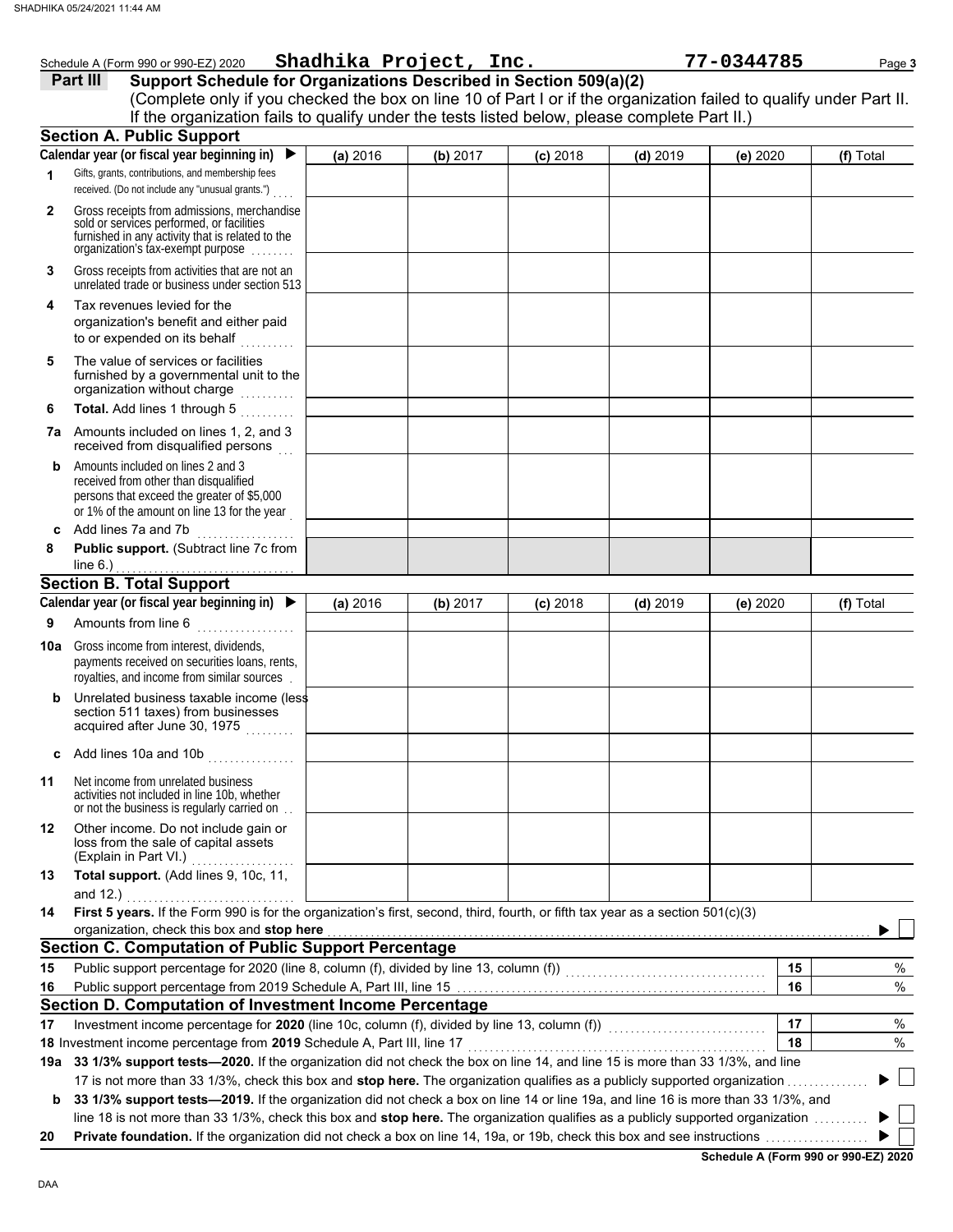| <b>Part IV</b> | Shadhika Project, Inc.<br><b>Supporting Organizations</b>                                                                                                                                                                                                                                                                             |                |            | Page 4 |
|----------------|---------------------------------------------------------------------------------------------------------------------------------------------------------------------------------------------------------------------------------------------------------------------------------------------------------------------------------------|----------------|------------|--------|
|                | (Complete only if you checked a box in line 12 on Part I. If you checked box 12a, Part I, complete Sections A<br>and B. If you checked box 12b, Part I, complete Sections A and C. If you checked box 12c, Part I, complete<br>Sections A, D, and E. If you checked box 12d, Part I, complete Sections A and D, and complete Part V.) |                |            |        |
|                | <b>Section A. All Supporting Organizations</b>                                                                                                                                                                                                                                                                                        |                | <b>Yes</b> | No     |
| 1              | Are all of the organization's supported organizations listed by name in the organization's governing                                                                                                                                                                                                                                  |                |            |        |
|                | documents? If "No," describe in Part VI how the supported organizations are designated. If designated by                                                                                                                                                                                                                              |                |            |        |
|                | class or purpose, describe the designation. If historic and continuing relationship, explain.                                                                                                                                                                                                                                         | 1              |            |        |
| $\mathbf{2}$   | Did the organization have any supported organization that does not have an IRS determination of status                                                                                                                                                                                                                                |                |            |        |
|                | under section 509(a)(1) or (2)? If "Yes," explain in Part VI how the organization determined that the supported                                                                                                                                                                                                                       |                |            |        |
| За             | organization was described in section 509(a)(1) or (2).<br>Did the organization have a supported organization described in section 501(c)(4), (5), or (6)? If "Yes," answer                                                                                                                                                           | $\mathbf{2}$   |            |        |
|                | lines 3b and 3c below.                                                                                                                                                                                                                                                                                                                | 3a             |            |        |
| b              | Did the organization confirm that each supported organization qualified under section 501(c)(4), (5), or (6) and                                                                                                                                                                                                                      |                |            |        |
|                | satisfied the public support tests under section $509(a)(2)$ ? If "Yes," describe in Part VI when and how the                                                                                                                                                                                                                         |                |            |        |
|                | organization made the determination.                                                                                                                                                                                                                                                                                                  | 3b             |            |        |
| c              | Did the organization ensure that all support to such organizations was used exclusively for section $170(c)(2)(B)$                                                                                                                                                                                                                    |                |            |        |
|                | purposes? If "Yes," explain in Part VI what controls the organization put in place to ensure such use.                                                                                                                                                                                                                                | 3 <sub>c</sub> |            |        |
| 4a             | Was any supported organization not organized in the United States ("foreign supported organization")? If                                                                                                                                                                                                                              |                |            |        |
|                | "Yes," and if you checked 12a or 12b in Part I, answer (b) and (c) below.                                                                                                                                                                                                                                                             | 4a             |            |        |
| b              | Did the organization have ultimate control and discretion in deciding whether to make grants to the foreign                                                                                                                                                                                                                           |                |            |        |
|                | supported organization? If "Yes," describe in Part VI how the organization had such control and discretion<br>despite being controlled or supervised by or in connection with its supported organizations.                                                                                                                            | 4b             |            |        |
| c              | Did the organization support any foreign supported organization that does not have an IRS determination                                                                                                                                                                                                                               |                |            |        |
|                | under sections 501(c)(3) and 509(a)(1) or (2)? If "Yes," explain in Part VI what controls the organization used                                                                                                                                                                                                                       |                |            |        |
|                | to ensure that all support to the foreign supported organization was used exclusively for section $170(c)(2)(B)$                                                                                                                                                                                                                      |                |            |        |
|                | purposes.                                                                                                                                                                                                                                                                                                                             | 4с             |            |        |
| 5a             | Did the organization add, substitute, or remove any supported organizations during the tax year? If "Yes,"                                                                                                                                                                                                                            |                |            |        |
|                | answer lines 5b and 5c below (if applicable). Also, provide detail in Part VI, including (i) the names and EIN                                                                                                                                                                                                                        |                |            |        |
|                | numbers of the supported organizations added, substituted, or removed; (ii) the reasons for each such action;                                                                                                                                                                                                                         |                |            |        |
|                | (iii) the authority under the organization's organizing document authorizing such action; and (iv) how the action                                                                                                                                                                                                                     |                |            |        |
|                | was accomplished (such as by amendment to the organizing document).                                                                                                                                                                                                                                                                   | 5a             |            |        |
| b              | Type I or Type II only. Was any added or substituted supported organization part of a class already<br>designated in the organization's organizing document?                                                                                                                                                                          | 5b             |            |        |
| с              | Substitutions only. Was the substitution the result of an event beyond the organization's control?                                                                                                                                                                                                                                    | 5C             |            |        |
| 6              | Did the organization provide support (whether in the form of grants or the provision of services or facilities) to                                                                                                                                                                                                                    |                |            |        |
|                | anyone other than (i) its supported organizations, (ii) individuals that are part of the charitable class benefited                                                                                                                                                                                                                   |                |            |        |
|                | by one or more of its supported organizations, or (iii) other supporting organizations that also support or                                                                                                                                                                                                                           |                |            |        |
|                | benefit one or more of the filing organization's supported organizations? If "Yes," provide detail in Part VI.                                                                                                                                                                                                                        | 6              |            |        |
| $\overline{7}$ | Did the organization provide a grant, loan, compensation, or other similar payment to a substantial contributor                                                                                                                                                                                                                       |                |            |        |
|                | (as defined in section $4958(c)(3)(C)$ ), a family member of a substantial contributor, or a 35% controlled entity                                                                                                                                                                                                                    |                |            |        |
|                | with regard to a substantial contributor? If "Yes," complete Part I of Schedule L (Form 990 or 990-EZ).                                                                                                                                                                                                                               | 7              |            |        |
| 8              | Did the organization make a loan to a disqualified person (as defined in section 4958) not described in line 7?                                                                                                                                                                                                                       |                |            |        |
| 9а             | If "Yes," complete Part I of Schedule L (Form 990 or 990-EZ).<br>Was the organization controlled directly or indirectly at any time during the tax year by one or more                                                                                                                                                                | 8              |            |        |
|                | disqualified persons, as defined in section 4946 (other than foundation managers and organizations                                                                                                                                                                                                                                    |                |            |        |
|                | described in section 509(a)(1) or (2))? If "Yes," provide detail in Part VI.                                                                                                                                                                                                                                                          | 9a             |            |        |
| b              | Did one or more disqualified persons (as defined in line 9a) hold a controlling interest in any entity in which                                                                                                                                                                                                                       |                |            |        |
|                | the supporting organization had an interest? If "Yes," provide detail in Part VI.                                                                                                                                                                                                                                                     | 9b             |            |        |
| c              | Did a disqualified person (as defined in line 9a) have an ownership interest in, or derive any personal benefit                                                                                                                                                                                                                       |                |            |        |
|                | from, assets in which the supporting organization also had an interest? If "Yes," provide detail in Part VI.                                                                                                                                                                                                                          | 9c             |            |        |
| 10a            | Was the organization subject to the excess business holdings rules of section 4943 because of section                                                                                                                                                                                                                                 |                |            |        |
|                | 4943(f) (regarding certain Type II supporting organizations, and all Type III non-functionally integrated                                                                                                                                                                                                                             |                |            |        |
|                | supporting organizations)? If "Yes," answer line 10b below.                                                                                                                                                                                                                                                                           | 10a            |            |        |
| b              | Did the organization have any excess business holdings in the tax year? (Use Schedule C, Form 4720, to<br>determine whether the organization had excess business holdings.)                                                                                                                                                           | 10b            |            |        |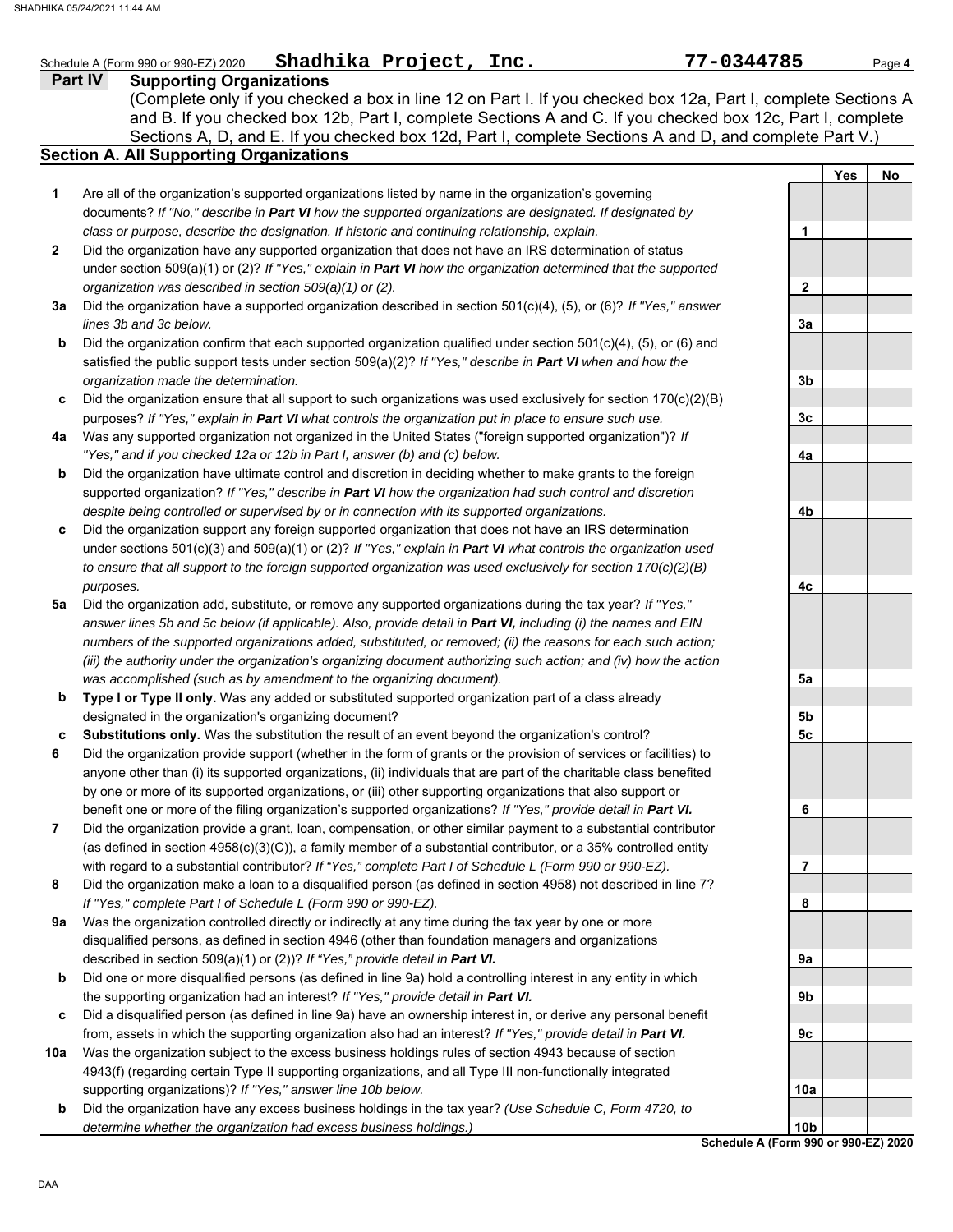|              | Shadhika Project, Inc.<br>77-0344785<br>Schedule A (Form 990 or 990-EZ) 2020                                                                                                                                                                                |                 |            | Page 5 |
|--------------|-------------------------------------------------------------------------------------------------------------------------------------------------------------------------------------------------------------------------------------------------------------|-----------------|------------|--------|
|              | <b>Supporting Organizations (continued)</b><br><b>Part IV</b>                                                                                                                                                                                               |                 |            |        |
|              |                                                                                                                                                                                                                                                             |                 | <b>Yes</b> | No     |
| 11           | Has the organization accepted a gift or contribution from any of the following persons?                                                                                                                                                                     |                 |            |        |
| a            | A person who directly or indirectly controls, either alone or together with persons described in lines 11b and                                                                                                                                              |                 |            |        |
|              | 11c below, the governing body of a supported organization?                                                                                                                                                                                                  | 11a             |            |        |
|              | <b>b</b> A family member of a person described in line 11a above?                                                                                                                                                                                           | 11 <sub>b</sub> |            |        |
|              | c A 35% controlled entity of a person described in line 11a or 11b above? If "Yes" to line 11a, 11b, or 11c, provide                                                                                                                                        |                 |            |        |
|              | detail in Part VI.<br><b>Section B. Type I Supporting Organizations</b>                                                                                                                                                                                     | 11 <sub>c</sub> |            |        |
|              |                                                                                                                                                                                                                                                             |                 | <b>Yes</b> | No     |
| 1            |                                                                                                                                                                                                                                                             |                 |            |        |
|              | Did the governing body, members of the governing body, officers acting in their official capacity, or membership of one or<br>more supported organizations have the power to regularly appoint or elect at least a majority of the organization's officers, |                 |            |        |
|              |                                                                                                                                                                                                                                                             |                 |            |        |
|              | directors, or trustees at all times during the tax year? If "No," describe in Part VI how the supported organization(s)                                                                                                                                     |                 |            |        |
|              | effectively operated, supervised, or controlled the organization's activities. If the organization had more than one supported                                                                                                                              |                 |            |        |
|              | organization, describe how the powers to appoint and/or remove officers, directors, or trustees were allocated among the                                                                                                                                    |                 |            |        |
| $\mathbf{2}$ | supported organizations and what conditions or restrictions, if any, applied to such powers during the tax year.                                                                                                                                            | 1               |            |        |
|              | Did the organization operate for the benefit of any supported organization other than the supported                                                                                                                                                         |                 |            |        |
|              | organization(s) that operated, supervised, or controlled the supporting organization? If "Yes," explain in Part                                                                                                                                             |                 |            |        |
|              | VI how providing such benefit carried out the purposes of the supported organization(s) that operated,                                                                                                                                                      |                 |            |        |
|              | supervised, or controlled the supporting organization.<br><b>Section C. Type II Supporting Organizations</b>                                                                                                                                                | 2               |            |        |
|              |                                                                                                                                                                                                                                                             |                 | Yes        | No     |
| 1            |                                                                                                                                                                                                                                                             |                 |            |        |
|              | Were a majority of the organization's directors or trustees during the tax year also a majority of the directors<br>or trustees of each of the organization's supported organization(s)? If "No," describe in Part VI how control                           |                 |            |        |
|              | or management of the supporting organization was vested in the same persons that controlled or managed                                                                                                                                                      |                 |            |        |
|              |                                                                                                                                                                                                                                                             | 1               |            |        |
|              | the supported organization(s).<br><b>Section D. All Type III Supporting Organizations</b>                                                                                                                                                                   |                 |            |        |
|              |                                                                                                                                                                                                                                                             |                 | <b>Yes</b> | No     |
|              | Did the organization provide to each of its supported organizations, by the last day of the fifth month of the                                                                                                                                              |                 |            |        |
| 1            | organization's tax year, (i) a written notice describing the type and amount of support provided during the prior tax                                                                                                                                       |                 |            |        |
|              | year, (ii) a copy of the Form 990 that was most recently filed as of the date of notification, and (iii) copies of the                                                                                                                                      |                 |            |        |
|              | organization's governing documents in effect on the date of notification, to the extent not previously provided?                                                                                                                                            | 1               |            |        |
| 2            | Were any of the organization's officers, directors, or trustees either (i) appointed or elected by the supported                                                                                                                                            |                 |            |        |
|              | organization(s) or (ii) serving on the governing body of a supported organization? If "No," explain in Part VI how                                                                                                                                          |                 |            |        |
|              | the organization maintained a close and continuous working relationship with the supported organization(s).                                                                                                                                                 | $\mathbf{2}$    |            |        |
|              | By reason of the relationship described in line 2, above, did the organization's supported organizations have                                                                                                                                               |                 |            |        |
| 3            |                                                                                                                                                                                                                                                             |                 |            |        |
|              | a significant voice in the organization's investment policies and in directing the use of the organization's<br>income or assets at all times during the tax year? If "Yes," describe in Part VI the role the organization's                                |                 |            |        |
|              |                                                                                                                                                                                                                                                             |                 |            |        |
|              | supported organizations played in this regard.<br>Section E. Type III Functionally-Integrated Supporting Organizations                                                                                                                                      | 3               |            |        |
|              | Check the box next to the method that the organization used to satisfy the Integral Part Test during the year (see instructions).                                                                                                                           |                 |            |        |
| 1            |                                                                                                                                                                                                                                                             |                 |            |        |
| a            | The organization satisfied the Activities Test. Complete line 2 below.                                                                                                                                                                                      |                 |            |        |

⊢

|  | The organization supported a governmental entity. Describe in Part VI how you supported a governmental entity (see instructions). |  |  |  |
|--|-----------------------------------------------------------------------------------------------------------------------------------|--|--|--|
|  |                                                                                                                                   |  |  |  |

**2** Activities Test. *Answer lines 2a and 2b below.*

- **a** Did substantially all of the organization's activities during the tax year directly further the exempt purposes of the supported organization(s) to which the organization was responsive? *If "Yes," then in Part VI identify those supported organizations and explain how these activities directly furthered their exempt purposes, how the organization was responsive to those supported organizations, and how the organization determined that these activities constituted substantially all of its activities.*
- **b** Did the activities described in line 2a, above, constitute activities that, but for the organization's involvement, one or more of the organization's supported organization(s) would have been engaged in? If "Yes," explain in *Part VI the reasons for the organization's position that its supported organization(s) would have engaged in these activities but for the organization's involvement.*
- **3** Parent of Supported Organizations. *Answer lines 3a and 3b below.*
- **a** Did the organization have the power to regularly appoint or elect a majority of the officers, directors, or trustees of each of the supported organizations? *If "Yes" or "No," provide details in Part VI.*
- **b** Did the organization exercise a substantial degree of direction over the policies, programs, and activities of each of its supported organizations? *If "Yes," describe in Part VI the role played by the organization in this regard.*

DAA **Schedule A (Form 990 or 990-EZ) 2020 3b**

**2a**

**2b**

**3a**

**Yes No**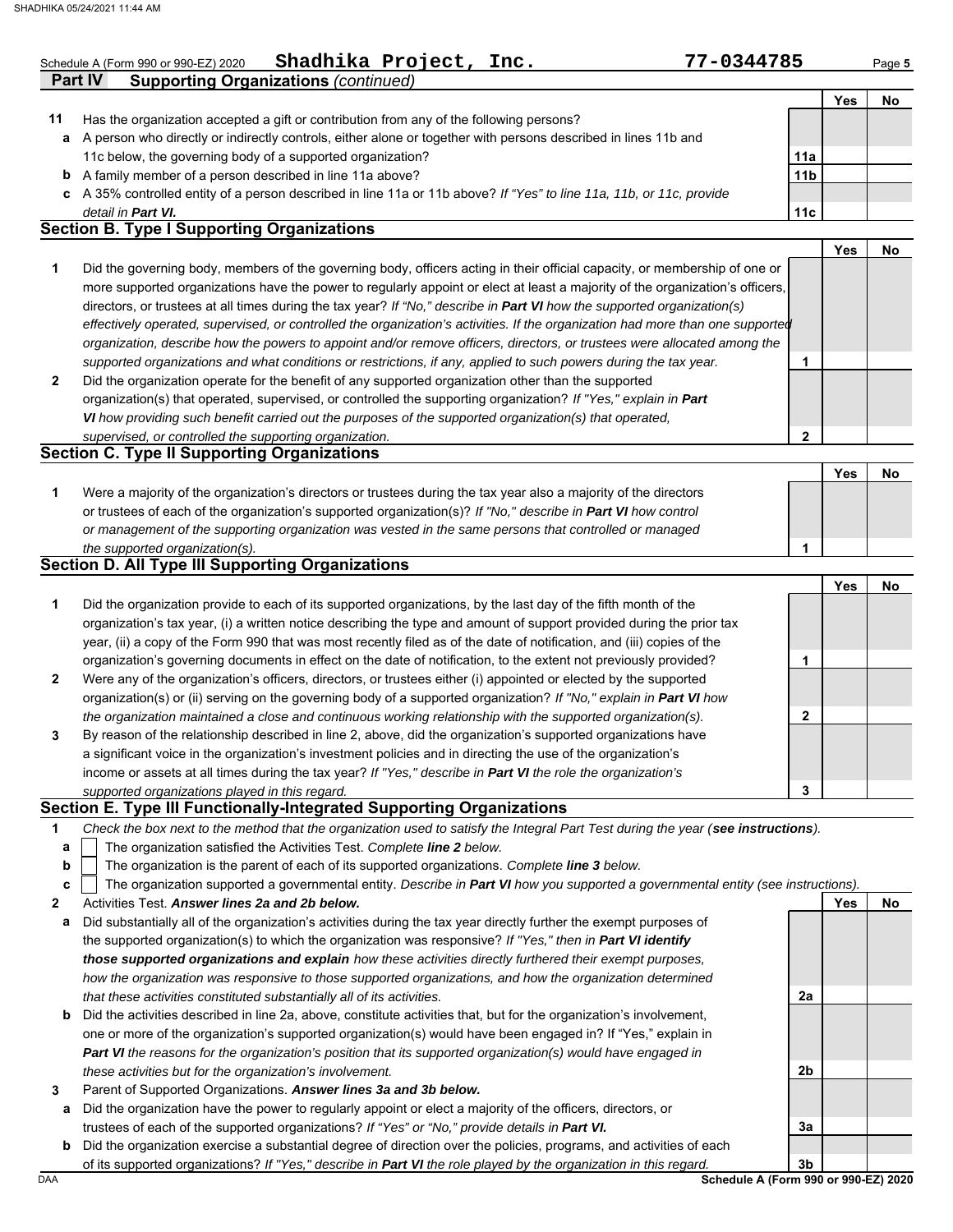|                | Shadhika Project, Inc.<br>Schedule A (Form 990 or 990-EZ) 2020                                                                   |              | 77-0344785     | Page 6                         |
|----------------|----------------------------------------------------------------------------------------------------------------------------------|--------------|----------------|--------------------------------|
|                | Type III Non-Functionally Integrated 509(a)(3) Supporting Organizations<br><b>Part V</b>                                         |              |                |                                |
| 1              | Check here if the organization satisfied the Integral Part Test as a qualifying trust on Nov. 20, 1970 (explain in Part VI). See |              |                |                                |
|                | instructions. All other Type III non-functionally integrated supporting organizations must complete Sections A through E.        |              |                |                                |
|                | Section A - Adjusted Net Income                                                                                                  |              | (A) Prior Year | (B) Current Year               |
|                |                                                                                                                                  |              |                | (optional)                     |
| 1.             | Net short-term capital gain                                                                                                      | 1            |                |                                |
| $\mathbf{2}$   | Recoveries of prior-year distributions                                                                                           | $\mathbf{2}$ |                |                                |
| 3              | Other gross income (see instructions)                                                                                            | 3            |                |                                |
| 4              | Add lines 1 through 3.                                                                                                           | 4            |                |                                |
| 5              | Depreciation and depletion                                                                                                       | 5            |                |                                |
| 6              | Portion of operating expenses paid or incurred for production or collection of                                                   |              |                |                                |
|                | gross income or for management, conservation, or maintenance of property                                                         |              |                |                                |
|                | held for production of income (see instructions)                                                                                 | 6            |                |                                |
| 7              | Other expenses (see instructions)                                                                                                | 7            |                |                                |
| 8              | Adjusted Net Income (subtract lines 5, 6, and 7 from line 4)                                                                     | 8            |                |                                |
|                | Section B - Minimum Asset Amount                                                                                                 |              | (A) Prior Year | (B) Current Year<br>(optional) |
| 1.             | Aggregate fair market value of all non-exempt-use assets (see                                                                    |              |                |                                |
|                | instructions for short tax year or assets held for part of year):                                                                |              |                |                                |
|                | a Average monthly value of securities                                                                                            | 1a           |                |                                |
|                | <b>b</b> Average monthly cash balances                                                                                           | 1b           |                |                                |
|                | c Fair market value of other non-exempt-use assets                                                                               | 1c           |                |                                |
|                | d Total (add lines 1a, 1b, and 1c)                                                                                               | 1d           |                |                                |
|                | e Discount claimed for blockage or other factors                                                                                 |              |                |                                |
|                | (explain in detail in Part VI):                                                                                                  |              |                |                                |
| $\mathbf{2}$   | Acquisition indebtedness applicable to non-exempt-use assets                                                                     | $\mathbf{2}$ |                |                                |
| 3              | Subtract line 2 from line 1d.                                                                                                    | 3            |                |                                |
| 4              | Cash deemed held for exempt use. Enter 0.015 of line 3 (for greater amount,                                                      |              |                |                                |
|                | see instructions).                                                                                                               | 4            |                |                                |
| 5              | Net value of non-exempt-use assets (subtract line 4 from line 3)                                                                 | 5            |                |                                |
| 6              | Multiply line 5 by 0.035.                                                                                                        | 6            |                |                                |
| 7              | Recoveries of prior-year distributions                                                                                           | 7            |                |                                |
| 8              | Minimum Asset Amount (add line 7 to line 6)                                                                                      | 8            |                |                                |
|                | Section C - Distributable Amount                                                                                                 |              |                | <b>Current Year</b>            |
| 1.             | Adjusted net income for prior year (from Section A, line 8, column A)                                                            | 1            |                |                                |
| 2              | Enter 0.85 of line 1.                                                                                                            | 2            |                |                                |
| 3              | Minimum asset amount for prior year (from Section B, line 8, column A)                                                           | 3            |                |                                |
| 4              | Enter greater of line 2 or line 3.                                                                                               | 4            |                |                                |
| 5              | Income tax imposed in prior year                                                                                                 | 5            |                |                                |
| 6              | Distributable Amount. Subtract line 5 from line 4, unless subject to                                                             |              |                |                                |
|                | emergency temporary reduction (see instructions)                                                                                 | 6            |                |                                |
| $\overline{7}$ | Check here if the current year is the organization's first as a non-functionally integrated Type III supporting organization     |              |                |                                |

(see instructions).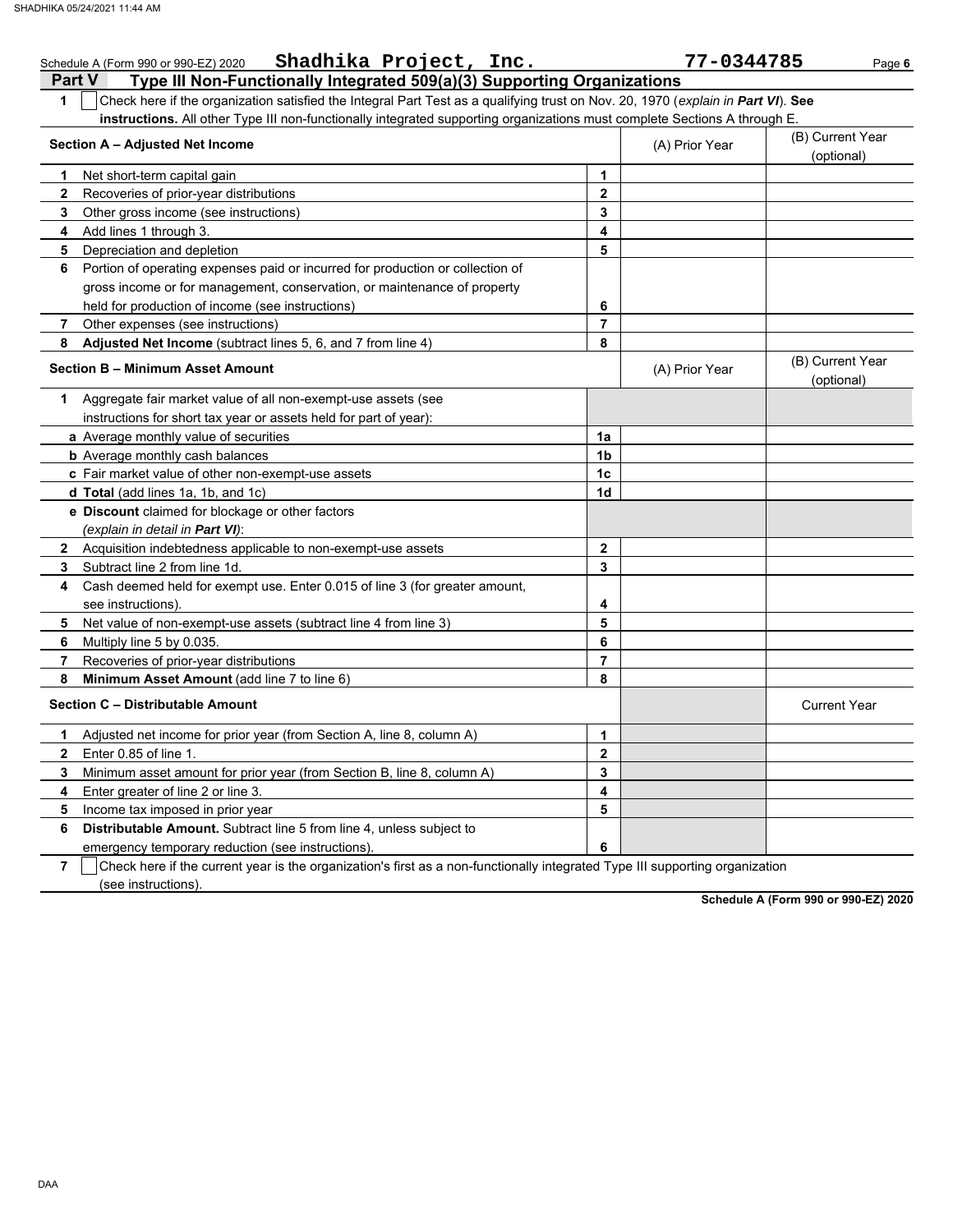|              | Shadhika Project, Inc.<br>Schedule A (Form 990 or 990-EZ) 2020                                             |                                    | 77-0344785                                    | Page 7                                           |  |  |  |
|--------------|------------------------------------------------------------------------------------------------------------|------------------------------------|-----------------------------------------------|--------------------------------------------------|--|--|--|
|              | Type III Non-Functionally Integrated 509(a)(3) Supporting Organizations (continued)<br><b>Part V</b>       |                                    |                                               |                                                  |  |  |  |
|              | <b>Section D - Distributions</b>                                                                           |                                    |                                               | <b>Current Year</b>                              |  |  |  |
| 1            | Amounts paid to supported organizations to accomplish exempt purposes                                      |                                    |                                               |                                                  |  |  |  |
| $\mathbf{2}$ | Amounts paid to perform activity that directly furthers exempt purposes of supported                       |                                    |                                               |                                                  |  |  |  |
|              | organizations, in excess of income from activity                                                           |                                    |                                               |                                                  |  |  |  |
| 3            | Administrative expenses paid to accomplish exempt purposes of supported organizations                      |                                    |                                               |                                                  |  |  |  |
| 4            | Amounts paid to acquire exempt-use assets                                                                  |                                    |                                               |                                                  |  |  |  |
| 5            | Qualified set-aside amounts (prior IRS approval required-provide details in Part VI)                       |                                    |                                               |                                                  |  |  |  |
| 6            | Other distributions (describe in Part VI). See instructions.                                               |                                    |                                               |                                                  |  |  |  |
| 7            | Total annual distributions. Add lines 1 through 6.                                                         |                                    |                                               |                                                  |  |  |  |
| 8            | Distributions to attentive supported organizations to which the organization is responsive                 |                                    |                                               |                                                  |  |  |  |
|              | (provide details in Part VI). See instructions.                                                            |                                    |                                               |                                                  |  |  |  |
| 9            | Distributable amount for 2020 from Section C, line 6                                                       |                                    |                                               |                                                  |  |  |  |
| 10           | Line 8 amount divided by line 9 amount                                                                     |                                    |                                               |                                                  |  |  |  |
|              | <b>Section E - Distribution Allocations (see instructions)</b>                                             | (i)<br><b>Excess Distributions</b> | (ii)<br><b>Underdistributions</b><br>Pre-2020 | (iii)<br><b>Distributable</b><br>Amount for 2020 |  |  |  |
| 1            | Distributable amount for 2020 from Section C, line 6                                                       |                                    |                                               |                                                  |  |  |  |
| $\mathbf{2}$ | Underdistributions, if any, for years prior to 2020<br>(reasonable cause required-explain in Part VI). See |                                    |                                               |                                                  |  |  |  |
| 3            | instructions.<br>Excess distributions carryover, if any, to 2020                                           |                                    |                                               |                                                  |  |  |  |
|              | <b>a</b> From 2015                                                                                         |                                    |                                               |                                                  |  |  |  |
|              | $b$ From 2016                                                                                              |                                    |                                               |                                                  |  |  |  |
|              | c From 2017                                                                                                |                                    |                                               |                                                  |  |  |  |
|              | <b>d</b> From 2018                                                                                         |                                    |                                               |                                                  |  |  |  |
|              | e From 2019                                                                                                |                                    |                                               |                                                  |  |  |  |
|              | f Total of lines 3a through 3e                                                                             |                                    |                                               |                                                  |  |  |  |
|              | g Applied to underdistributions of prior years                                                             |                                    |                                               |                                                  |  |  |  |
|              | h Applied to 2020 distributable amount                                                                     |                                    |                                               |                                                  |  |  |  |
|              | Carryover from 2015 not applied (see instructions)<br>Ť.                                                   |                                    |                                               |                                                  |  |  |  |
|              | Remainder. Subtract lines 3g, 3h, and 3i from line 3f.                                                     |                                    |                                               |                                                  |  |  |  |
| 4            | Distributions for 2020 from                                                                                |                                    |                                               |                                                  |  |  |  |
|              | Section D, line 7:<br>\$                                                                                   |                                    |                                               |                                                  |  |  |  |
|              | a Applied to underdistributions of prior years                                                             |                                    |                                               |                                                  |  |  |  |
|              | <b>b</b> Applied to 2020 distributable amount                                                              |                                    |                                               |                                                  |  |  |  |
|              | c Remainder. Subtract lines 4a and 4b from line 4.                                                         |                                    |                                               |                                                  |  |  |  |
| 5            | Remaining underdistributions for years prior to 2020, if                                                   |                                    |                                               |                                                  |  |  |  |
|              | any. Subtract lines 3g and 4a from line 2. For result                                                      |                                    |                                               |                                                  |  |  |  |
|              | greater than zero, explain in Part VI. See instructions.                                                   |                                    |                                               |                                                  |  |  |  |
| 6            | Remaining underdistributions for 2020 Subtract lines 3h                                                    |                                    |                                               |                                                  |  |  |  |
|              | and 4b from line 1. For result greater than zero, explain in                                               |                                    |                                               |                                                  |  |  |  |
|              | Part VI. See instructions.                                                                                 |                                    |                                               |                                                  |  |  |  |
| 7            | Excess distributions carryover to 2021. Add lines 3j                                                       |                                    |                                               |                                                  |  |  |  |
|              | and 4c.                                                                                                    |                                    |                                               |                                                  |  |  |  |
| 8            | Breakdown of line 7:                                                                                       |                                    |                                               |                                                  |  |  |  |
|              | a Excess from 2016<br>.                                                                                    |                                    |                                               |                                                  |  |  |  |
|              | <b>b</b> Excess from 2017                                                                                  |                                    |                                               |                                                  |  |  |  |
|              | c Excess from 2018                                                                                         |                                    |                                               |                                                  |  |  |  |
|              | d Excess from 2019                                                                                         |                                    |                                               |                                                  |  |  |  |
|              | e Excess from 2020                                                                                         |                                    |                                               |                                                  |  |  |  |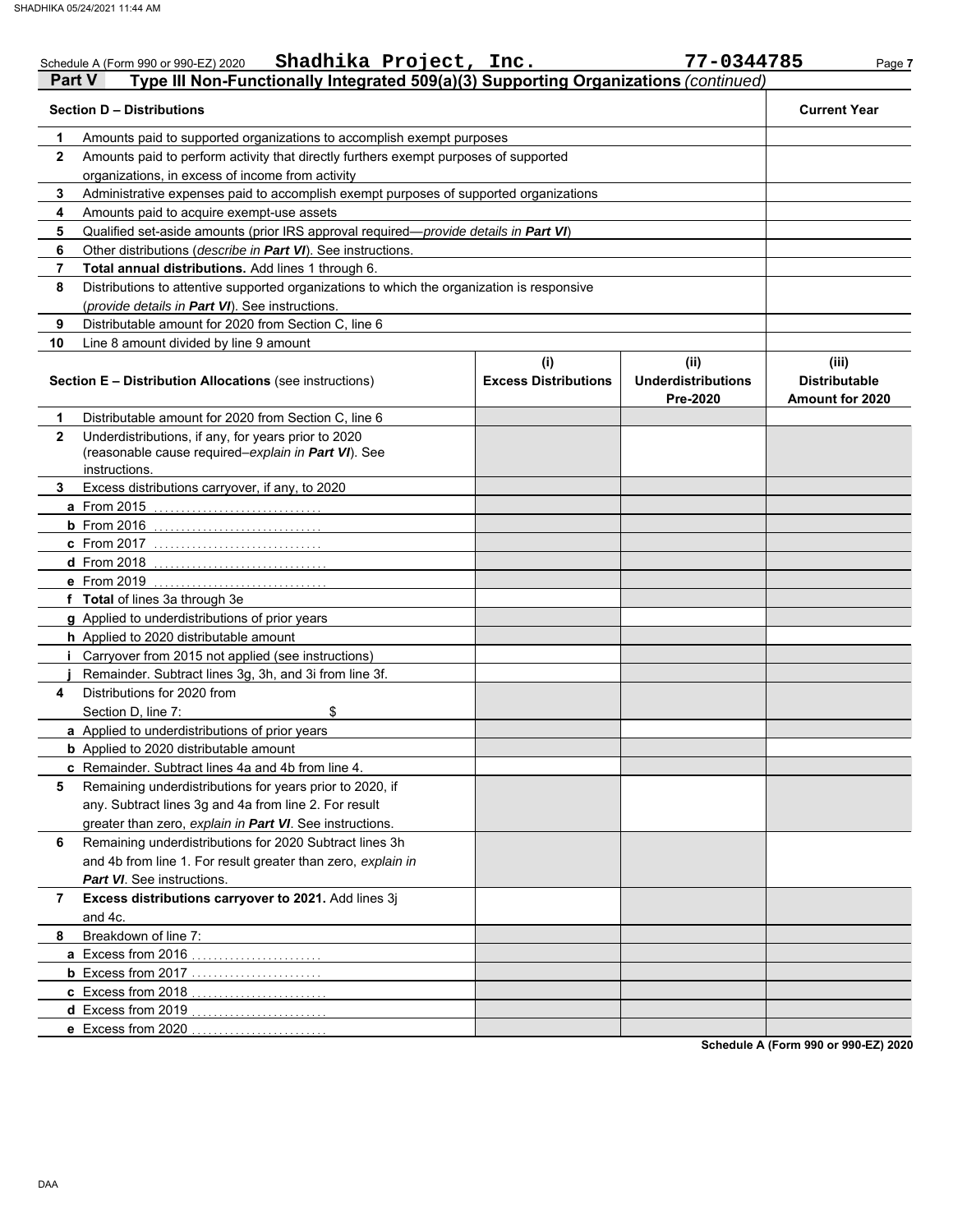|         | Schedule A (Form 990 or 990-EZ) 2020 | Shadhika Project, Inc. | 77-0344785                                                                                                                                                                                                                                                                                                                                                                                                                                                                                                                                                                                  | Page 8 |
|---------|--------------------------------------|------------------------|---------------------------------------------------------------------------------------------------------------------------------------------------------------------------------------------------------------------------------------------------------------------------------------------------------------------------------------------------------------------------------------------------------------------------------------------------------------------------------------------------------------------------------------------------------------------------------------------|--------|
| Part VI |                                      |                        | Supplemental Information. Provide the explanations required by Part II, line 10; Part II, line 17a or 17b; Part<br>III, line 12; Part IV, Section A, lines 1, 2, 3b, 3c, 4b, 4c, 5a, 6, 9a, 9b, 9c, 11a, 11b, and 11c; Part IV, Section<br>B, lines 1 and 2; Part IV, Section C, line 1; Part IV, Section D, lines 2 and 3; Part IV, Section E, lines 1c, 2a, 2b,<br>3a, and 3b; Part V, line 1; Part V, Section B, line 1e; Part V, Section D, lines 5, 6, and 8; and Part V, Section E,<br>lines 2, 5, and 6. Also complete this part for any additional information. (See instructions.) |        |
|         |                                      |                        |                                                                                                                                                                                                                                                                                                                                                                                                                                                                                                                                                                                             |        |
|         |                                      |                        |                                                                                                                                                                                                                                                                                                                                                                                                                                                                                                                                                                                             |        |
|         |                                      |                        |                                                                                                                                                                                                                                                                                                                                                                                                                                                                                                                                                                                             |        |
|         |                                      |                        |                                                                                                                                                                                                                                                                                                                                                                                                                                                                                                                                                                                             |        |
|         |                                      |                        |                                                                                                                                                                                                                                                                                                                                                                                                                                                                                                                                                                                             |        |
|         |                                      |                        |                                                                                                                                                                                                                                                                                                                                                                                                                                                                                                                                                                                             |        |
|         |                                      |                        |                                                                                                                                                                                                                                                                                                                                                                                                                                                                                                                                                                                             |        |
|         |                                      |                        |                                                                                                                                                                                                                                                                                                                                                                                                                                                                                                                                                                                             |        |
|         |                                      |                        |                                                                                                                                                                                                                                                                                                                                                                                                                                                                                                                                                                                             |        |
|         |                                      |                        |                                                                                                                                                                                                                                                                                                                                                                                                                                                                                                                                                                                             |        |
|         |                                      |                        |                                                                                                                                                                                                                                                                                                                                                                                                                                                                                                                                                                                             |        |
|         |                                      |                        |                                                                                                                                                                                                                                                                                                                                                                                                                                                                                                                                                                                             |        |
|         |                                      |                        |                                                                                                                                                                                                                                                                                                                                                                                                                                                                                                                                                                                             |        |
|         |                                      |                        |                                                                                                                                                                                                                                                                                                                                                                                                                                                                                                                                                                                             |        |
|         |                                      |                        |                                                                                                                                                                                                                                                                                                                                                                                                                                                                                                                                                                                             |        |
|         |                                      |                        |                                                                                                                                                                                                                                                                                                                                                                                                                                                                                                                                                                                             |        |
|         |                                      |                        |                                                                                                                                                                                                                                                                                                                                                                                                                                                                                                                                                                                             |        |
|         |                                      |                        |                                                                                                                                                                                                                                                                                                                                                                                                                                                                                                                                                                                             |        |
|         |                                      |                        |                                                                                                                                                                                                                                                                                                                                                                                                                                                                                                                                                                                             |        |
|         |                                      |                        |                                                                                                                                                                                                                                                                                                                                                                                                                                                                                                                                                                                             |        |
|         |                                      |                        |                                                                                                                                                                                                                                                                                                                                                                                                                                                                                                                                                                                             |        |
|         |                                      |                        |                                                                                                                                                                                                                                                                                                                                                                                                                                                                                                                                                                                             |        |
|         |                                      |                        |                                                                                                                                                                                                                                                                                                                                                                                                                                                                                                                                                                                             |        |
|         |                                      |                        |                                                                                                                                                                                                                                                                                                                                                                                                                                                                                                                                                                                             |        |
|         |                                      |                        |                                                                                                                                                                                                                                                                                                                                                                                                                                                                                                                                                                                             |        |
|         |                                      |                        |                                                                                                                                                                                                                                                                                                                                                                                                                                                                                                                                                                                             |        |
|         |                                      |                        |                                                                                                                                                                                                                                                                                                                                                                                                                                                                                                                                                                                             |        |
|         |                                      |                        |                                                                                                                                                                                                                                                                                                                                                                                                                                                                                                                                                                                             |        |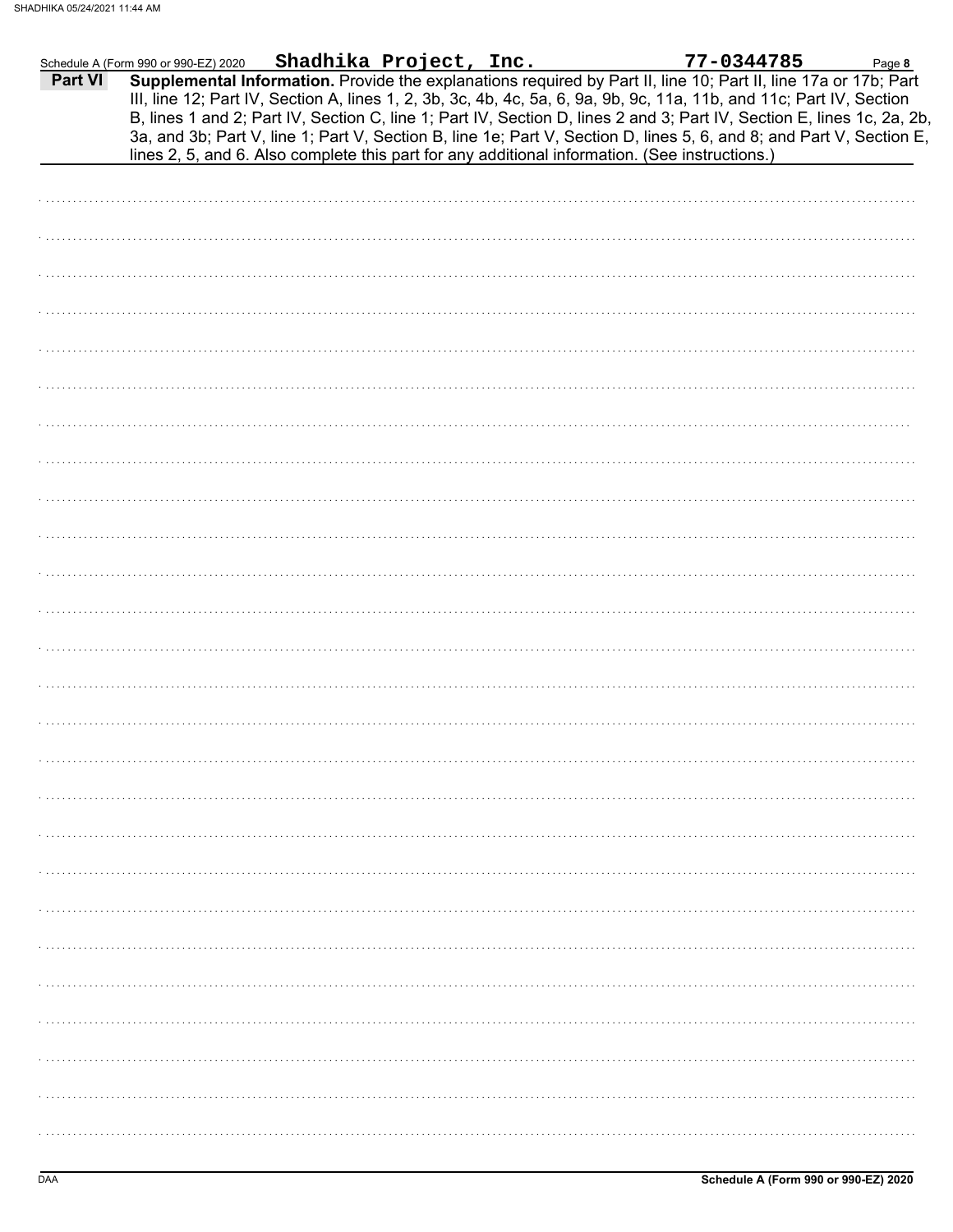#### OMB No. 1545-0047 Department of the Treasury Internal Revenue Service Name of the organization **2020 Schedule of Contributors Schedule B (Form 990, 990-EZ, or 990-PF) Attach to Form 990, Form 990-EZ, or Form 990-PF. Employer identification number Organization type** (check one): **Filers of: Section: Go to** *www.irs.gov/Form990* **for the latest information. Shadhika Project, Inc. 77-0344785**

| Filers of:         | Section:                                                                    |
|--------------------|-----------------------------------------------------------------------------|
| Form 990 or 990-EZ | $ \mathbf{X} $ 501(c)(<br>$3$ ) (enter number) organization                 |
|                    | $4947(a)(1)$ nonexempt charitable trust not treated as a private foundation |
|                    | 527 political organization                                                  |
| Form 990-PF        | $501(c)(3)$ exempt private foundation                                       |
|                    | $4947(a)(1)$ nonexempt charitable trust treated as a private foundation     |
|                    | 501(c)(3) taxable private foundation                                        |
|                    |                                                                             |

Check if your organization is covered by the **General Rule** or a **Special Rule. Note:** Only a section 501(c)(7), (8), or (10) organization can check boxes for both the General Rule and a Special Rule. See instructions.

### **General Rule**

For an organization filing Form 990, 990-EZ, or 990-PF that received, during the year, contributions totaling \$5,000 or more (in money or property) from any one contributor. Complete Parts I and II. See instructions for determining a contributor's total contributions.

#### **Special Rules**

| $\vert \overline{\textbf{X}} \vert$ For an organization described in section 501(c)(3) filing Form 990 or 990-EZ that met the 33 <sup>1</sup> /3% support test of the |
|-----------------------------------------------------------------------------------------------------------------------------------------------------------------------|
| regulations under sections 509(a)(1) and 170(b)(1)(A)(vi), that checked Schedule A (Form 990 or 990-EZ), Part II, line                                                |
| 13, 16a, or 16b, and that received from any one contributor, during the year, total contributions of the greater of (1)                                               |
| \$5,000; or (2) 2% of the amount on (i) Form 990, Part VIII, line 1h; or (ii) Form 990-EZ, line 1. Complete Parts I and II.                                           |

literary, or educational purposes, or for the prevention of cruelty to children or animals. Complete Parts I (entering For an organization described in section 501(c)(7), (8), or (10) filing Form 990 or 990-EZ that received from any one contributor, during the year, total contributions of more than \$1,000 *exclusively* for religious, charitable, scientific, "N/A" in column (b) instead of the contributor name and address), II, and III.

For an organization described in section 501(c)(7), (8), or (10) filing Form 990 or 990-EZ that received from any one contributor, during the year, contributions *exclusively* for religious, charitable, etc., purposes, but no such contributions totaled more than \$1,000. If this box is checked, enter here the total contributions that were received during the year for an *exclusively* religious, charitable, etc., purpose. Don't complete any of the parts unless the **General Rule** applies to this organization because it received *nonexclusively* religious, charitable, etc., contributions totaling \$5,000 or more during the year <sub>…………………………………………………………………………</sub> ▶ \$……………………

990-EZ, or 990-PF), but it **must** answer "No" on Part IV, line 2, of its Form 990; or check the box on line H of its Form 990-EZ or on its Form 990-PF, Part I, line 2, to certify that it doesn't meet the filing requirements of Schedule B (Form 990, 990-EZ, or 990-PF). **Caution:** An organization that isn't covered by the General Rule and/or the Special Rules doesn't file Schedule B (Form 990,

**For Paperwork Reduction Act Notice, see the instructions for Form 990, 990-EZ, or 990-PF.**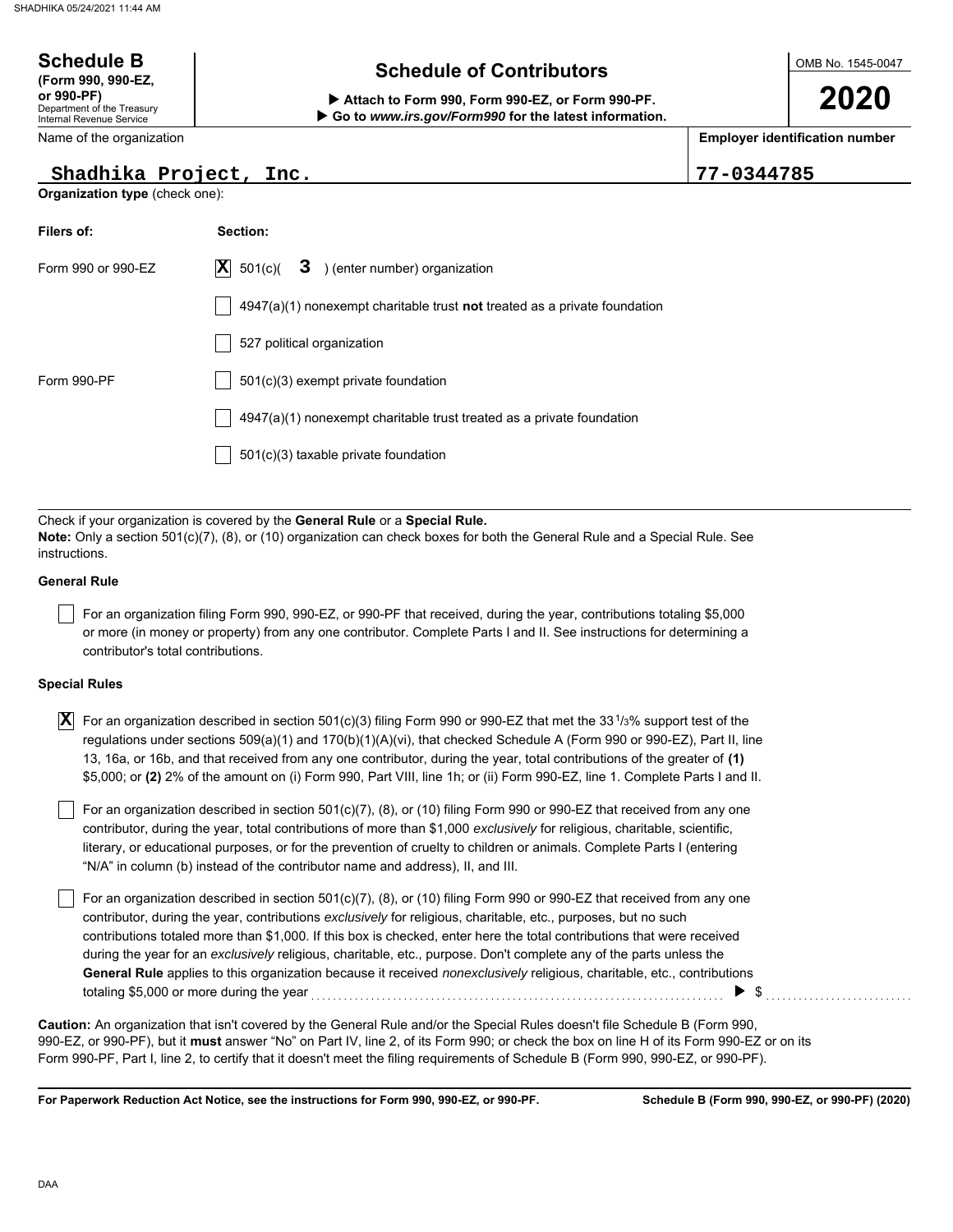|                  | Schedule B (Form 990, 990-EZ, or 990-PF) (2020)<br>Name of organization<br>Shadhika Project, Inc. |                                   | Page 1 of 2<br>Page 2<br><b>Employer identification number</b><br>77-0344785                        |
|------------------|---------------------------------------------------------------------------------------------------|-----------------------------------|-----------------------------------------------------------------------------------------------------|
| Part I           | Contributors (see instructions). Use duplicate copies of Part I if additional space is needed.    |                                   |                                                                                                     |
| (a)<br>No.       | (b)<br>Name, address, and ZIP + 4                                                                 | (c)<br><b>Total contributions</b> | (d)<br>Type of contribution                                                                         |
| $1$ .            | Paul Hertzmann & Susan Herzig<br>PO Box 40447<br>San Francisco<br>CA 94140                        | 8,111                             | X<br><b>Person</b><br>Payroll<br><b>Noncash</b><br>(Complete Part II for<br>noncash contributions.) |
| (a)<br>No.       | (b)<br>Name, address, and ZIP + 4                                                                 | (c)<br><b>Total contributions</b> | (d)<br>Type of contribution                                                                         |
| $2_{\ldots}$     | Stephen and Jeanne Schapp<br>459 Hazelfern Place<br>OR 97232<br>Portland                          | 15,256                            | X<br>Person<br>Payroll<br><b>Noncash</b><br>(Complete Part II for<br>noncash contributions.)        |
| (a)<br>No.       | (b)<br>Name, address, and ZIP + 4                                                                 | (c)<br><b>Total contributions</b> | (d)<br>Type of contribution                                                                         |
| 3 <sub>1</sub>   | Schatz Charitable Foundation<br>8300 Burdette Road<br>Suite 545<br>MD 20817<br>Bethesda           | 10,000                            | X<br><b>Person</b><br>Payroll<br><b>Noncash</b><br>(Complete Part II for<br>noncash contributions.) |
| (a)<br>No.       | (b)<br>Name, address, and ZIP + 4                                                                 | (c)<br><b>Total contributions</b> | (d)<br>Type of contribution                                                                         |
| $\frac{4}{1}$    | The La Fetra Foundation<br>2001 E Financial Way<br>Suite 101<br>CA 91741<br>Glendora              | 10,000<br>\$                      | X<br>Person<br>Payroll<br>Noncash<br>(Complete Part II for<br>noncash contributions.)               |
| (a)<br>No.       | (b)<br>Name, address, and ZIP + 4                                                                 | (c)<br><b>Total contributions</b> | (d)<br>Type of contribution                                                                         |
| $\overline{5}$   | Signe & George Kurian<br>45 Almendral Ave<br>Atherton<br>CA 94027                                 | 30,000<br>\$                      | X<br>Person<br>Payroll<br>Noncash<br>(Complete Part II for<br>noncash contributions.)               |
| (a)<br>No.       | (b)<br>Name, address, and ZIP + 4                                                                 | (c)<br><b>Total contributions</b> | (d)<br>Type of contribution                                                                         |
| $6 \overline{6}$ | Artists for Peace and Justice<br>1507 7th Street<br>CA 90401<br>Santa Monica                      | 12,500<br>\$                      | X<br>Person<br>Payroll<br>Noncash<br>(Complete Part II for<br>noncash contributions.)               |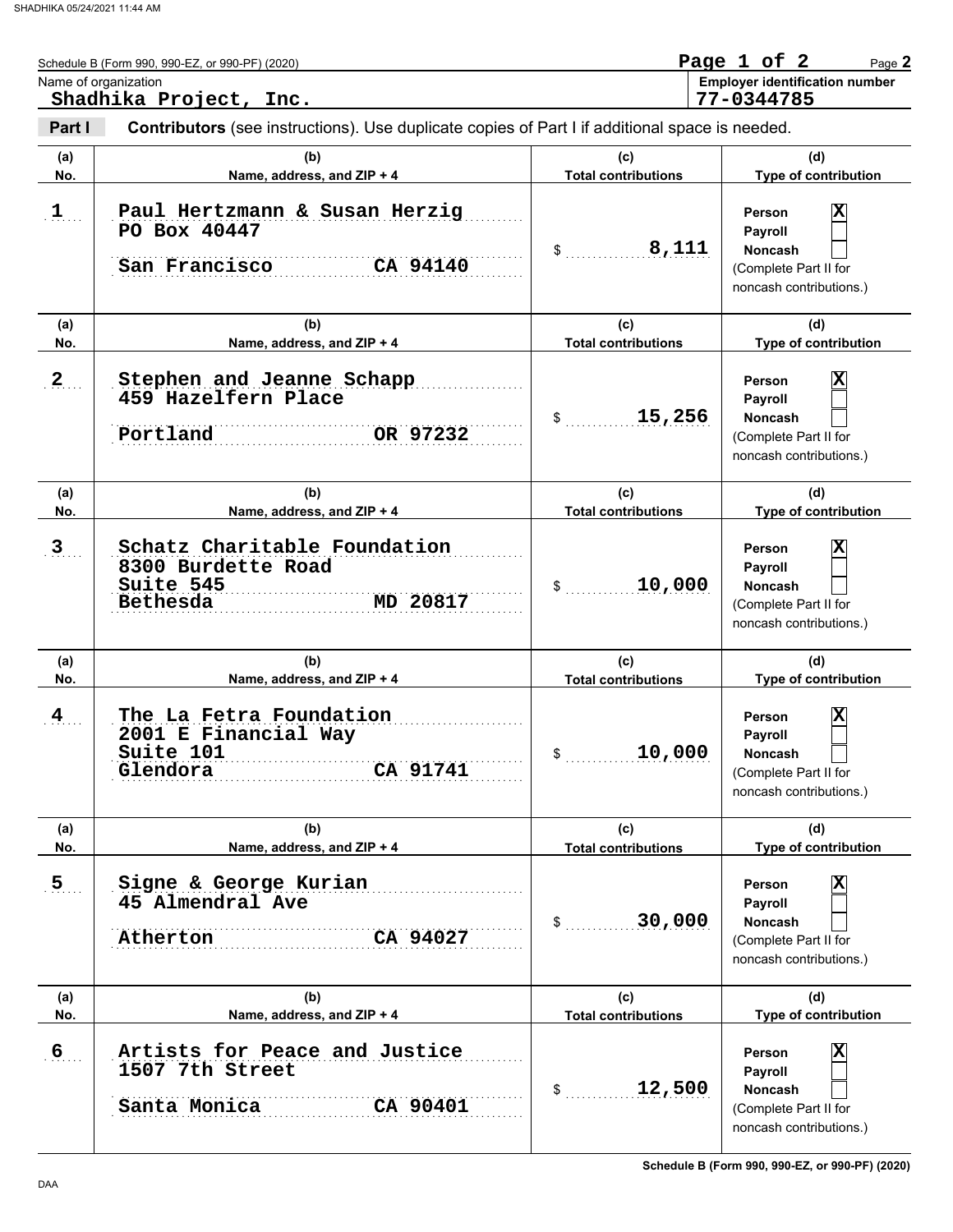|            | Name of organization<br>Shadhika Project, Inc.                                                 |                                   | <b>Employer identification number</b><br>77-0344785                                          |
|------------|------------------------------------------------------------------------------------------------|-----------------------------------|----------------------------------------------------------------------------------------------|
| Part I     | Contributors (see instructions). Use duplicate copies of Part I if additional space is needed. |                                   |                                                                                              |
| (a)<br>No. | (b)<br>Name, address, and ZIP + 4                                                              | (c)<br><b>Total contributions</b> | (d)<br>Type of contribution                                                                  |
| 7          | Thomas Kurian<br>1170 May Brown Avenue<br>Menlo Park<br>CA 94025                               | 12,000<br>$\mathsf{\$}$           | X<br>Person<br>Payroll<br><b>Noncash</b><br>(Complete Part II for<br>noncash contributions.) |
| (a)<br>No. | (b)<br>Name, address, and ZIP + 4                                                              | (c)<br><b>Total contributions</b> | (d)<br>Type of contribution                                                                  |
| 8          | Fidelity Charitable Gift Fund<br>PO Box 770001<br>Cincinnati<br>OH 45277                       | 10,750<br>$\sim$                  | X<br>Person<br>Payroll<br>Noncash<br>(Complete Part II for<br>noncash contributions.)        |
| (a)<br>No. | (b)<br>Name, address, and ZIP + 4                                                              | (c)<br><b>Total contributions</b> | (d)<br>Type of contribution                                                                  |
| 9          |                                                                                                | 9,333<br>$\frac{1}{2}$            | X<br>Person<br>Payroll<br><b>Noncash</b><br>(Complete Part II for<br>noncash contributions.) |
| (a)<br>No. | (b)<br>Name, address, and ZIP + 4                                                              | (c)<br><b>Total contributions</b> | (d)<br>Type of contribution                                                                  |
| 10         | Equinix<br>1 Lagoon Drive<br>Redwood City<br>CA 94065                                          | 19,538<br>\$                      | X<br>Person<br>Payroll<br><b>Noncash</b><br>(Complete Part II for<br>noncash contributions.) |
| (a)<br>No. | (b)<br>Name, address, and ZIP + 4                                                              | (c)<br><b>Total contributions</b> | (d)<br>Type of contribution                                                                  |
| 11         | Bank of America Charitable<br>Gift Fund<br>PO Box 1802<br>Providence<br>RI 02901               | 9,000<br>\$                       | X<br>Person<br>Payroll<br>Noncash<br>(Complete Part II for<br>noncash contributions.)        |
| (a)<br>No. | (b)<br>Name, address, and ZIP + 4                                                              | (c)<br><b>Total contributions</b> | (d)<br>Type of contribution                                                                  |
|            |                                                                                                | \$                                | Person<br>Payroll<br><b>Noncash</b><br>(Complete Part II for<br>noncash contributions.)      |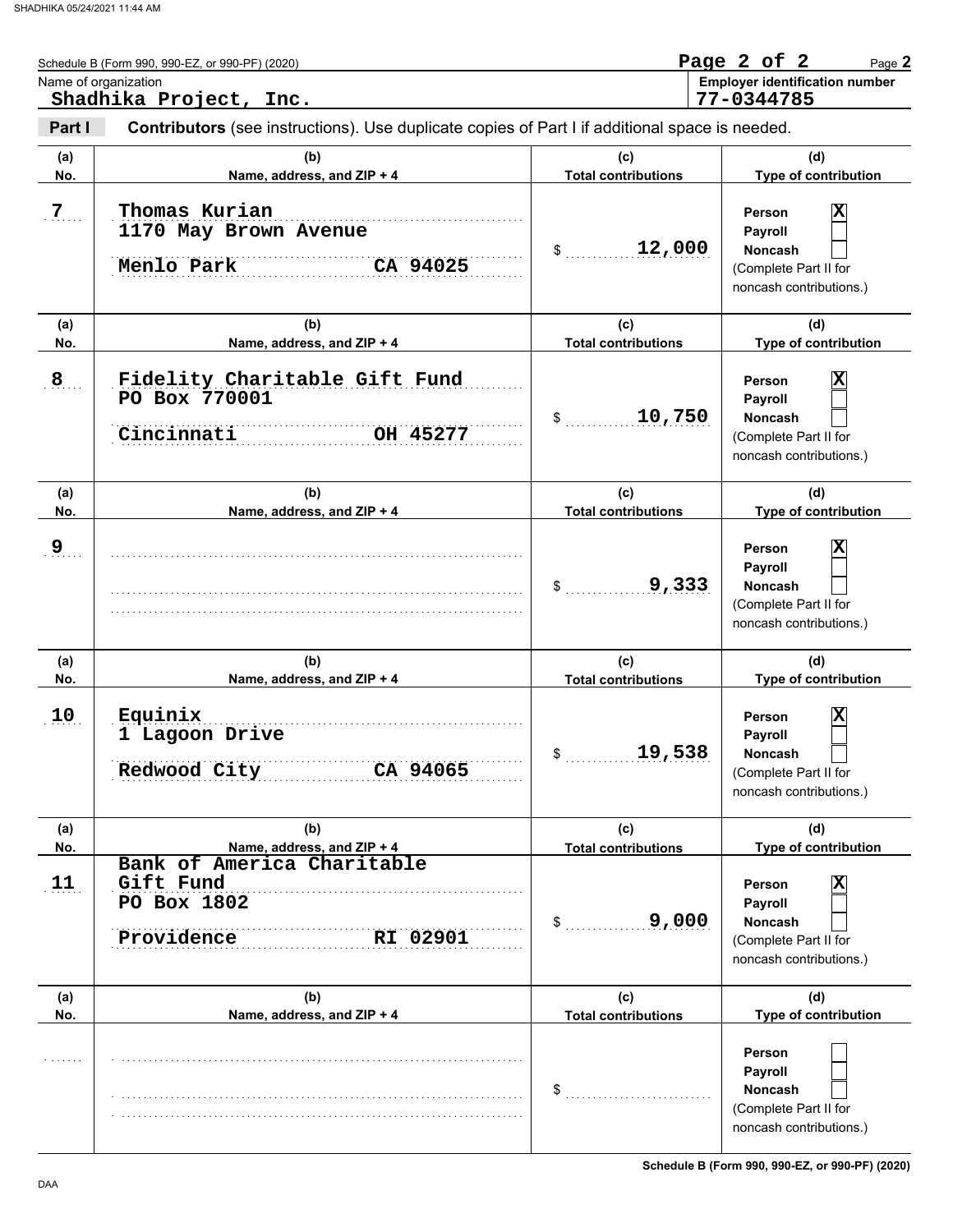Department of the Treasury Internal Revenue Service

## **SCHEDULE D Supplemental Financial Statements**

 **Attach to Form 990. (Form 990) Part IV, line 6, 7, 8, 9, 10, 11a, 11b, 11c, 11d, 11e, 11f, 12a, or 12b. Complete if the organization answered "Yes" on Form 990,**

 **Go to** *www.irs.gov/Form990* **for instructions and the latest information.**

**Inspection**

**2020**

**Open to Public**

OMB No. 1545-0047

|              | Name of the organization                                                                                                                                               |                                                | <b>Employer identification number</b> |
|--------------|------------------------------------------------------------------------------------------------------------------------------------------------------------------------|------------------------------------------------|---------------------------------------|
|              | Shadhika Project, Inc.                                                                                                                                                 |                                                | 77-0344785                            |
|              | Organizations Maintaining Donor Advised Funds or Other Similar Funds or Accounts.<br>Part I                                                                            |                                                |                                       |
|              | Complete if the organization answered "Yes" on Form 990, Part IV, line 6.                                                                                              |                                                |                                       |
|              |                                                                                                                                                                        | (a) Donor advised funds                        | (b) Funds and other accounts          |
| 1.           | Total number at end of year                                                                                                                                            |                                                |                                       |
| 2            | Aggregate value of contributions to (during year) [11] Aggregate value of contributions                                                                                |                                                |                                       |
| З            |                                                                                                                                                                        |                                                |                                       |
| 4            | Aggregate value at end of year                                                                                                                                         |                                                |                                       |
| 5            | Did the organization inform all donors and donor advisors in writing that the assets held in donor advised                                                             |                                                |                                       |
|              | funds are the organization's property, subject to the organization's exclusive legal control?                                                                          |                                                | Yes<br><b>No</b>                      |
| 6            | Did the organization inform all grantees, donors, and donor advisors in writing that grant funds can be used                                                           |                                                |                                       |
|              | only for charitable purposes and not for the benefit of the donor or donor advisor, or for any other purpose                                                           |                                                |                                       |
|              | conferring impermissible private benefit?                                                                                                                              |                                                | <b>Yes</b><br>No                      |
|              | Part II<br><b>Conservation Easements.</b>                                                                                                                              |                                                |                                       |
|              | Complete if the organization answered "Yes" on Form 990, Part IV, line 7.                                                                                              |                                                |                                       |
| 1            | Purpose(s) of conservation easements held by the organization (check all that apply).                                                                                  |                                                |                                       |
|              | Preservation of land for public use (for example, recreation or education   Preservation of a historically important land area                                         |                                                |                                       |
|              | Protection of natural habitat                                                                                                                                          | Preservation of a certified historic structure |                                       |
|              | Preservation of open space                                                                                                                                             |                                                |                                       |
| $\mathbf{2}$ | Complete lines 2a through 2d if the organization held a qualified conservation contribution in the form of a conservation<br>easement on the last day of the tax year. |                                                |                                       |
|              |                                                                                                                                                                        |                                                | Held at the End of the Tax Year       |
| a            | Total number of conservation easements                                                                                                                                 |                                                | 2a                                    |
| b            |                                                                                                                                                                        |                                                | 2 <sub>b</sub>                        |
| c            |                                                                                                                                                                        |                                                | 2c                                    |
| d            | Number of conservation easements included in (c) acquired after 7/25/06, and not on a                                                                                  |                                                |                                       |
|              | historic structure listed in the National Register                                                                                                                     |                                                | 2d                                    |
| 3            | Number of conservation easements modified, transferred, released, extinguished, or terminated by the organization during the                                           |                                                |                                       |
|              | tax year $\blacktriangleright$<br>Number of states where property subject to conservation easement is located ▶                                                        |                                                |                                       |
| 5            | Does the organization have a written policy regarding the periodic monitoring, inspection, handling of                                                                 |                                                |                                       |
|              | violations, and enforcement of the conservation easements it holds?                                                                                                    |                                                | No<br>Yes                             |
| 6            | Staff and volunteer hours devoted to monitoring, inspecting, handling of violations, and enforcing conservation easements during the year                              |                                                |                                       |
|              |                                                                                                                                                                        |                                                |                                       |
| 7            | Amount of expenses incurred in monitoring, inspecting, handling of violations, and enforcing conservation easements during the year                                    |                                                |                                       |
|              | $\blacktriangleright$ \$                                                                                                                                               |                                                |                                       |
|              | Does each conservation easement reported on line $2(d)$ above satisfy the requirements of section $170(h)(4)(B)(i)$                                                    |                                                |                                       |
|              | and section $170(h)(4)(B)(ii)$ ?                                                                                                                                       |                                                | Yes<br><b>No</b>                      |
| 9            | In Part XIII, describe how the organization reports conservation easements in its revenue and expense statement and                                                    |                                                |                                       |
|              | balance sheet, and include, if applicable, the text of the footnote to the organization's financial statements that describes the                                      |                                                |                                       |
|              | organization's accounting for conservation easements.                                                                                                                  |                                                |                                       |
|              | Organizations Maintaining Collections of Art, Historical Treasures, or Other Similar Assets.<br>Part III                                                               |                                                |                                       |
|              | Complete if the organization answered "Yes" on Form 990, Part IV, line 8.                                                                                              |                                                |                                       |
|              | 1a If the organization elected, as permitted under FASB ASC 958, not to report in its revenue statement and balance sheet works                                        |                                                |                                       |
|              | of art, historical treasures, or other similar assets held for public exhibition, education, or research in furtherance of public                                      |                                                |                                       |
|              | service, provide in Part XIII the text of the footnote to its financial statements that describes these items.                                                         |                                                |                                       |
|              | b If the organization elected, as permitted under FASB ASC 958, to report in its revenue statement and balance sheet works of                                          |                                                |                                       |
|              | art, historical treasures, or other similar assets held for public exhibition, education, or research in furtherance of public service,                                |                                                |                                       |
|              | provide the following amounts relating to these items:                                                                                                                 |                                                |                                       |
|              |                                                                                                                                                                        |                                                | $\$\ldots$                            |
|              | (ii) Assets included in Form 990, Part X                                                                                                                               |                                                |                                       |
| 2            | If the organization received or held works of art, historical treasures, or other similar assets for financial gain, provide the                                       |                                                |                                       |
|              | following amounts required to be reported under FASB ASC 958 relating to these items:                                                                                  |                                                |                                       |
| a            | Revenue included on Form 990, Part VIII, line 1                                                                                                                        |                                                |                                       |
|              |                                                                                                                                                                        |                                                |                                       |

DAA **For Paperwork Reduction Act Notice, see the Instructions for Form 990.**

**Schedule D (Form 990) 2020**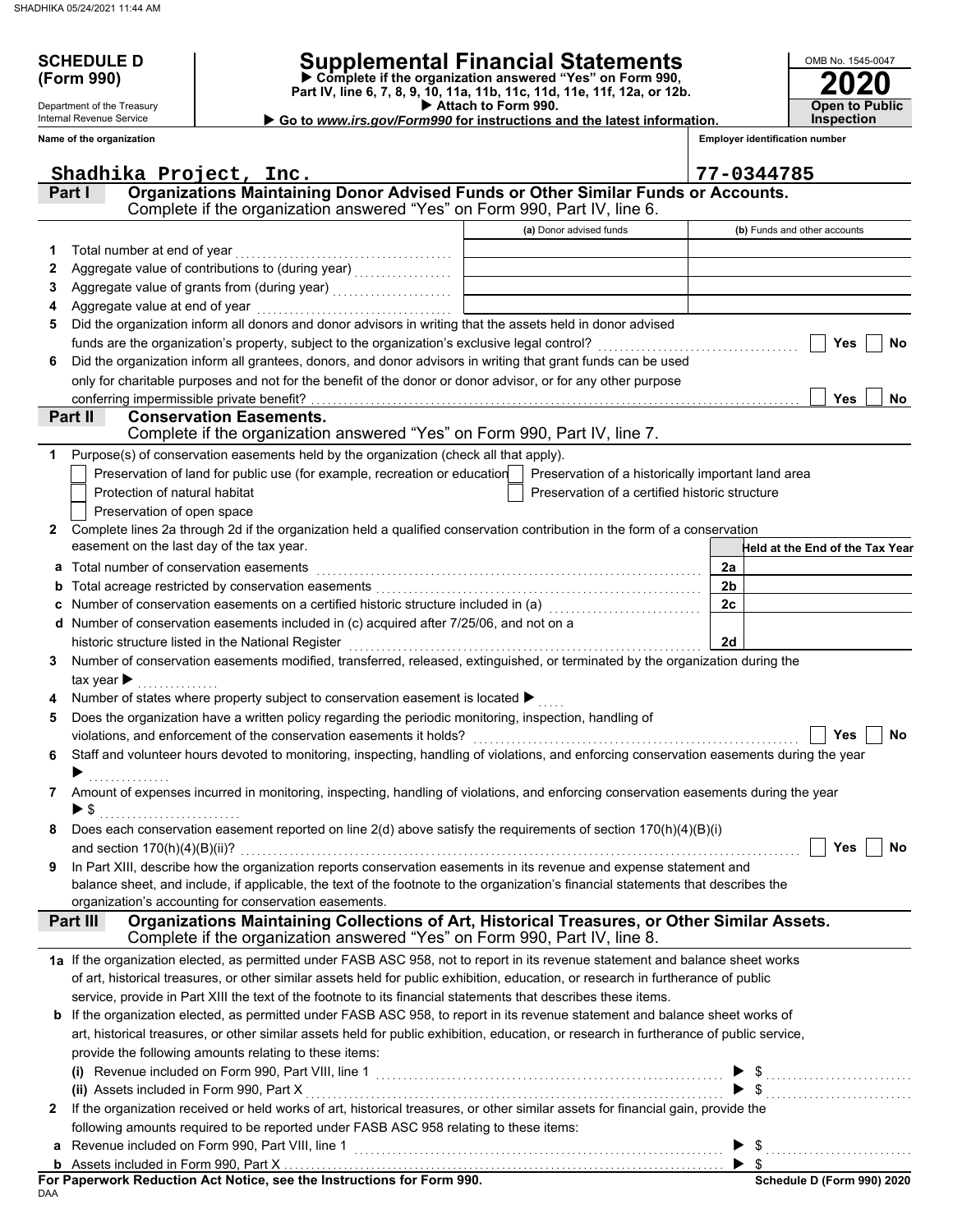|    | Schedule D (Form 990) 2020 Shadhika Project, Inc.                                                                                                                                                                              |                         |                          |                    | 77-0344785      |                      |                | Page 2              |
|----|--------------------------------------------------------------------------------------------------------------------------------------------------------------------------------------------------------------------------------|-------------------------|--------------------------|--------------------|-----------------|----------------------|----------------|---------------------|
|    | Organizations Maintaining Collections of Art, Historical Treasures, or Other Similar Assets (continued)<br>Part III                                                                                                            |                         |                          |                    |                 |                      |                |                     |
| 3  | Using the organization's acquisition, accession, and other records, check any of the following that make significant use of its<br>collection items (check all that apply):                                                    |                         |                          |                    |                 |                      |                |                     |
| a  | Public exhibition                                                                                                                                                                                                              | d                       | Loan or exchange program |                    |                 |                      |                |                     |
| b  | Scholarly research                                                                                                                                                                                                             | е                       |                          |                    |                 |                      |                |                     |
| c  | Preservation for future generations                                                                                                                                                                                            |                         |                          |                    |                 |                      |                |                     |
|    | Provide a description of the organization's collections and explain how they further the organization's exempt purpose in Part                                                                                                 |                         |                          |                    |                 |                      |                |                     |
|    | XIII.                                                                                                                                                                                                                          |                         |                          |                    |                 |                      |                |                     |
| 5  | During the year, did the organization solicit or receive donations of art, historical treasures, or other similar                                                                                                              |                         |                          |                    |                 |                      |                |                     |
|    | assets to be sold to raise funds rather than to be maintained as part of the organization's collection?                                                                                                                        |                         |                          |                    |                 |                      | Yes            | No.                 |
|    | Part IV<br><b>Escrow and Custodial Arrangements.</b>                                                                                                                                                                           |                         |                          |                    |                 |                      |                |                     |
|    | Complete if the organization answered "Yes" on Form 990, Part IV, line 9, or reported an amount on Form                                                                                                                        |                         |                          |                    |                 |                      |                |                     |
|    | 990, Part X, line 21.                                                                                                                                                                                                          |                         |                          |                    |                 |                      |                |                     |
|    | 1a Is the organization an agent, trustee, custodian or other intermediary for contributions or other assets not                                                                                                                |                         |                          |                    |                 |                      |                |                     |
|    | included on Form 990, Part X?                                                                                                                                                                                                  |                         |                          |                    |                 |                      | Yes            | No                  |
|    | b If "Yes," explain the arrangement in Part XIII and complete the following table:                                                                                                                                             |                         |                          |                    |                 |                      |                |                     |
|    |                                                                                                                                                                                                                                |                         |                          |                    |                 |                      | Amount         |                     |
|    | c Beginning balance                                                                                                                                                                                                            |                         |                          |                    |                 | 1c                   |                |                     |
|    | d Additions during the year electron contract the set of the year of the year of the set of the set of the set of the set of the set of the set of the set of the set of the set of the set of the set of the set of the set o |                         |                          |                    |                 | 1d                   |                |                     |
|    |                                                                                                                                                                                                                                |                         |                          |                    |                 | 1e                   |                |                     |
| f. | Ending balance with a construction of the construction of the construction of the construction of the construction of the construction of the construction of the construction of the construction of the construction of the  |                         |                          |                    |                 | 1f                   |                |                     |
|    | 2a Did the organization include an amount on Form 990, Part X, line 21, for escrow or custodial account liability?                                                                                                             |                         |                          |                    |                 |                      | <b>Yes</b>     | No                  |
|    | <b>b</b> If "Yes," explain the arrangement in Part XIII. Check here if the explanation has been provided on Part XIII                                                                                                          |                         |                          |                    |                 | .                    |                |                     |
|    | <b>Endowment Funds.</b><br><b>Part V</b>                                                                                                                                                                                       |                         |                          |                    |                 |                      |                |                     |
|    | Complete if the organization answered "Yes" on Form 990, Part IV, line 10.                                                                                                                                                     |                         |                          |                    |                 |                      |                |                     |
|    |                                                                                                                                                                                                                                | (a) Current year        | (b) Prior year           | (c) Two years back |                 | (d) Three years back |                | (e) Four years back |
|    | 1a Beginning of year balance <i>minimals</i>                                                                                                                                                                                   |                         |                          |                    |                 |                      |                |                     |
|    | <b>b</b> Contributions <b>contributions</b>                                                                                                                                                                                    |                         |                          |                    |                 |                      |                |                     |
|    | c Net investment earnings, gains, and                                                                                                                                                                                          |                         |                          |                    |                 |                      |                |                     |
|    |                                                                                                                                                                                                                                |                         |                          |                    |                 |                      |                |                     |
|    | d Grants or scholarships<br>e Other expenditures for facilities and                                                                                                                                                            |                         |                          |                    |                 |                      |                |                     |
|    |                                                                                                                                                                                                                                |                         |                          |                    |                 |                      |                |                     |
|    |                                                                                                                                                                                                                                |                         |                          |                    |                 |                      |                |                     |
|    |                                                                                                                                                                                                                                |                         |                          |                    |                 |                      |                |                     |
|    | Provide the estimated percentage of the current year end balance (line 1g, column (a)) held as:                                                                                                                                |                         |                          |                    |                 |                      |                |                     |
|    | a Board designated or quasi-endowment >                                                                                                                                                                                        |                         |                          |                    |                 |                      |                |                     |
|    | <b>b</b> Permanent endowment $\blacktriangleright$ %                                                                                                                                                                           |                         |                          |                    |                 |                      |                |                     |
|    | <b>c</b> Term endowment $\blacktriangleright$                                                                                                                                                                                  |                         |                          |                    |                 |                      |                |                     |
|    | The percentages on lines 2a, 2b, and 2c should equal 100%.                                                                                                                                                                     |                         |                          |                    |                 |                      |                |                     |
|    | 3a Are there endowment funds not in the possession of the organization that are held and administered for the                                                                                                                  |                         |                          |                    |                 |                      |                |                     |
|    | organization by:                                                                                                                                                                                                               |                         |                          |                    |                 |                      |                | Yes<br>No.          |
|    |                                                                                                                                                                                                                                |                         |                          |                    |                 |                      | 3a(i)          |                     |
|    | (i) Unrelated organizations entertainment and all the contract of the contract of the contract of the contract of the contract of the contract of the contract of the contract of the contract of the contract of the contract |                         |                          |                    |                 |                      | 3a(ii)         |                     |
|    | b If "Yes" on line 3a(ii), are the related organizations listed as required on Schedule R? [[[[[[[[[[[[[[[[[[[                                                                                                                 |                         |                          |                    |                 |                      | 3b             |                     |
|    | Describe in Part XIII the intended uses of the organization's endowment funds.                                                                                                                                                 |                         |                          |                    |                 |                      |                |                     |
|    | <b>Part VI</b><br>Land, Buildings, and Equipment.                                                                                                                                                                              |                         |                          |                    |                 |                      |                |                     |
|    | Complete if the organization answered "Yes" on Form 990, Part IV, line 11a. See Form 990, Part X, line 10.                                                                                                                     |                         |                          |                    |                 |                      |                |                     |
|    | Description of property                                                                                                                                                                                                        | (a) Cost or other basis | (b) Cost or other basis  |                    | (c) Accumulated |                      | (d) Book value |                     |
|    |                                                                                                                                                                                                                                | (investment)            | (other)                  |                    | depreciation    |                      |                |                     |
|    |                                                                                                                                                                                                                                |                         |                          |                    |                 |                      |                |                     |
|    |                                                                                                                                                                                                                                |                         |                          |                    |                 |                      |                |                     |
|    | c Leasehold improvements                                                                                                                                                                                                       |                         |                          |                    |                 |                      |                |                     |
|    |                                                                                                                                                                                                                                |                         |                          |                    |                 |                      |                |                     |
|    |                                                                                                                                                                                                                                |                         |                          |                    |                 |                      |                |                     |
|    | Total. Add lines 1a through 1e. (Column (d) must equal Form 990, Part X, column (B), line 10c.)                                                                                                                                |                         |                          |                    |                 |                      |                |                     |

**Schedule D (Form 990) 2020**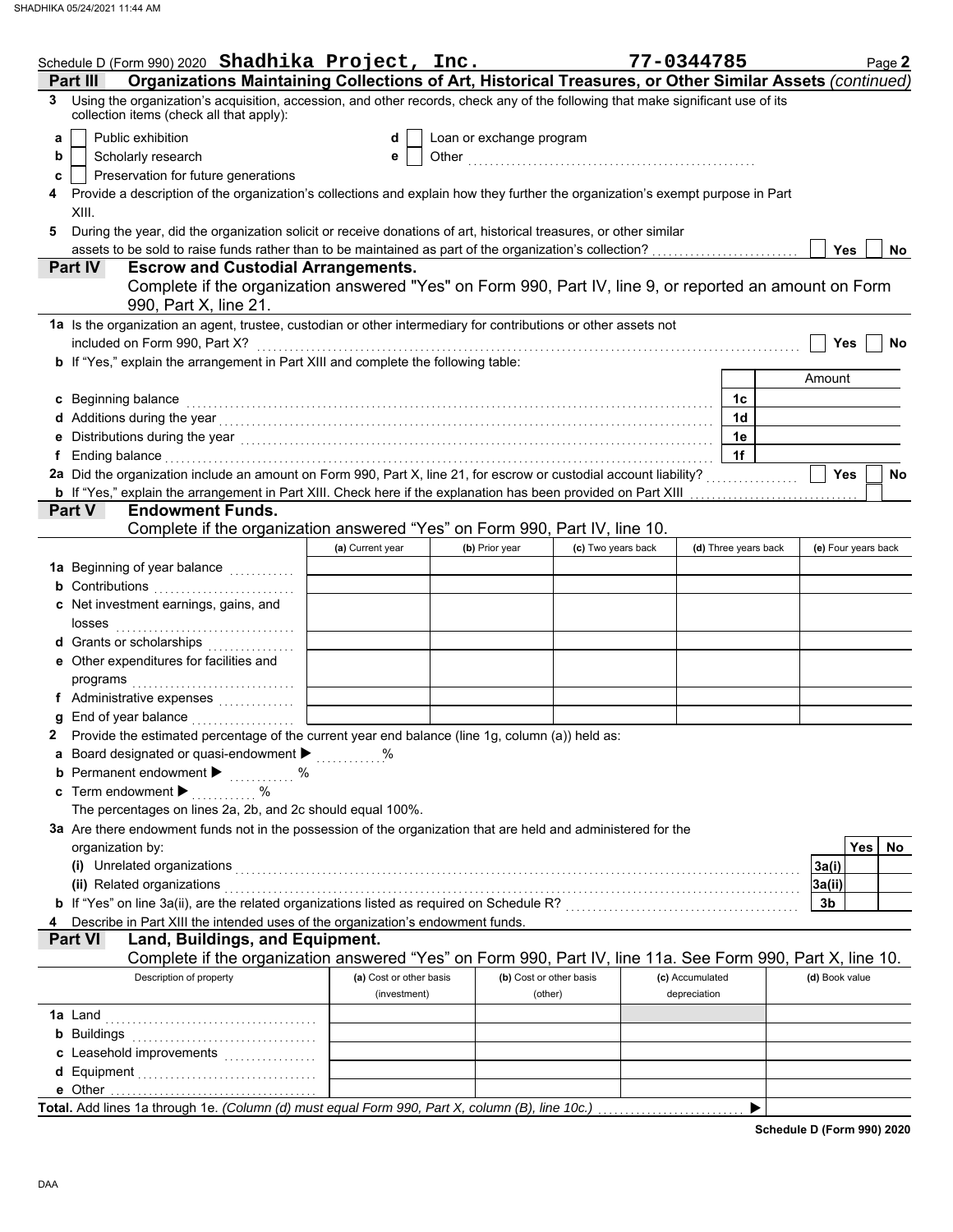| <b>Part VII</b>           | Schedule D (Form 990) 2020 Shadhika Project, Inc.<br><b>Investments - Other Securities.</b>                |                | 77-0344785                       | Page 3         |
|---------------------------|------------------------------------------------------------------------------------------------------------|----------------|----------------------------------|----------------|
|                           | Complete if the organization answered "Yes" on Form 990, Part IV, line 11b. See Form 990, Part X, line 12. |                |                                  |                |
|                           | (a) Description of security or category                                                                    | (b) Book value | (c) Method of valuation:         |                |
|                           | (including name of security)                                                                               |                | Cost or end-of-year market value |                |
| (1) Financial derivatives |                                                                                                            |                |                                  |                |
|                           |                                                                                                            |                |                                  |                |
| $(3)$ Other               |                                                                                                            |                |                                  |                |
|                           | (A)                                                                                                        |                |                                  |                |
| . (B)                     |                                                                                                            |                |                                  |                |
| (C)                       |                                                                                                            |                |                                  |                |
|                           |                                                                                                            |                |                                  |                |
| (E)                       |                                                                                                            |                |                                  |                |
| (F)                       |                                                                                                            |                |                                  |                |
| (G)                       |                                                                                                            |                |                                  |                |
| (H)                       |                                                                                                            |                |                                  |                |
|                           | Total. (Column (b) must equal Form 990, Part X, col. (B) line 12.)                                         |                |                                  |                |
| <b>Part VIII</b>          | <b>Investments - Program Related.</b>                                                                      |                |                                  |                |
|                           | Complete if the organization answered "Yes" on Form 990, Part IV, line 11c. See Form 990, Part X, line 13. |                |                                  |                |
|                           | (a) Description of investment                                                                              | (b) Book value | (c) Method of valuation:         |                |
|                           |                                                                                                            |                | Cost or end-of-year market value |                |
| (1)                       |                                                                                                            |                |                                  |                |
| (2)                       |                                                                                                            |                |                                  |                |
| (3)                       |                                                                                                            |                |                                  |                |
| (4)                       |                                                                                                            |                |                                  |                |
| (5)                       |                                                                                                            |                |                                  |                |
| (6)                       |                                                                                                            |                |                                  |                |
| (7)                       |                                                                                                            |                |                                  |                |
| (8)                       |                                                                                                            |                |                                  |                |
| (9)                       |                                                                                                            |                |                                  |                |
|                           | Total. (Column (b) must equal Form 990, Part X, col. (B) line 13.)                                         |                |                                  |                |
| Part IX                   | <b>Other Assets.</b>                                                                                       |                |                                  |                |
|                           | Complete if the organization answered "Yes" on Form 990, Part IV, line 11d. See Form 990, Part X, line 15. |                |                                  |                |
|                           | (a) Description                                                                                            |                |                                  | (b) Book value |
| (1)                       |                                                                                                            |                |                                  |                |
| (2)                       |                                                                                                            |                |                                  |                |
| (3)                       |                                                                                                            |                |                                  |                |
| (4)                       |                                                                                                            |                |                                  |                |
| (5)                       |                                                                                                            |                |                                  |                |
| (6)                       |                                                                                                            |                |                                  |                |
| (7)                       |                                                                                                            |                |                                  |                |
| (8)                       |                                                                                                            |                |                                  |                |
| (9)                       |                                                                                                            |                |                                  |                |
|                           | Total. (Column (b) must equal Form 990, Part X, col. (B) line 15.)                                         |                |                                  |                |
| Part X                    | <b>Other Liabilities.</b>                                                                                  |                |                                  |                |
|                           | Complete if the organization answered "Yes" on Form 990, Part IV, line 11e or 11f. See Form 990, Part X,   |                |                                  |                |
|                           | line 25.                                                                                                   |                |                                  |                |
| 1.                        | (a) Description of liability                                                                               |                |                                  | (b) Book value |
| (1)                       | Federal income taxes                                                                                       |                |                                  |                |
| (2)                       | Paycheck Protection Program loan                                                                           |                |                                  | 30,900         |
| (3)                       |                                                                                                            |                |                                  |                |
| (4)                       |                                                                                                            |                |                                  |                |
| (5)                       |                                                                                                            |                |                                  |                |
| (6)                       |                                                                                                            |                |                                  |                |
| (7)                       |                                                                                                            |                |                                  |                |
| (8)                       |                                                                                                            |                |                                  |                |
|                           |                                                                                                            |                |                                  |                |
| (9)                       |                                                                                                            |                |                                  | 30,900         |

organization's liability for uncertain tax positions under FASB ASC 740. Check here if the text of the footnote has been provided in Part XIII

 $\overline{\phantom{a}}$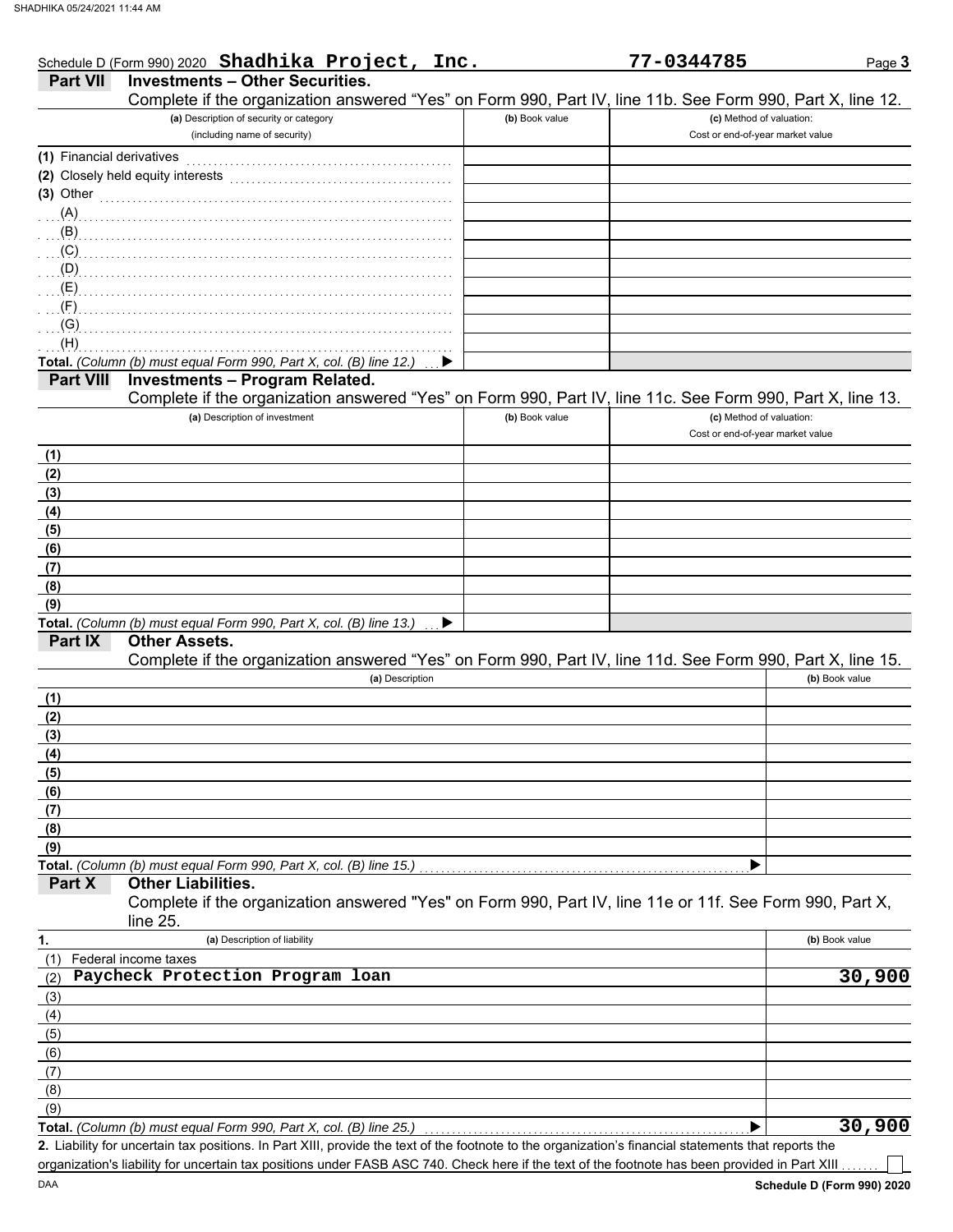|                       | Schedule D (Form 990) 2020 Shadhika Project, Inc.                                                                                                                                                                                                                                |                | 77-0344785 | Page 4  |
|-----------------------|----------------------------------------------------------------------------------------------------------------------------------------------------------------------------------------------------------------------------------------------------------------------------------|----------------|------------|---------|
| <b>Part XI</b>        | Reconciliation of Revenue per Audited Financial Statements With Revenue per Return.<br>Complete if the organization answered "Yes" on Form 990, Part IV, line 12a.                                                                                                               |                |            |         |
|                       | Total revenue, gains, and other support per audited financial statements                                                                                                                                                                                                         |                |            | 397,560 |
| $\mathbf{2}$          | Amounts included on line 1 but not on Form 990, Part VIII, line 12:                                                                                                                                                                                                              |                |            |         |
|                       | a Net unrealized gains (losses) on investments [111] Net uncontained a Net unrealized gains (losses) on investments                                                                                                                                                              | 2a             |            |         |
|                       | b Donated services and use of facilities [11] context context in the service of facilities [11] context in the service of facilities [11] context in the Donated Service of Donated Service of Donated Service of Donated Serv                                                   | 2 <sub>b</sub> | 750        |         |
|                       |                                                                                                                                                                                                                                                                                  | 2c             |            |         |
|                       |                                                                                                                                                                                                                                                                                  | 2d             |            |         |
|                       |                                                                                                                                                                                                                                                                                  |                | 2e         | 750     |
| 3                     |                                                                                                                                                                                                                                                                                  |                | 3          | 396,810 |
| 4                     | Amounts included on Form 990, Part VIII, line 12, but not on line 1:                                                                                                                                                                                                             |                |            |         |
|                       | a Investment expenses not included on Form 990, Part VIII, line 7b                                                                                                                                                                                                               | 4a             |            |         |
|                       | <b>b</b> Other (Describe in Part XIII.) <b>CONSIDENT DESCRIPTION DESCRIPTION DESCRIPTION DESCRIPTION DESCRIPTION DESCRIPTION DESCRIPTION DESCRIPTION DESCRIPTION DESCRIPTION DESCRIPTION DESCRIPTION DESCRI</b>                                                                  | 4 <sub>b</sub> |            |         |
| c Add lines 4a and 4b |                                                                                                                                                                                                                                                                                  |                | 4с         |         |
|                       |                                                                                                                                                                                                                                                                                  |                | 5          | 396,810 |
| <b>Part XII</b>       | Reconciliation of Expenses per Audited Financial Statements With Expenses per Return.<br>Complete if the organization answered "Yes" on Form 990, Part IV, line 12a.                                                                                                             |                |            |         |
|                       | 1 Total expenses and losses per audited financial statements                                                                                                                                                                                                                     |                | 1          | 512,846 |
| 2                     | Amounts included on line 1 but not on Form 990, Part IX, line 25:                                                                                                                                                                                                                |                |            |         |
|                       | a Donated services and use of facilities                                                                                                                                                                                                                                         | 2a             | 750        |         |
|                       | <b>b</b> Prior year adjustments <b>contained contained contained and prior contained a</b>                                                                                                                                                                                       | 2 <sub>b</sub> |            |         |
| <b>c</b> Other losses |                                                                                                                                                                                                                                                                                  | 2 <sub>c</sub> |            |         |
|                       |                                                                                                                                                                                                                                                                                  | 2d             |            |         |
|                       |                                                                                                                                                                                                                                                                                  |                | 2e         | 750     |
| 3                     |                                                                                                                                                                                                                                                                                  |                | 3          | 512,096 |
| 4                     | Amounts included on Form 990, Part IX, line 25, but not on line 1:                                                                                                                                                                                                               |                |            |         |
|                       |                                                                                                                                                                                                                                                                                  | 4a             |            |         |
|                       | <b>b</b> Other (Describe in Part XIII.) <b>CONSIDENT DESCRIPTION DESCRIPTION DESCRIPTION DESCRIPTION DESCRIPTION DESCRIPTION DESCRIPTION DESCRIPTION DESCRIPTION DESCRIPTION DESCRIPTION</b>                                                                                     | 4b             |            |         |
| c Add lines 4a and 4b |                                                                                                                                                                                                                                                                                  |                | 4c         |         |
|                       |                                                                                                                                                                                                                                                                                  |                | 5          | 512,096 |
|                       | Provide the descriptions required for Part II, lines 3, 5, and 9; Part III, lines 1a and 4; Part IV, lines 1b and 2b; Part V, line 4; Part X, line<br>2; Part XI, lines 2d and 4b; and Part XII, lines 2d and 4b. Also complete this part to provide any additional information. |                |            |         |
|                       |                                                                                                                                                                                                                                                                                  |                |            |         |
|                       |                                                                                                                                                                                                                                                                                  |                |            |         |
|                       |                                                                                                                                                                                                                                                                                  |                |            |         |
|                       |                                                                                                                                                                                                                                                                                  |                |            |         |
|                       |                                                                                                                                                                                                                                                                                  |                |            |         |
|                       |                                                                                                                                                                                                                                                                                  |                |            |         |
|                       |                                                                                                                                                                                                                                                                                  |                |            |         |
|                       |                                                                                                                                                                                                                                                                                  |                |            |         |
|                       |                                                                                                                                                                                                                                                                                  |                |            |         |
|                       |                                                                                                                                                                                                                                                                                  |                |            |         |
|                       |                                                                                                                                                                                                                                                                                  |                |            |         |
|                       |                                                                                                                                                                                                                                                                                  |                |            |         |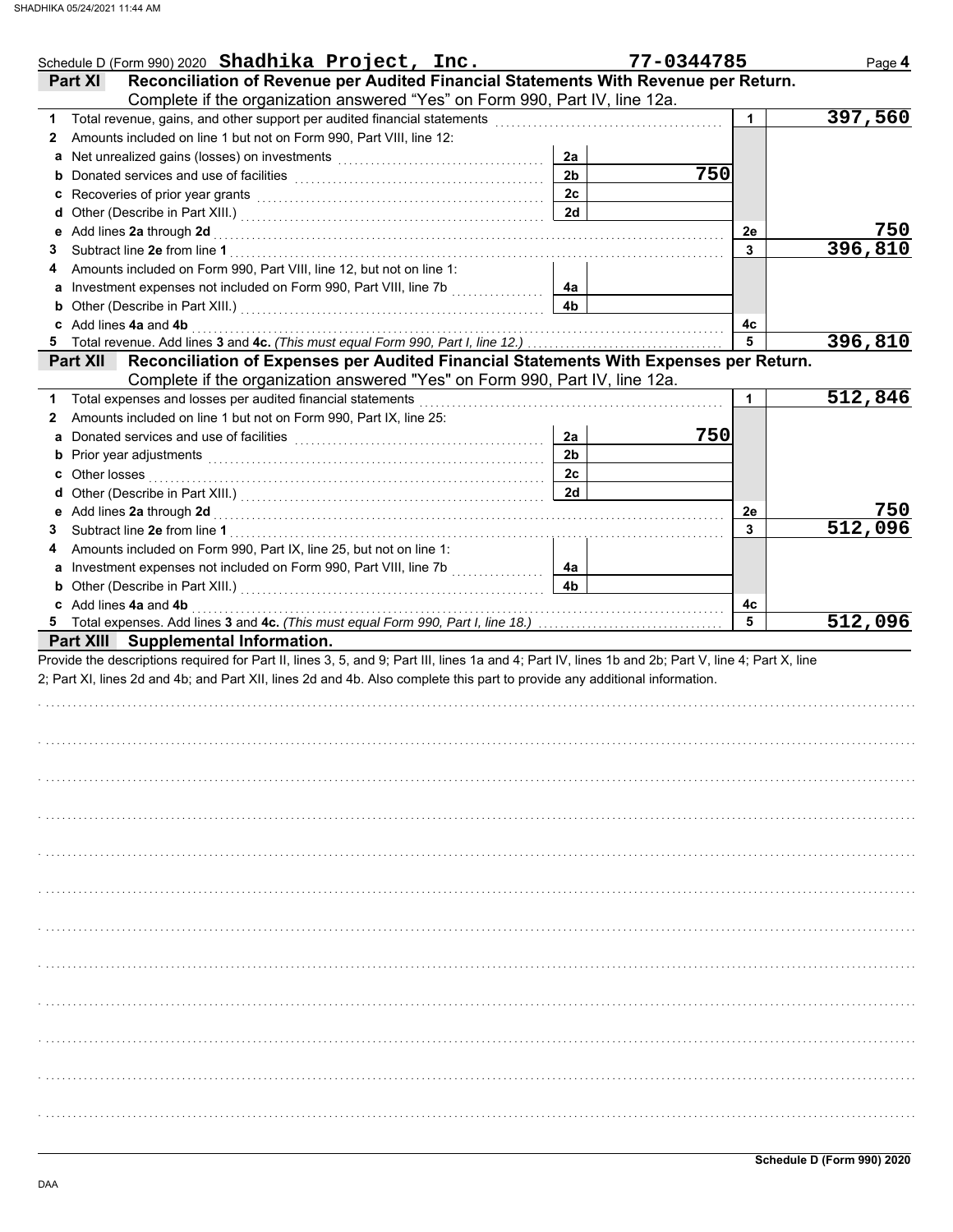| Schedule D (Form 990) 2020 Shadhika Project, Inc.<br>Part XIII Supplemental Information (continued) | 77-0344785 | Page 5 |
|-----------------------------------------------------------------------------------------------------|------------|--------|
|                                                                                                     |            |        |
|                                                                                                     |            |        |
|                                                                                                     |            |        |
|                                                                                                     |            |        |
|                                                                                                     |            |        |
|                                                                                                     |            |        |
|                                                                                                     |            |        |
|                                                                                                     |            |        |
|                                                                                                     |            |        |
|                                                                                                     |            |        |
|                                                                                                     |            |        |
|                                                                                                     |            |        |
|                                                                                                     |            |        |
|                                                                                                     |            |        |
|                                                                                                     |            |        |
|                                                                                                     |            |        |
|                                                                                                     |            |        |
|                                                                                                     |            |        |
|                                                                                                     |            |        |
|                                                                                                     |            |        |
|                                                                                                     |            |        |
|                                                                                                     |            |        |
|                                                                                                     |            |        |
|                                                                                                     |            |        |
|                                                                                                     |            |        |
|                                                                                                     |            |        |
|                                                                                                     |            |        |
|                                                                                                     |            |        |
|                                                                                                     |            |        |
|                                                                                                     |            |        |
|                                                                                                     |            |        |
|                                                                                                     |            |        |
|                                                                                                     |            |        |
|                                                                                                     |            |        |
|                                                                                                     |            |        |
|                                                                                                     |            |        |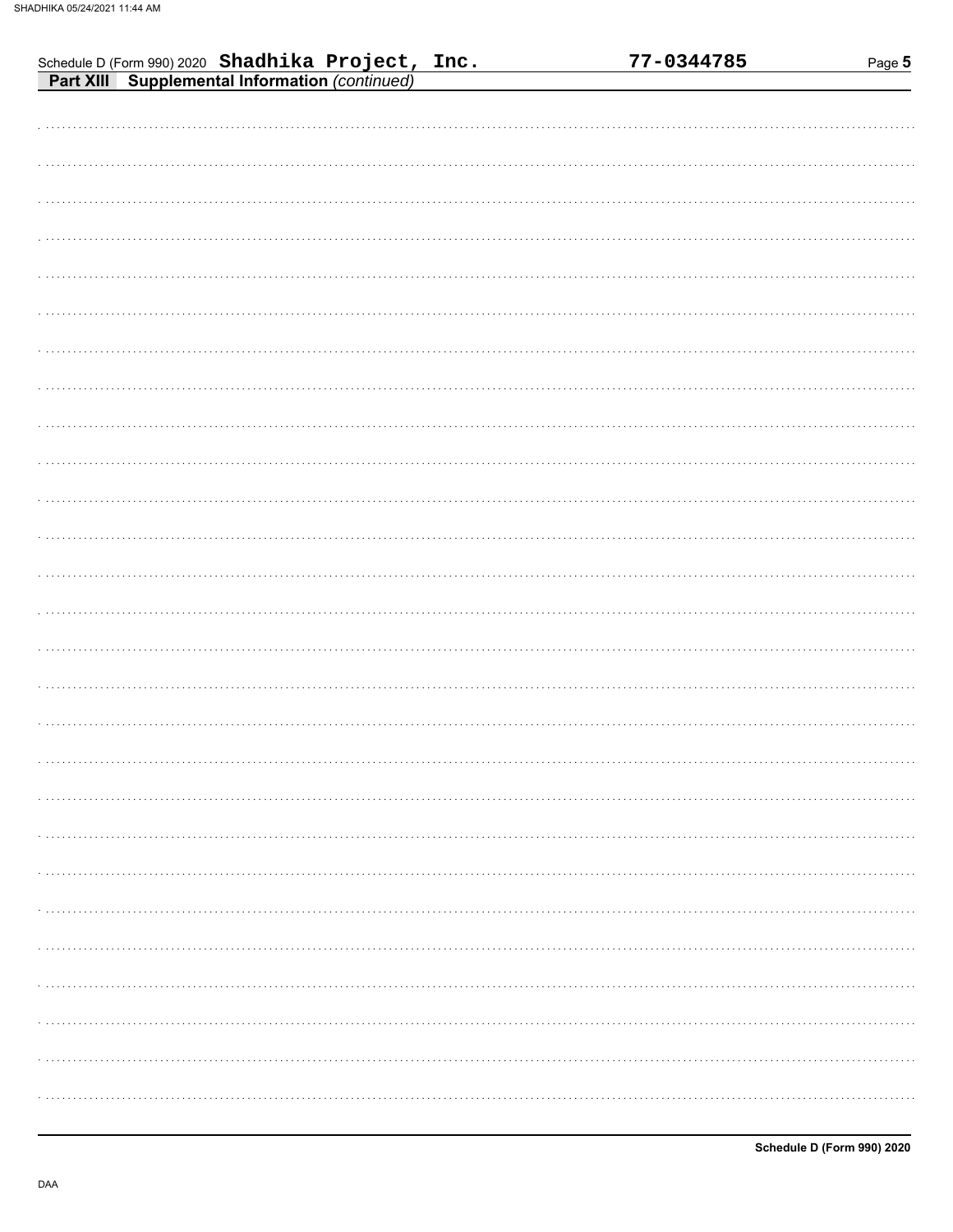| <b>SCHEDULE F</b>                                    |                                           | <b>Statement of Activities Outside the United States</b>                                                                                                                                                             |   |                                                                                                                                                                |                                                                                                                 |                                       | OMB No. 1545-0047                                                 |
|------------------------------------------------------|-------------------------------------------|----------------------------------------------------------------------------------------------------------------------------------------------------------------------------------------------------------------------|---|----------------------------------------------------------------------------------------------------------------------------------------------------------------|-----------------------------------------------------------------------------------------------------------------|---------------------------------------|-------------------------------------------------------------------|
| (Form 990)<br>Department of the Treasury             |                                           | Complete if the organization answered "Yes" on Form 990, Part IV, line 14b, 15, or 16.                                                                                                                               |   | Attach to Form 990.                                                                                                                                            |                                                                                                                 |                                       | <b>Open to Public</b>                                             |
| Internal Revenue Service<br>Name of the organization |                                           | Go to www.irs.gov/Form990 for instructions and the latest information.                                                                                                                                               |   |                                                                                                                                                                |                                                                                                                 | <b>Employer identification number</b> | <b>Inspection</b>                                                 |
|                                                      |                                           | Shadhika Project, Inc.                                                                                                                                                                                               |   |                                                                                                                                                                |                                                                                                                 | 77-0344785                            |                                                                   |
| Part I                                               | Form 990, Part IV, line 14b.              | General Information on Activities Outside the United States. Complete if the organization answered "Yes" on                                                                                                          |   |                                                                                                                                                                |                                                                                                                 |                                       |                                                                   |
| 1                                                    |                                           | For grantmakers. Does the organization maintain records to substantiate the amount of its grants and<br>other assistance, the grantees' eligibility for the grants or assistance, and the selection criteria used to |   |                                                                                                                                                                |                                                                                                                 |                                       | X<br>Yes<br>No                                                    |
| $\mathbf{2}$<br>outside the United States.           |                                           | For grantmakers. Describe in Part V the organization's procedures for monitoring the use of its grants and other assistance                                                                                          |   |                                                                                                                                                                |                                                                                                                 |                                       |                                                                   |
| 3                                                    |                                           | Activities per Region. (The following Part I, line 3 table can be duplicated if additional space is needed.)                                                                                                         |   |                                                                                                                                                                |                                                                                                                 |                                       |                                                                   |
| (a) Region                                           | (b) Number<br>of offices in<br>the region | (c) Number of<br>employees,<br>agents, and<br>independent<br>contractors<br>in the region                                                                                                                            |   | (d) Activities conducted in the<br>region (by type) (such as,<br>fundraising, program services,<br>investments, grants to recipients<br>located in the region) | (e) If activity listed in (d) is<br>a program service,<br>describe specific type of<br>service(s) in the region |                                       | (f) Total<br>expenditures for<br>and investments<br>in the region |
| South Asia<br>(1)                                    |                                           |                                                                                                                                                                                                                      |   | 1 Educational grants                                                                                                                                           | Educational                                                                                                     |                                       | 171,676                                                           |
| (2)                                                  |                                           |                                                                                                                                                                                                                      |   |                                                                                                                                                                |                                                                                                                 |                                       |                                                                   |
| (3)                                                  |                                           |                                                                                                                                                                                                                      |   |                                                                                                                                                                |                                                                                                                 |                                       |                                                                   |
| (4)                                                  |                                           |                                                                                                                                                                                                                      |   |                                                                                                                                                                |                                                                                                                 |                                       |                                                                   |
| (5)                                                  |                                           |                                                                                                                                                                                                                      |   |                                                                                                                                                                |                                                                                                                 |                                       |                                                                   |
| (6)                                                  |                                           |                                                                                                                                                                                                                      |   |                                                                                                                                                                |                                                                                                                 |                                       |                                                                   |
| (7)                                                  |                                           |                                                                                                                                                                                                                      |   |                                                                                                                                                                |                                                                                                                 |                                       |                                                                   |
| (8)                                                  |                                           |                                                                                                                                                                                                                      |   |                                                                                                                                                                |                                                                                                                 |                                       |                                                                   |
| <u>(9)</u>                                           |                                           |                                                                                                                                                                                                                      |   |                                                                                                                                                                |                                                                                                                 |                                       |                                                                   |
| (10)                                                 |                                           |                                                                                                                                                                                                                      |   |                                                                                                                                                                |                                                                                                                 |                                       |                                                                   |
| (11)                                                 |                                           |                                                                                                                                                                                                                      |   |                                                                                                                                                                |                                                                                                                 |                                       |                                                                   |
| (12)                                                 |                                           |                                                                                                                                                                                                                      |   |                                                                                                                                                                |                                                                                                                 |                                       |                                                                   |
| (13)                                                 |                                           |                                                                                                                                                                                                                      |   |                                                                                                                                                                |                                                                                                                 |                                       |                                                                   |
| (14)                                                 |                                           |                                                                                                                                                                                                                      |   |                                                                                                                                                                |                                                                                                                 |                                       |                                                                   |
| (15)                                                 |                                           |                                                                                                                                                                                                                      |   |                                                                                                                                                                |                                                                                                                 |                                       |                                                                   |
| (16)                                                 |                                           |                                                                                                                                                                                                                      |   |                                                                                                                                                                |                                                                                                                 |                                       |                                                                   |
| (17)                                                 |                                           |                                                                                                                                                                                                                      |   |                                                                                                                                                                |                                                                                                                 |                                       |                                                                   |
| 3a Subtotal<br><b>b</b> Total from continuation      |                                           |                                                                                                                                                                                                                      | 1 |                                                                                                                                                                |                                                                                                                 |                                       | 171,676                                                           |
| sheets to Part I<br>c Totals (add                    |                                           |                                                                                                                                                                                                                      |   |                                                                                                                                                                |                                                                                                                 |                                       |                                                                   |
| lines 3a and 3b)                                     |                                           |                                                                                                                                                                                                                      | 1 |                                                                                                                                                                |                                                                                                                 |                                       | 171,676                                                           |

**For Paperwork Reduction Act Notice, see the Instructions for Form 990.** Schedule F (Form 990) 2020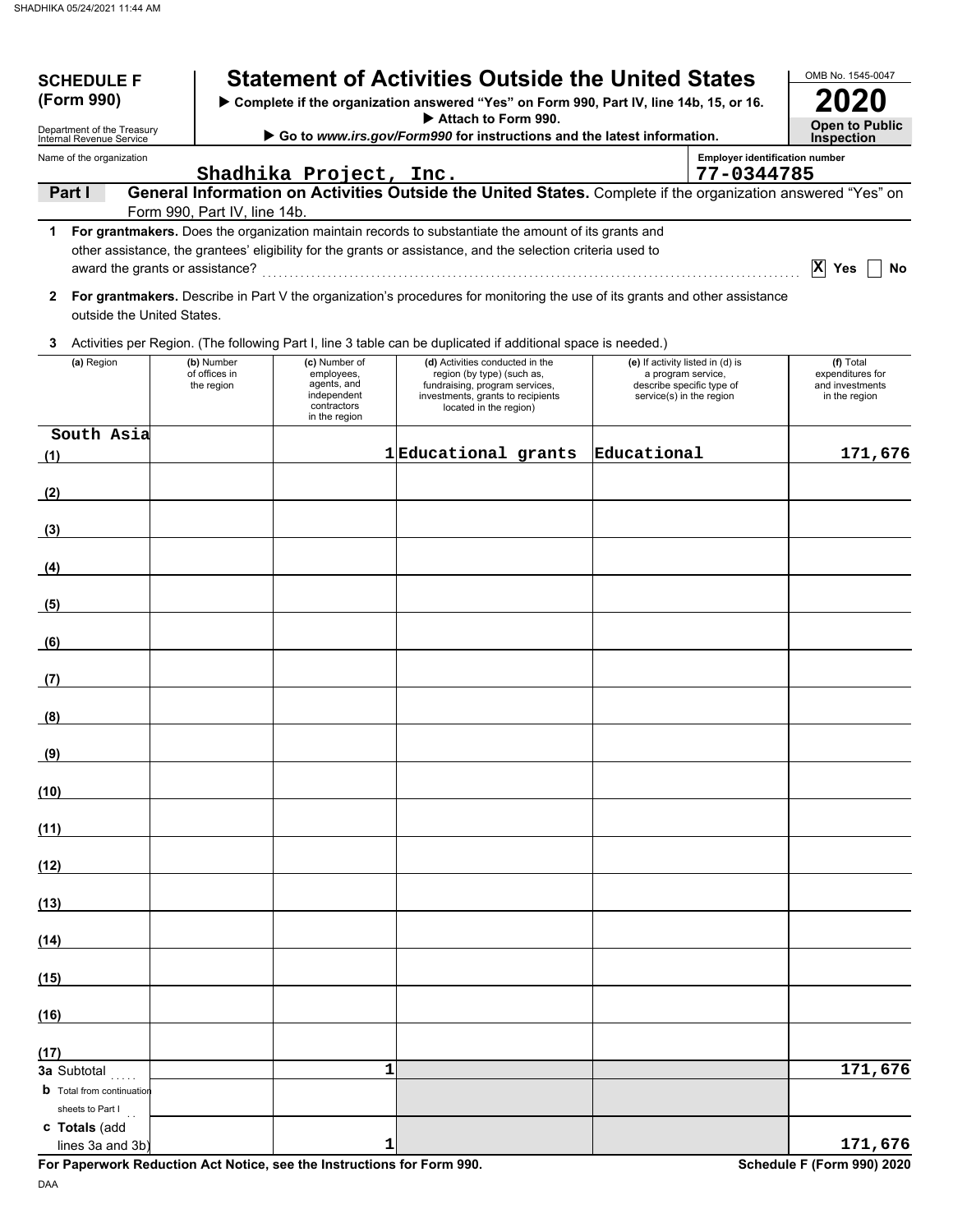| $\blacktriangleleft$<br>(a) Name of<br>organization | (b) IRS code<br>section and EIN<br>(if applicable) | (c) Region | Part IV, line 15, for any recipient who received more than \$5,000. Part II can be duplicated if additional space is needed.<br>(d) Purpose of<br>grant | (e) Amount of<br>cash grant | (f) Manner of<br>cash<br>disbursement | (g) Amount of<br>noncash<br>assistance | (h) Description<br>of noncash assistance | (i) Method of<br>valuation<br>(book, FMV,<br>appraisal, other) |
|-----------------------------------------------------|----------------------------------------------------|------------|---------------------------------------------------------------------------------------------------------------------------------------------------------|-----------------------------|---------------------------------------|----------------------------------------|------------------------------------------|----------------------------------------------------------------|
| (1)                                                 |                                                    |            | General support                                                                                                                                         | 32,329                      | Wire transfer                         |                                        |                                          |                                                                |
|                                                     |                                                    |            | Education                                                                                                                                               | 27,735                      | Wire transfer                         |                                        |                                          |                                                                |
| (2)<br>(3)                                          |                                                    |            | Education                                                                                                                                               | 64,153                      | Wire transfer                         |                                        |                                          |                                                                |
| (4)                                                 |                                                    |            | Education                                                                                                                                               | 17,890                      | Wire transfer                         |                                        |                                          |                                                                |
| (5)                                                 |                                                    |            | Education                                                                                                                                               | 9,569                       | Wire transfer                         |                                        |                                          |                                                                |
| (6)                                                 |                                                    |            | Education                                                                                                                                               | 20,000                      | Wire transfer                         |                                        |                                          |                                                                |
| (7)                                                 |                                                    |            |                                                                                                                                                         |                             |                                       |                                        |                                          |                                                                |
| (8)                                                 |                                                    |            |                                                                                                                                                         |                             |                                       |                                        |                                          |                                                                |
| (9)                                                 |                                                    |            |                                                                                                                                                         |                             |                                       |                                        |                                          |                                                                |
| (10)                                                |                                                    |            |                                                                                                                                                         |                             |                                       |                                        |                                          |                                                                |
| (11)                                                |                                                    |            |                                                                                                                                                         |                             |                                       |                                        |                                          |                                                                |
| (12)                                                |                                                    |            |                                                                                                                                                         |                             |                                       |                                        |                                          |                                                                |
| (13)                                                |                                                    |            |                                                                                                                                                         |                             |                                       |                                        |                                          |                                                                |
| (14)                                                |                                                    |            |                                                                                                                                                         |                             |                                       |                                        |                                          |                                                                |
| (15)                                                |                                                    |            |                                                                                                                                                         |                             |                                       |                                        |                                          |                                                                |
| (16)                                                |                                                    |            |                                                                                                                                                         |                             |                                       |                                        |                                          |                                                                |

**Schedule F (Form 990) 2020**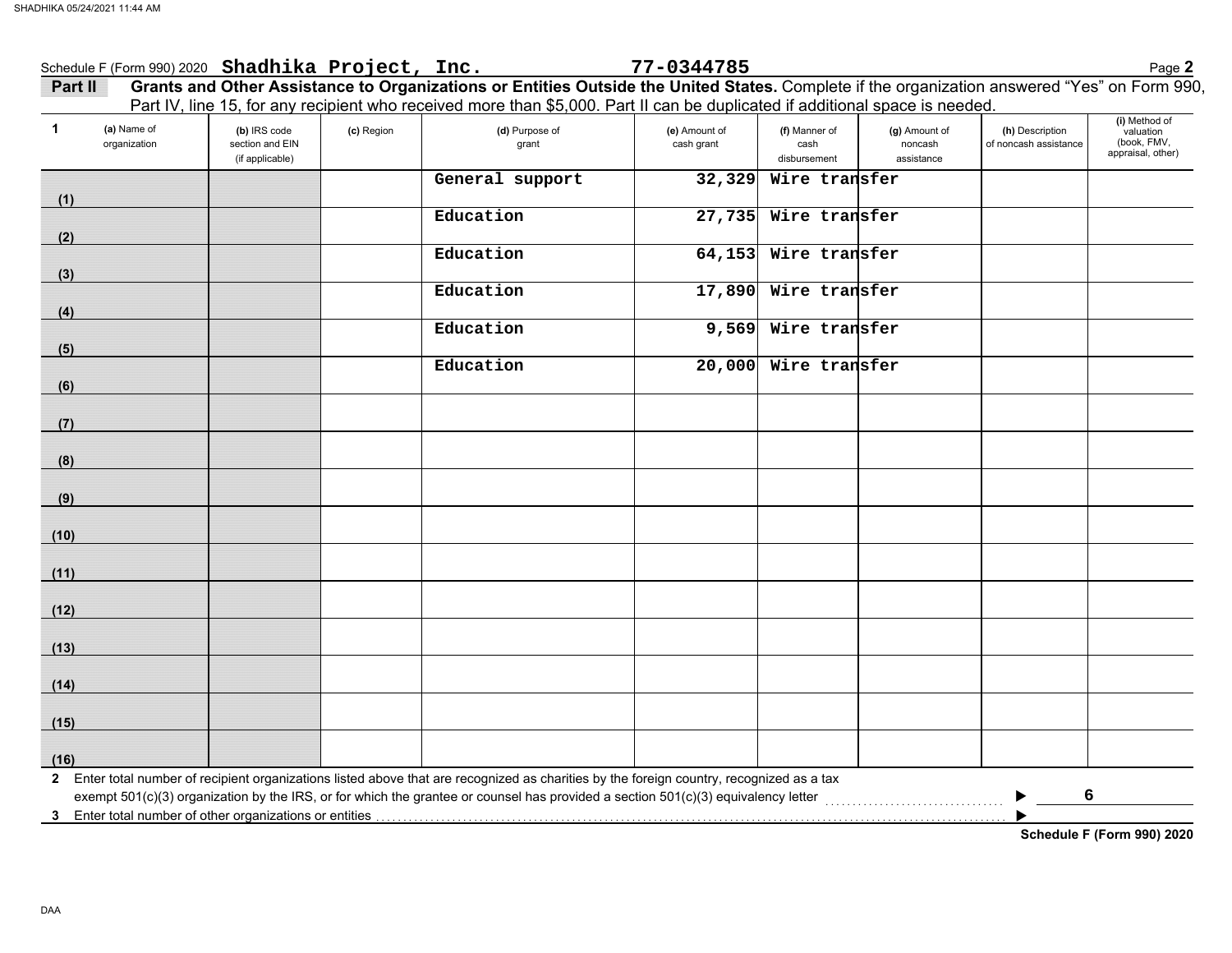| Schedule F (Form 990) 2020 Shadhika Project, Inc.                                                                                                            |            |                             |                             | 77-0344785                            |                                        |                                          | Page 3                                                         |
|--------------------------------------------------------------------------------------------------------------------------------------------------------------|------------|-----------------------------|-----------------------------|---------------------------------------|----------------------------------------|------------------------------------------|----------------------------------------------------------------|
| Grants and Other Assistance to Individuals Outside the United States. Complete if the organization answered "Yes" on Form 990, Part IV, line 16.<br>Part III |            |                             |                             |                                       |                                        |                                          |                                                                |
| Part III can be duplicated if additional space is needed.                                                                                                    |            |                             |                             |                                       |                                        |                                          |                                                                |
| (a) Type of grant or assistance                                                                                                                              | (b) Region | (c) Number of<br>recipients | (d) Amount of<br>cash grant | (e) Manner of<br>cash<br>disbursement | (f) Amount of<br>noncash<br>assistance | (g) Description<br>of noncash assistance | (h) Method of<br>valuation<br>(book, FMV,<br>appraisal, other) |
| (1)                                                                                                                                                          |            |                             |                             |                                       |                                        |                                          |                                                                |
| (2)                                                                                                                                                          |            |                             |                             |                                       |                                        |                                          |                                                                |
| <u> 1970 - Jan Barat, prima politik (</u><br>(3)                                                                                                             |            |                             |                             |                                       |                                        |                                          |                                                                |
| (4)                                                                                                                                                          |            |                             |                             |                                       |                                        |                                          |                                                                |
| (5)                                                                                                                                                          |            |                             |                             |                                       |                                        |                                          |                                                                |
| (6)                                                                                                                                                          |            |                             |                             |                                       |                                        |                                          |                                                                |
| (7)                                                                                                                                                          |            |                             |                             |                                       |                                        |                                          |                                                                |
| (8)                                                                                                                                                          |            |                             |                             |                                       |                                        |                                          |                                                                |
| (9)<br>(10)                                                                                                                                                  |            |                             |                             |                                       |                                        |                                          |                                                                |
| (11)                                                                                                                                                         |            |                             |                             |                                       |                                        |                                          |                                                                |
| (12)                                                                                                                                                         |            |                             |                             |                                       |                                        |                                          |                                                                |
| (13)                                                                                                                                                         |            |                             |                             |                                       |                                        |                                          |                                                                |
| (14)                                                                                                                                                         |            |                             |                             |                                       |                                        |                                          |                                                                |
| (15)                                                                                                                                                         |            |                             |                             |                                       |                                        |                                          |                                                                |
| (16)                                                                                                                                                         |            |                             |                             |                                       |                                        |                                          |                                                                |
| (17)                                                                                                                                                         |            |                             |                             |                                       |                                        |                                          |                                                                |
| (18)                                                                                                                                                         |            |                             |                             |                                       |                                        |                                          |                                                                |

**Schedule F (Form 990) 2020**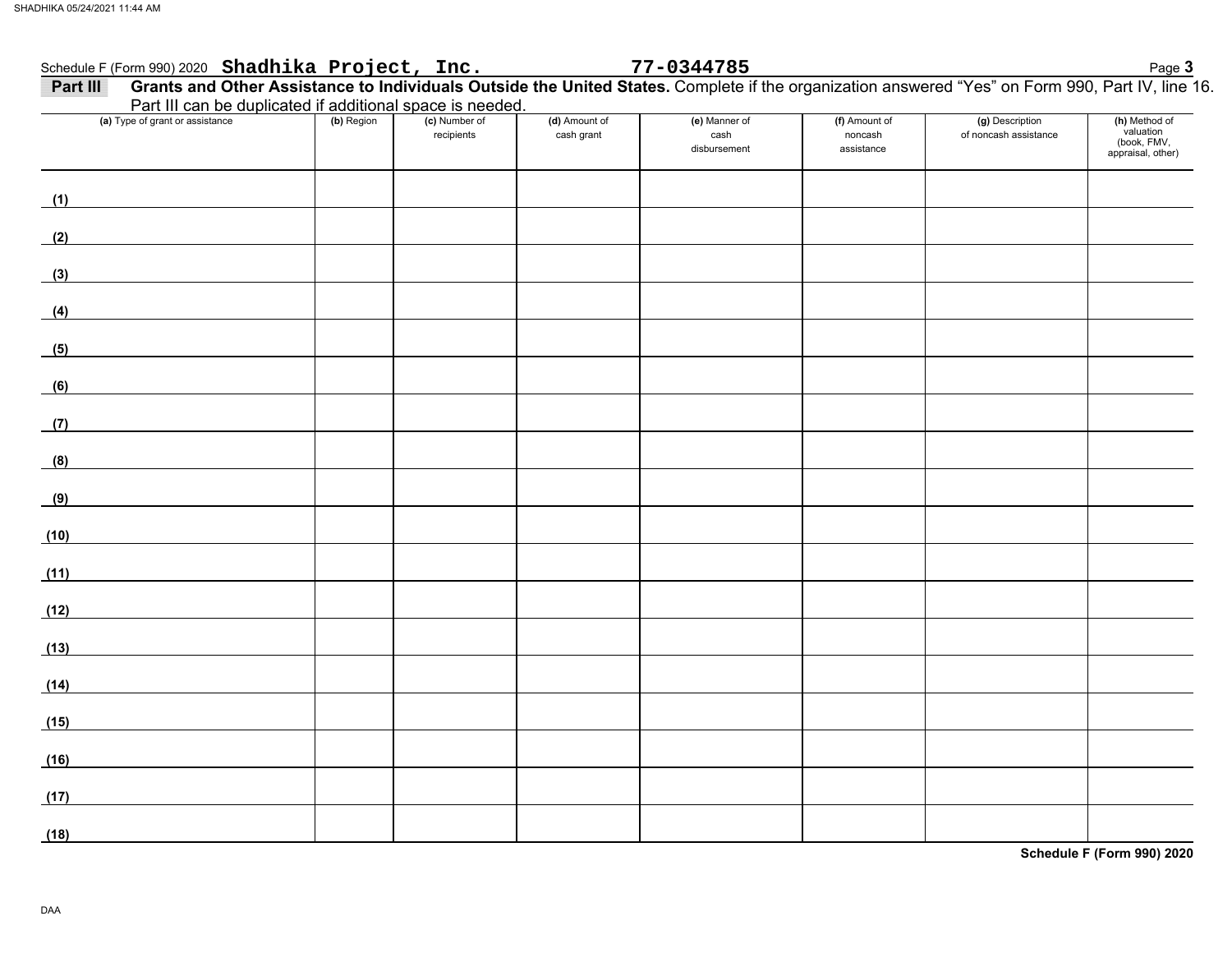|   | Schedule F (Form 990) 2020 Shadhika Project, Inc.     |  | 77-0344785                                                                                                                                                                                                                                                                                                                                                                                                                                         |            | Page 4                         |
|---|-------------------------------------------------------|--|----------------------------------------------------------------------------------------------------------------------------------------------------------------------------------------------------------------------------------------------------------------------------------------------------------------------------------------------------------------------------------------------------------------------------------------------------|------------|--------------------------------|
|   | <b>Foreign Forms</b><br><b>Part IV</b>                |  |                                                                                                                                                                                                                                                                                                                                                                                                                                                    |            |                                |
| 1 |                                                       |  | Was the organization a U.S. transferor of property to a foreign corporation during the tax year? If "Yes,"<br>the organization may be required to file Form 926, Return by a U.S. Transferor of Property to a Foreign<br>Corporation (see Instructions for Form 926) Material Corporation Corporation (see Instructions of Port                                                                                                                    | <b>Yes</b> | $\bf x$<br>No                  |
| 2 |                                                       |  | Did the organization have an interest in a foreign trust during the tax year? If "Yes," the organization may<br>be required to separately file Form 3520, Annual Return To Report Transactions With Foreign Trusts and<br>Receipt of Certain Foreign Gifts, and/or Form 3520-A, Annual Information Return of Foreign Trust With a<br>U.S. Owner (see Instructions for Forms 3520 and 3520-A; don't file with Form 990) [[[[[[[[[[[[[[[[[[[[[[[[[[[ | Yes        | $\vert \mathbf{X} \vert$<br>No |
| 3 |                                                       |  | Did the organization have an ownership interest in a foreign corporation during the tax year? If "Yes,"<br>the organization may be required to file Form 5471, Information Return of U.S. Persons With Respect to                                                                                                                                                                                                                                  | Yes        | $\mathbf{X}$ No                |
| 4 | Fund (see Instructions for Form 8621)                 |  | Was the organization a direct or indirect shareholder of a passive foreign investment company or a<br>qualified electing fund during the tax year? If "Yes," the organization may be required to file Form 8621,<br>Information Return by a Shareholder of a Passive Foreign Investment Company or Qualified Electing                                                                                                                              | <b>Yes</b> | $ X $ No                       |
| 5 | Foreign Partnerships (see Instructions for Form 8865) |  | Did the organization have an ownership interest in a foreign partnership during the tax year? If "Yes,"<br>the organization may be required to file Form 8865, Return of U.S. Persons With Respect to Certain                                                                                                                                                                                                                                      | Yes        | X<br>No                        |
| 6 |                                                       |  | Did the organization have any operations in or related to any boycotting countries during the tax year? If<br>"Yes," the organization may be required to separately file Form 5713, International Boycott Report (see                                                                                                                                                                                                                              | Yes        | $ \mathbf{x} $<br>No           |

**Schedule F (Form 990) 2020**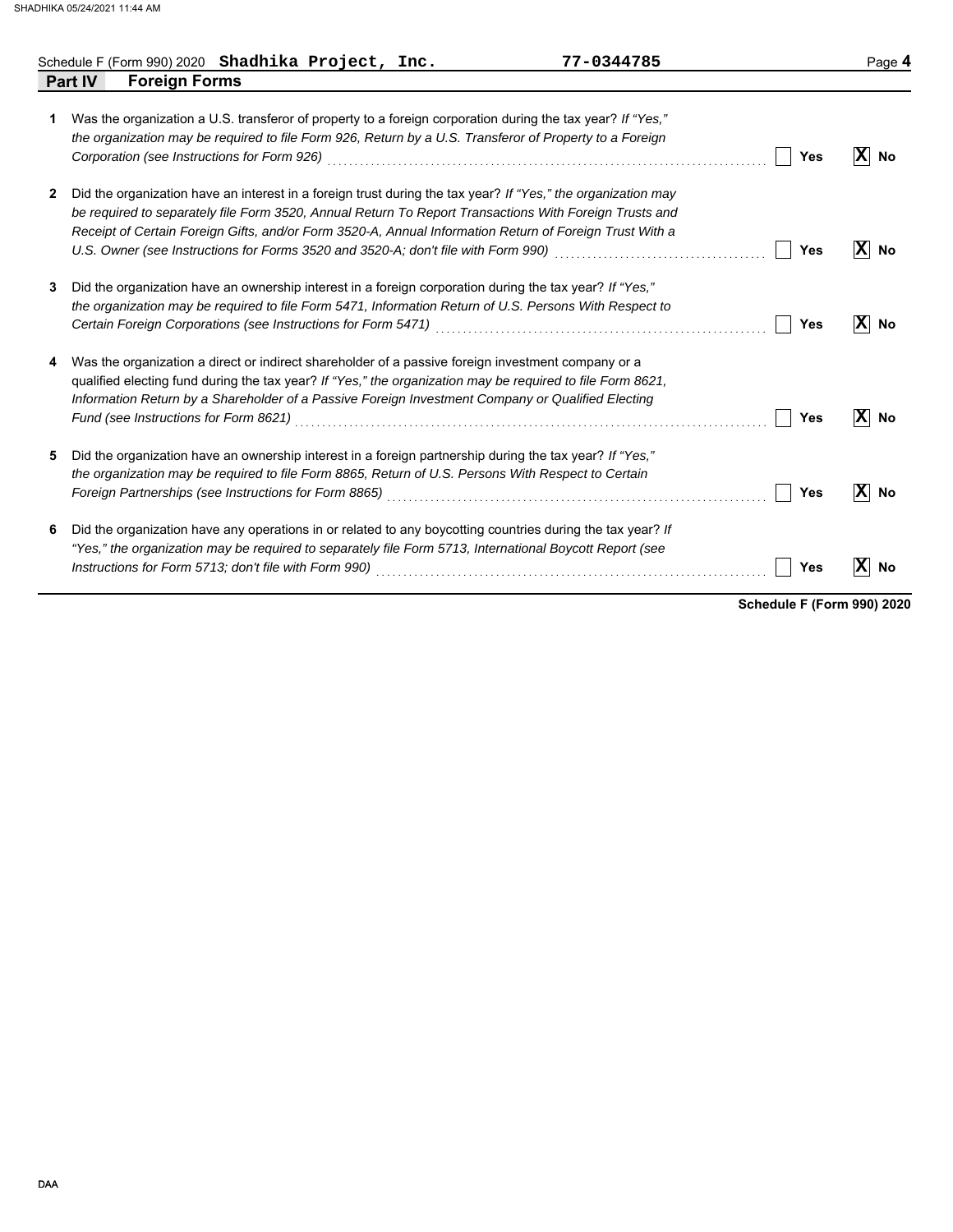| Schedule F (Form 990) 2020 Shadhika Project, Inc.                                                                                                                                                                                                                                                                                                                                                                               | 77-0344785               | Page 5      |
|---------------------------------------------------------------------------------------------------------------------------------------------------------------------------------------------------------------------------------------------------------------------------------------------------------------------------------------------------------------------------------------------------------------------------------|--------------------------|-------------|
| Part V<br><b>Supplemental Information</b><br>Provide the information required by Part I, line 2 (monitoring of funds); Part I, line 3, column (f) (accounting method;<br>amounts of investments vs. expenditures per region); Part II, line 1 (accounting method); Part III (accounting method); and<br>Part III, column (c) (estimated number of recipients), as applicable. Also complete this part to provide any additional |                          |             |
| information. See instructions.                                                                                                                                                                                                                                                                                                                                                                                                  |                          |             |
| Part I, Line 2 - Procedures for Monitoring the Use of Grant Funds                                                                                                                                                                                                                                                                                                                                                               |                          |             |
| Grantee organizations are required to report how granted funds were used.<br>In addition, reviews of grantees' independent audits are performed, as well                                                                                                                                                                                                                                                                        |                          |             |
|                                                                                                                                                                                                                                                                                                                                                                                                                                 |                          |             |
| as two in-person site visits per year.                                                                                                                                                                                                                                                                                                                                                                                          |                          |             |
| Part I, Line 3 - Activities per Region                                                                                                                                                                                                                                                                                                                                                                                          |                          |             |
| Region                                                                                                                                                                                                                                                                                                                                                                                                                          | Expenditures Investments |             |
| South Asia                                                                                                                                                                                                                                                                                                                                                                                                                      | $171,676$ \$             | $\mathbf 0$ |
|                                                                                                                                                                                                                                                                                                                                                                                                                                 |                          |             |
|                                                                                                                                                                                                                                                                                                                                                                                                                                 |                          |             |
|                                                                                                                                                                                                                                                                                                                                                                                                                                 |                          |             |
|                                                                                                                                                                                                                                                                                                                                                                                                                                 |                          |             |
|                                                                                                                                                                                                                                                                                                                                                                                                                                 |                          |             |
|                                                                                                                                                                                                                                                                                                                                                                                                                                 |                          |             |
|                                                                                                                                                                                                                                                                                                                                                                                                                                 |                          |             |
|                                                                                                                                                                                                                                                                                                                                                                                                                                 |                          |             |
|                                                                                                                                                                                                                                                                                                                                                                                                                                 |                          |             |
|                                                                                                                                                                                                                                                                                                                                                                                                                                 |                          |             |
|                                                                                                                                                                                                                                                                                                                                                                                                                                 |                          |             |
|                                                                                                                                                                                                                                                                                                                                                                                                                                 |                          |             |
|                                                                                                                                                                                                                                                                                                                                                                                                                                 |                          |             |
|                                                                                                                                                                                                                                                                                                                                                                                                                                 |                          |             |
|                                                                                                                                                                                                                                                                                                                                                                                                                                 |                          |             |
|                                                                                                                                                                                                                                                                                                                                                                                                                                 |                          |             |
|                                                                                                                                                                                                                                                                                                                                                                                                                                 |                          |             |
|                                                                                                                                                                                                                                                                                                                                                                                                                                 |                          |             |
|                                                                                                                                                                                                                                                                                                                                                                                                                                 |                          |             |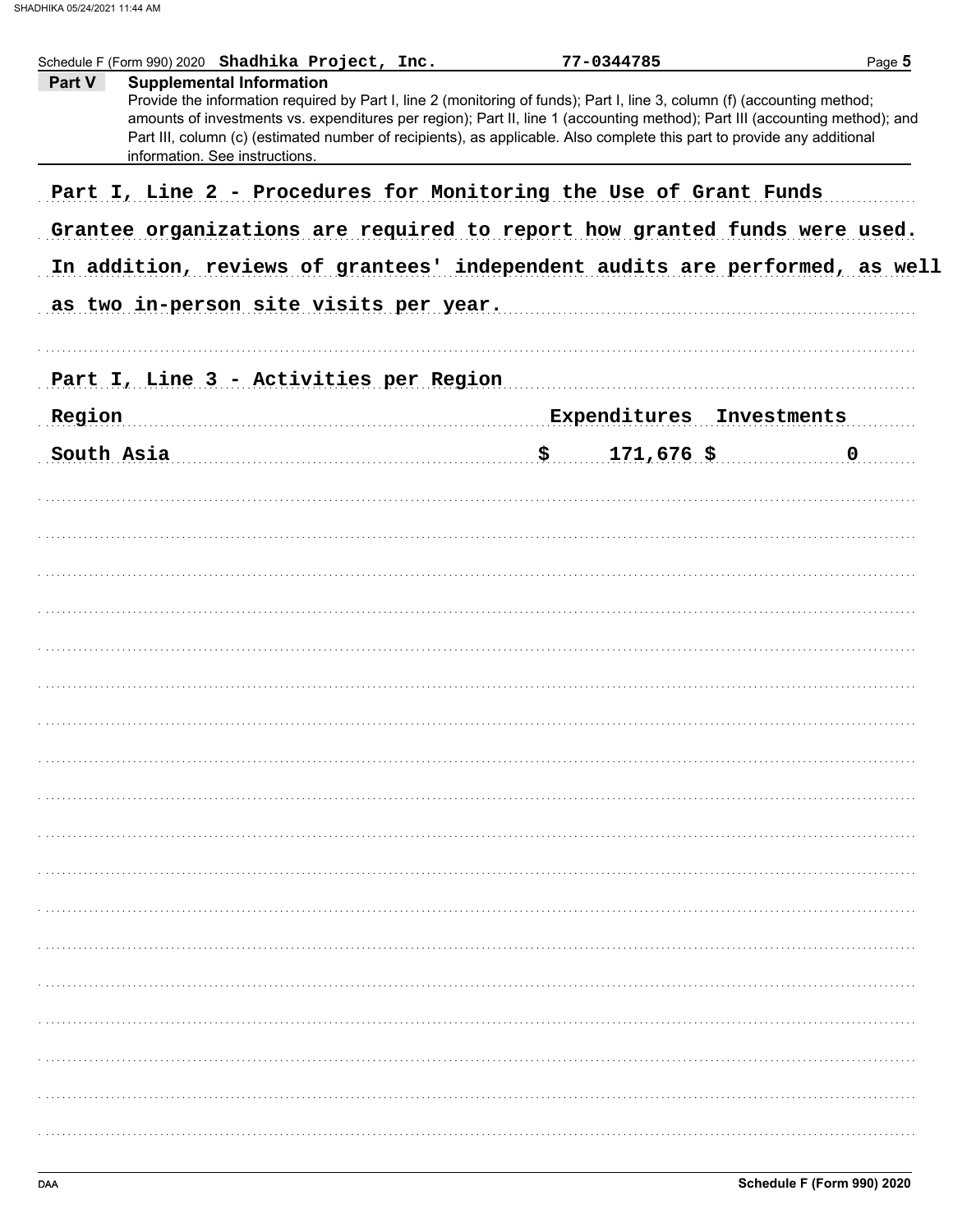**SCHEDULE O** (Form 990 or 990-EZ)

Supplemental Information to Form 990 or 990-EZ

Complete to provide information for responses to specific questions on Form 990 or 990-EZ or to provide any additional information.

> Attach to Form 990 or 990-EZ. Go to www.irs.gov/Form990 for the latest information.

OMB No. 1545-0047 2020

**Open to Public** 

**Inspection** 

Department of the Treasury<br>Internal Revenue Service Name of the organization

**Employer identification number** 77-0344785

Shadhika Project, Inc.

Form 990 - Additional Information

In 2020, the Organization took swift action that ensured institutional resilience and programmatic success under unprecedented circumstances. The Organization cut back on operational costs to prioritize the integrity of its grantmaking commitments. The Organization unrestricted its program support grants to give its partners in India maximum flexibility to respond to the unique needs of the communities they serve. The Organization extended the disbursement period of scholarships in order to accommodate calendar delays and closure of colleges and universities. Finally, the Organization pivoted its in-person activities to become virtual, including quarterly roundtables with partners, a virtual Leaders for Change Summit in November, and monthly check-ins with local partners and Shadhika Scholars. This allowed the Organization to be nimble and responsive to the evolving crisis, to prevent any staff loss related to the COVID pandemic, to help our partners keep their doors open, and to keep 100% Shadhika Scholars in school.

Form 990, Part VI, Line 2 - Related Party Information Among Officers Kimberley Burnett Paul Anondo Stangl President Board member Spousal

Form 990, Part VI, Line 11b - Organization's Process to Review Form 990 An outside CPA prepares the 990 and the state tax returns and sends them to the staff and current Board Treasurer. The Treasurer may elect to have the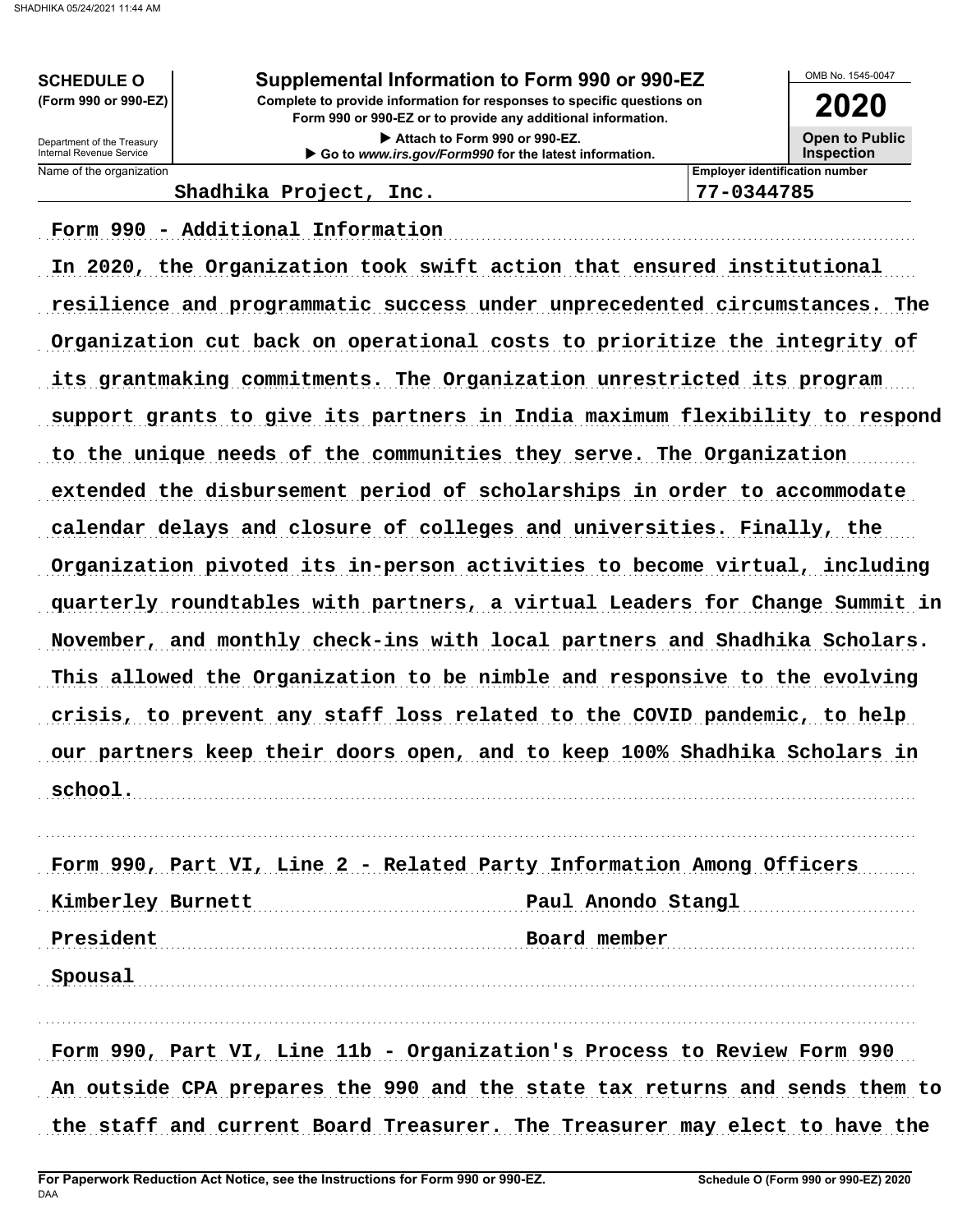SHADHIKA 05/24/2021 11:44 AM

| Schedule O (Form 990 or 990-EZ) 2020<br>Name of the organization            |                                            |                     | <b>Employer identification number</b> | Page 2 |
|-----------------------------------------------------------------------------|--------------------------------------------|---------------------|---------------------------------------|--------|
| Shadhika Project, Inc.                                                      |                                            |                     | 77-0344785                            |        |
| past Treasurer review the return if the past Treasurer was in office during |                                            |                     |                                       |        |
| the year of the tax return. The staff and the Treasurer review the          |                                            |                     |                                       |        |
| documents and send their comments, corrections and suggestions to the CPA   |                                            |                     |                                       |        |
| for any revisions. The final tax documents are presented at a board meeting |                                            |                     |                                       |        |
| for approval. The current Board President signs the returns, and the CPA    |                                            |                     |                                       |        |
| files them with the IRS and the state of California.                        |                                            |                     |                                       |        |
| Form 990, Part VI, Line 12c - Enforcement of Conflicts Policy               |                                            |                     |                                       |        |
| Members of the Board of Directors are annually required to review the       |                                            |                     |                                       |        |
| conflict of interest policy and disclose any potential conflicts of         |                                            |                     |                                       |        |
| interest.                                                                   |                                            |                     |                                       |        |
| Form 990, Part VI, Line 15a - Compensation Process for Top Official         |                                            |                     |                                       |        |
| Compensation for the President/CEO is set by the Board of Directors based   |                                            |                     |                                       |        |
| upon research regarding compensation from similar organizations in the      |                                            |                     |                                       |        |
| Denver area.                                                                |                                            |                     |                                       |        |
| Form 990, Part VI, Line 19 - Governing Documents Disclosure Explanation     |                                            |                     |                                       |        |
| Governing and financial documents are available on the Shadhika Project     |                                            |                     |                                       |        |
| website, on GuideStar.org, and upon request.                                |                                            |                     |                                       |        |
| Form 990, Part IX, Line 11g - Other Fees for Services                       |                                            |                     |                                       |        |
| Description                                                                 |                                            |                     |                                       |        |
|                                                                             | Tot/Prog Service Mgt & General Fundraising |                     |                                       |        |
| Contract Services: Other Contr                                              |                                            |                     |                                       |        |
| \$                                                                          | 7,155                                      | $\frac{1}{5}$ 6,915 | $\ddot{\mathbf{s}}$                   | 13,128 |
| Program contract services                                                   |                                            |                     |                                       |        |

Page 1 of 2